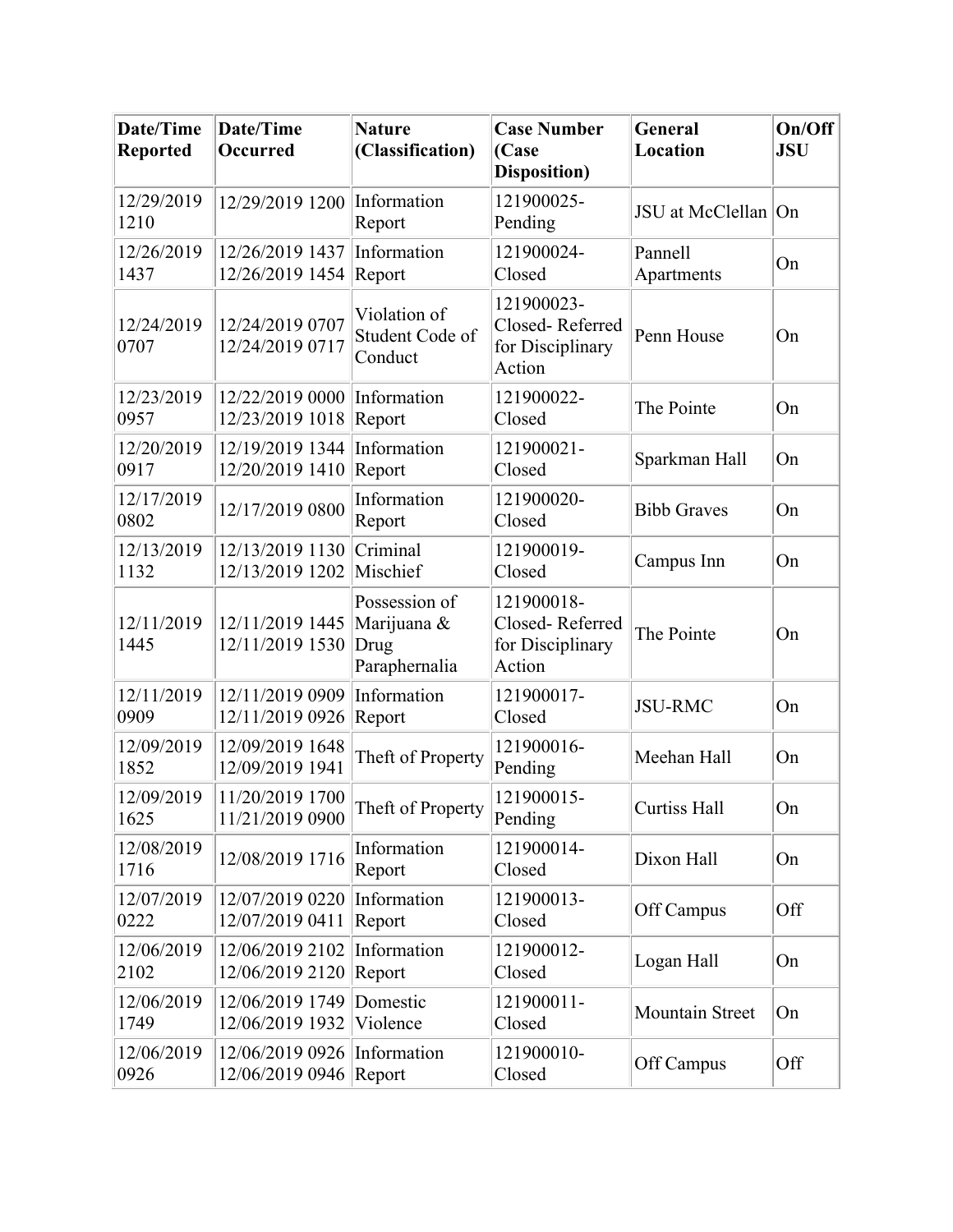| 12/05/2019<br>1941 | $12/05/2019$ 1941 Possession of<br>12/05/2019 2001    | Marijuana                                   | 121900009-<br>Referred for<br>Disciplinary<br>Action        | Meehan Hall                             | On |
|--------------------|-------------------------------------------------------|---------------------------------------------|-------------------------------------------------------------|-----------------------------------------|----|
| 12/05/2019<br>1340 | 12/05/2019 1200<br>12/05/2019 1208                    | Theft of Property                           | 121900008-<br>Pending                                       | Crow Hall                               | On |
| 12/03/2019<br>1130 | 12/03/2019 1130                                       | Information<br>Report                       | 121900007-<br>Closed                                        | <b>JSU</b> Campus                       | On |
| 12/03/2019<br>1145 | 12/03/2019 1145                                       | Automobile<br>Accident                      | 121900006-<br>Closed                                        | The Pointe<br>Parking Lot               | On |
| 12/03/2019<br>0840 | 12/03/2019 0820                                       | Violation of<br>Student Code of<br>Conduct  | 121900005-<br>Closed-Referred<br>for Disciplinary<br>Action | <b>Colonial Arms</b>                    | On |
| 12/02/2019<br>2129 | 12/02/2019 2129<br>12/02/2019 2138                    | Violation of<br>Student Code of<br>Conduct  | 121900004-<br>Closed-Referred<br>for Disciplinary<br>Action | <b>Curtiss Hall</b>                     | On |
| 12/02/2019<br>1020 | 11/18/2019 0800<br>12/02/2019 1020                    | Criminal<br>Mischief & Theft<br>of Property | 121900003-<br>Pending                                       | Meehan Hall                             | On |
| 12/02/2019<br>0953 | 11/30/2019 1030<br>11/30/2019 1100                    | Theft of Property                           | 121900002-<br>Closed-Referred<br>for Disciplinary<br>Action | Meehan Hall                             | On |
| 12/01/2019<br>2102 | 12/01/2019 2101<br>12/01/2019 2120                    | Violation of<br>Student Code of<br>Conduct  | 121900001-<br>Closed-Referred<br>for Disciplinary<br>Action | <b>Curtiss Hall</b>                     | On |
| 11/30/2019<br>2322 | 11/30/2019 2322<br>11/30/2019 2344                    | Violation of<br>Student Code of<br>Conduct  | 111900041-<br>Closed-Referred<br>for Disciplinary<br>Action | The Pointe                              | On |
| 11/25/2019<br>1021 | 10/30/2019 1400 Information<br>11/04/2019 1600 Report |                                             | 111900040-<br>Closed                                        | Theron<br>Montgomery<br><b>Building</b> | On |
| 11/24/2019<br>1144 | 11/24/2019 1140 Information<br>11/24/2019 1147        | Report                                      | 111900039-<br>Closed                                        | <b>Curtiss Hall</b>                     | On |
| 11/24/2019<br>1109 | 11/24/2019 1108<br>11/24/2019 1117                    | Violation of<br>Student Code of<br>Conduct  | 111900038-<br>Closed                                        | Dixon Hall                              | On |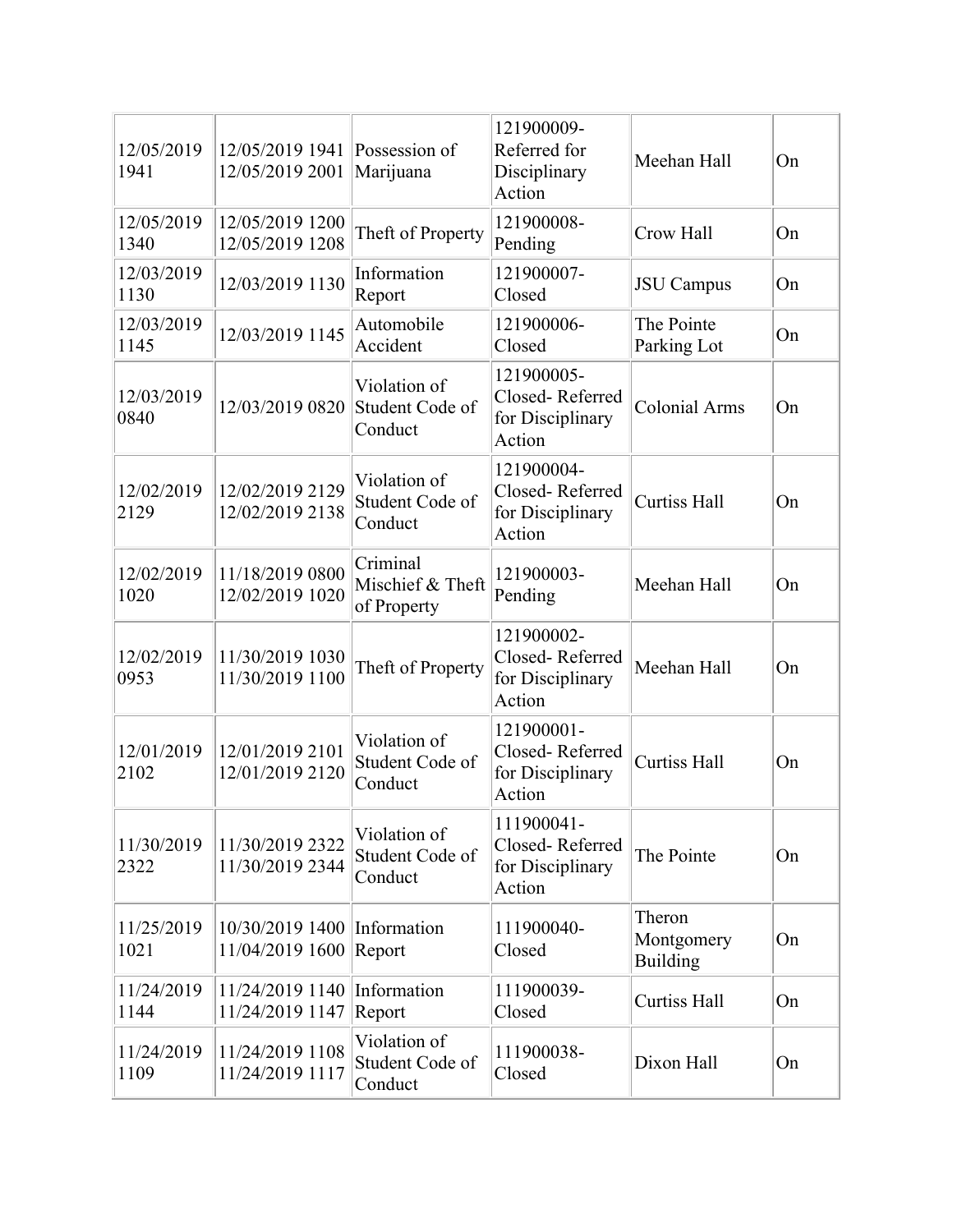| 11/23/2019<br>2317 | 11/23/2019 2317<br>11/23/2017 2328 | Violation of<br>Student Code of<br>Conduct                                 | 111900037-<br>Closed                                        | The Pointe                                             | On |
|--------------------|------------------------------------|----------------------------------------------------------------------------|-------------------------------------------------------------|--------------------------------------------------------|----|
| 11/21/2019<br>1910 | 11/21/2019 1910                    | Automobile<br>Accident                                                     | 111900036-<br>Closed                                        | Stephenson Gym<br>Parking Lot                          | On |
| 11/21/2019<br>1914 | 11/21/2019 1914<br>11/21/2019 1928 | Possession of<br>Marijuana &<br>Drug<br>Paraphernalia                      | 111900035-<br>Closed-Referred<br>for Disciplinary<br>Action | The Pointe                                             | On |
| 11/21/2019<br>1214 | 11/21/2019 1334                    | Information<br>Report                                                      | 111900034-<br>Closed                                        | Salls Hall                                             | On |
| 11/21/2019<br>0830 | 11/21/2019 0830                    | Automobile<br>Accident                                                     | 111900033-<br>Closed                                        | Tredaway<br>Avenue                                     | On |
| 11/20/2019<br>1537 | 11/20/2019 1327<br>11/20/2019 1557 | Information<br>Report                                                      | 111900032-<br>Closed                                        | Dixon Hall                                             | On |
| 11/19/2019<br>1442 | 11/10/2019 0001<br>11/17/2019 1400 | Duty Upon<br>Striking an<br>Unattended<br>Vehicle                          | 111900031-<br>Closed                                        | Logan Hall<br>Parking Lot                              | On |
| 11/19/2019<br>1011 | 11/19/2019 0945<br>11/19/2019 1000 | Harassment                                                                 | 111900030-<br>Closed                                        | Meehan Hall<br>Parking Lot                             | On |
| 11/18/2019<br>2148 | 11/18/2019 2148<br>11/18/2019 2208 | Information<br>Report                                                      | 111900029-<br>Closed                                        | Ayers Hall                                             | On |
| 11/18/2019<br>2119 | 11/18/2019 2100<br>11/18/2019 2146 | Information<br>Report                                                      | 111900028-<br>Closed                                        | <b>Curtiss Hall</b>                                    | On |
| 11/19/2019<br>1307 | 11/18/2019 1307<br>11/18/2019 1321 | Possession of a<br>Controlled<br>Substance &<br>Possession of<br>Marijuana | 111900027-<br>Closed-Referred<br>for Disciplinary<br>Action | Crow Hall<br>Parking Lot                               | On |
| 11/18/2019<br>0847 | 11/18/2019 0847                    | Automobile<br>Accident                                                     | 111900026-<br>Closed                                        | Theron<br>Montgomery<br><b>Building Parking</b><br>Lot | On |
| 11/17/2019<br>0026 | 11/17/2019 0020<br>11/17/2019 0044 | Information<br>Report                                                      | 111900025-<br>Closed                                        | Meehan RV Lot                                          | On |
| 11/16/2019<br>0926 | 11/16/2019 0925<br>11/16/2019 0943 | Information<br>Report                                                      | 111900024-<br>Closed                                        | Rowe Hall<br>Parking Lot                               | On |
| 11/16/2019<br>0350 | 11/16/2019 0200<br>11/16/2019 0441 | Information<br>Report                                                      | 111900023-<br>Closed                                        | <b>Fitzpatrick Hall</b>                                | On |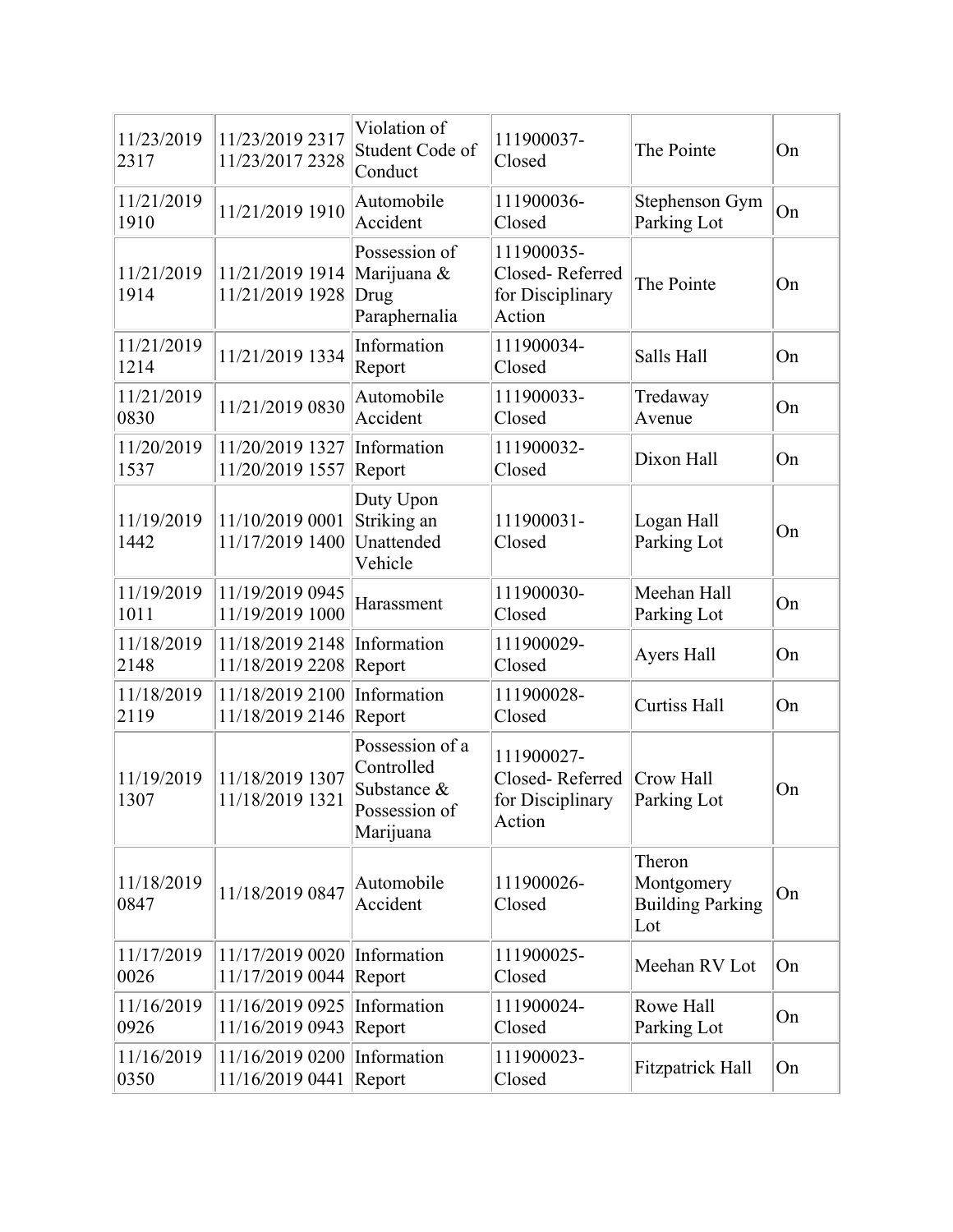| 11/15/2019<br>1219 | 11/15/2019 1230<br>11/15/2019 1232        | Harassment                                        | 111900022-<br>Pending                                       | <b>Beck Circle</b>                                | On |
|--------------------|-------------------------------------------|---------------------------------------------------|-------------------------------------------------------------|---------------------------------------------------|----|
| 11/14/2019<br>1515 | 11/11/2019 0906<br>11/14/2019 1528        | Duty Upon<br>Striking an<br>Unattended<br>Vehicle | 111900021-<br>Closed                                        | <b>Colonial Arms</b><br>Apartments<br>Parking Lot | On |
| 11/14/2019<br>1128 | 11/14/2019 1125<br>11/14/2019 1139        | Information<br>Report                             | 111900020-<br>Pending                                       | The Pointe                                        | On |
| 11/13/2019<br>1221 | 11/13/2019 1221                           | Automobile<br>Accident                            | 111900019-<br>Closed                                        | Self Hall Parking<br>Lot                          | On |
| 11/13/2019<br>1115 | 11/13/2019 1115                           | Violation of<br>Student Code of<br>Conduct        | 111900018-<br>Closed                                        | The Pointe                                        | On |
| 11/13/2019<br>0026 | 11/13/2019 0020<br>11/13/2019 0044        | Information<br>Report                             | 111900017-<br>Closed                                        | The Pointe                                        | On |
| 11/11/2019<br>2118 | 11/11/2019 2118<br>11/11/2019 2122        | Information<br>Report                             | 111900016-<br>Pending                                       | Salls Hall                                        | On |
| 11/11/2019<br>1701 | 11/11/2019 1500<br>11/11/2019 1600        | Information<br>Report                             | 111900015-<br>Closed                                        | <b>JSU</b> Recreation<br>and Fitness<br>Center    | On |
| 11/11/2019<br>1336 | 11/11/2019 1334                           | Automobile<br>Accident                            | 111900014-<br>Closed                                        | Houston Cole<br>Library Parking<br>Lot            | On |
| 11/07/2019<br>2000 | 11/07/2019 1930<br>11/07/2019 2030        | Domestic<br>Violence                              | 111900013-<br>Pending                                       | <b>Bibb Graves</b>                                | On |
| 11/07/2019<br>1316 | 11/07/2019 1310<br>11/07/2019 1349        | Information<br>Report                             | 111900012-<br>Closed                                        | <b>Stone Center</b>                               | On |
| 11/06/2019<br>1307 | 11/06/2019 1307                           | Automobile<br>Accident                            | 111900011-<br>Closed                                        | <b>Street Avenue</b>                              | On |
| 11/05/2019<br>1509 | 11/05/2019 1415<br>11/05/2019 1456        | Possession of<br>Marijuana                        | 111900010-<br>Closed-Referred<br>for Disciplinary<br>Action | The Pointe                                        | On |
| 11/05/2019<br>1119 | 11/05/2019 1115<br>11/05/2019 1116        | Information<br>Report                             | 111900009-<br>Closed                                        | Salls Hall<br>Parking Lot                         | On |
| 11/05/2019<br>1046 | 11/05/2019 1040<br>11/05/2019 1042        | Leaving Scene of $ 111900008$ -<br>an Accident    | Closed                                                      | <b>Bennett</b><br>Boulevard                       | On |
| 11/05/2019<br>0009 | 11/05/2019 0000<br>11/05/2019 0010 Report | Information                                       | 111900007-<br>Closed                                        | Logan Hall                                        | On |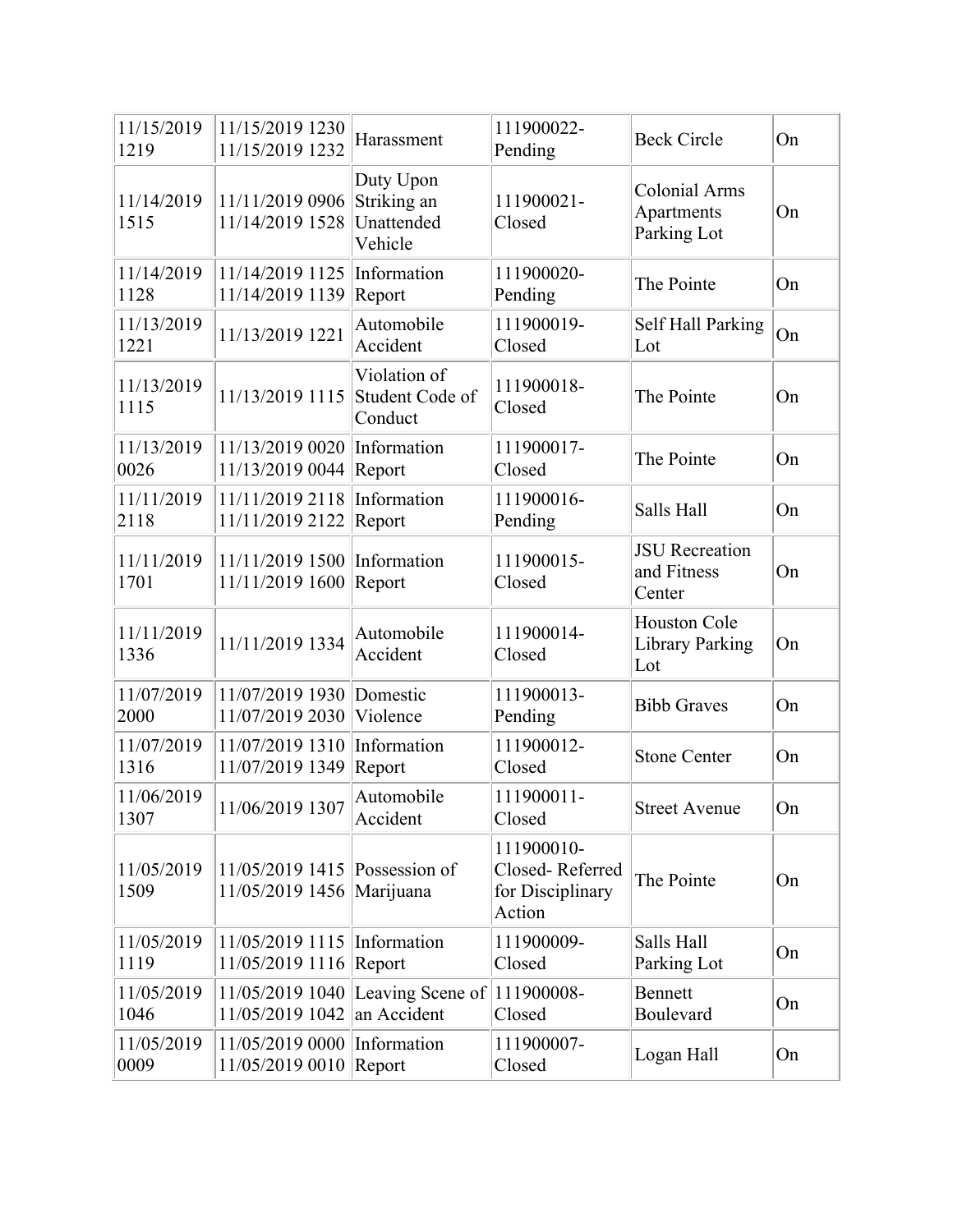| 11/02/2019<br>1154 | 11/01/2019 1500 Information<br>11/01/2019 1758 Report   |                                                       | 111900006-<br>Closed                                        | Theron<br>Montgomery<br><b>Building</b> | On  |
|--------------------|---------------------------------------------------------|-------------------------------------------------------|-------------------------------------------------------------|-----------------------------------------|-----|
| 11/01/2019<br>1352 | 11/01/2019 0130<br>11/01/2019 1404                      | Duty Upon<br>Striking an<br>Unattended<br>Vehicle     | 111900005-<br>Unfounded                                     | <b>SBIC</b>                             | On  |
| 11/01/2019<br>1159 | 10/28/2019 1350 Information<br>10/28/2019 1405          | Report                                                | 111900004-<br>Closed                                        | Theron<br>Montgomery<br><b>Building</b> | On  |
| 11/01/2019<br>0201 | 11/01/2019 0150<br>11/01/2019 0201                      | Leaving Scene of 111900003-<br>an Accident            | Pending                                                     | Paul Carpenter<br>Village               | On  |
| 11/01/2019<br>0127 | 11/01/2019 0127<br>11/01/2019 0205                      | Consumption of<br>Alcohol by a<br>Minor               | 111900002-<br>Closed-Referred<br>for Disciplinary<br>Action | Logan Hall                              | On  |
| 10/31/2019<br>2351 | 10/31/2019 2351<br>11/01/2019 0013                      | Consumption of<br>Alcohol by a<br>Minor               | 111900001-<br>Closed-Referred<br>for Disciplinary<br>Action | Paul Carpenter<br>Village               | On  |
| 10/31/2019<br>2011 | 10/31/2019 2000<br>10/31/2019 2040                      | Possession of<br>Marijuana &<br>Drug<br>Paraphernalia | 101900080-<br>Closed-Referred<br>for Disciplinary<br>Action | College<br>Apartments                   | On  |
| 10/31/2019<br>1151 | 10/28/2019 0000<br>10/31/2019 1237                      | Information<br>Report                                 | 101900079-<br>Closed                                        | Off Campus                              | Off |
| 10/31/2019<br>1145 | 06/30/2017 1200                                         | Theft of Property                                     | 101900078-<br>Pending                                       | <b>JSU</b> Campus                       | On  |
| 10/31/2019<br>0959 | 10/30/2019 1830<br>10/30/2019 2230                      | Duty Upon<br>Striking an<br>Unattended<br>Vehicle     | 101900077-<br>Pending                                       | <b>Curtiss Hall</b><br>Parking Lot      | On  |
| 10/31/2019<br>0650 | 10/31/2019 0645<br>10/31/2019 0701                      | Information<br>Report                                 | 101900076-<br>Closed                                        | Pannell Hall                            | On  |
| 10/30/2019<br>1043 | 10/28/2019 1700<br>10/30/2019 0651                      | Information<br>Report                                 | 101900075-<br>Closed                                        | Salls Hall                              | On  |
| 10/30/2019<br>1021 | $10/30/2019$ 1015 Information<br>10/30/2019 1020 Report |                                                       | 101900074-<br>Closed                                        | <b>SBIC Parking</b><br>Lot              | On  |
| 10/29/2019<br>2307 | 10/29/2019 2300 Information<br>10/29/2019 2329 Report   |                                                       | 101900073-<br>Closed                                        | Quad                                    | On  |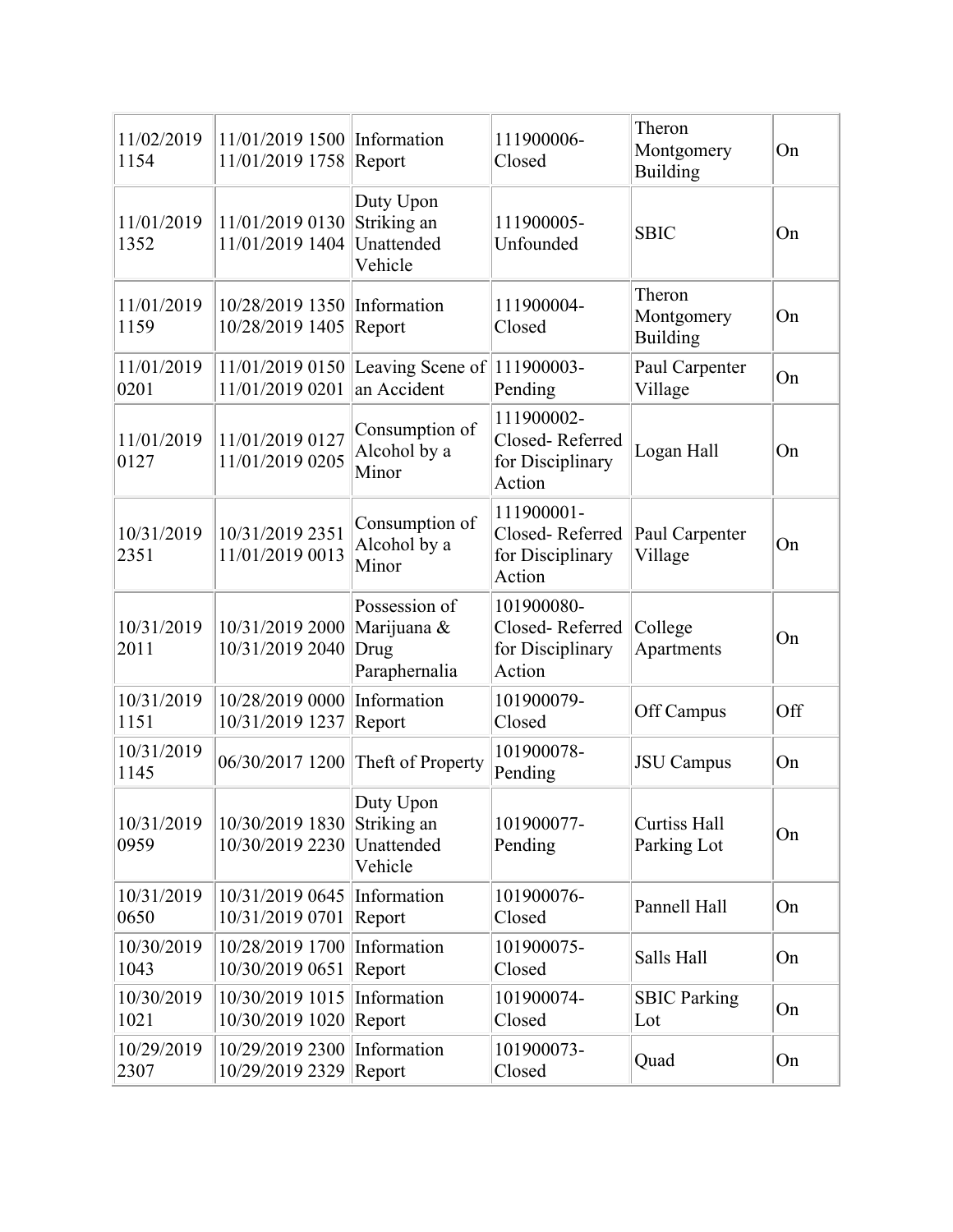| 10/29/2019<br>2254 | 10/29/2019 2254<br>10/29/2019 2303             | Domestic<br>Violence                                  | 101900072-<br>Closed                                        | Meehan Hall                                                          | On |
|--------------------|------------------------------------------------|-------------------------------------------------------|-------------------------------------------------------------|----------------------------------------------------------------------|----|
| 10/29/2019<br>1253 | 10/28/2019 0045<br>10/29/2019 1230             | Unlawful<br>Breaking and<br>Entering a<br>Vehicle     | 101900071-<br>Pending                                       | Paul Carpenter<br>Village                                            | On |
| 10/29/2019<br>0748 | 10/28/2019 1900<br>10/28/2019 2200             | Information<br>Report                                 | 101900070-<br>Closed                                        | <b>JSU RMC</b>                                                       | On |
| 10/28/2019<br>1430 | 10/28/2019 1430                                | Automobile<br>Accident                                | 101900069-<br>Closed                                        | McGee Hall<br>Parking Lot                                            | On |
| 10/28/2019<br>1217 | 10/28/2019 1217                                | Automobile<br>Accident                                | 101900068-<br>Closed                                        | Stephenson Hall<br>Parking Lot                                       | On |
| 10/28/2019<br>0826 | 08/01/2019 0000<br>10/28/2019 0857             | <b>Burglary</b>                                       | 101900067-<br>Pending                                       | Long Leaf<br><b>Studios</b>                                          | On |
| 10/27/2019<br>1306 | 09/26/2019 1900<br>10/27/2019 1300             | Harassing<br>Communications<br>& Trespass<br>Warning  | 101900066-<br>Pending                                       | International<br>House                                               | On |
| 10/26/2019<br>1703 | 10/26/2019 1703<br>10/26/2019 1720             | Information<br>Report                                 | 101900065-<br>Closed                                        | <b>JSU</b> Stadium                                                   | On |
| 10/25/2019<br>1720 | 10/25/2019 1230<br>10/25/2019 1315             | Duty Upon<br>Striking an<br>Unattended<br>Vehicle     | 101900064-<br>Pending                                       | <b>JSU</b> Recreation<br>and Fitness<br><b>Center Parking</b><br>Lot | On |
| 10/24/2019<br>1626 | 10/24/2019 1620<br>10/24/2019 1643             | Possession of<br>Marijuana &<br>Drug<br>Paraphernalia | 101900063-<br>Closed-Referred<br>for Disciplinary<br>Action | Crow Hall                                                            | On |
| 10/24/2019<br>0700 | 08/26/2019 1151 Information<br>10/16/2019 1559 | Report                                                | 101900060-<br>Pending                                       | <b>Bibb Graves</b>                                                   | On |
| 10/23/2019<br>1651 | 10/23/2019 1651<br>10/23/2019 1735             | Criminal<br>Mischief &<br>Trespass<br>Warning         | 101900062-<br>Closed                                        | The Pointe                                                           | On |
| 10/23/2019<br>1520 | 10/23/2019 1520                                | Automobile<br>Accident                                | 101900061-<br>Closed                                        | Patterson Hall<br>Parking Lot                                        | On |
| 10/23/2019<br>1230 | 10/23/2019 1230                                | Automobile<br>Accident                                | 101900059-<br>Closed                                        | <b>Stone Center</b><br>Parking Lot                                   | On |
| 10/23/2019<br>1126 | 10/23/2019 0930<br>10/23/2019 0945             | Duty to Give<br>Information and                       | 101900058-<br>Closed                                        | <b>Bennett</b><br>Boulevard                                          | On |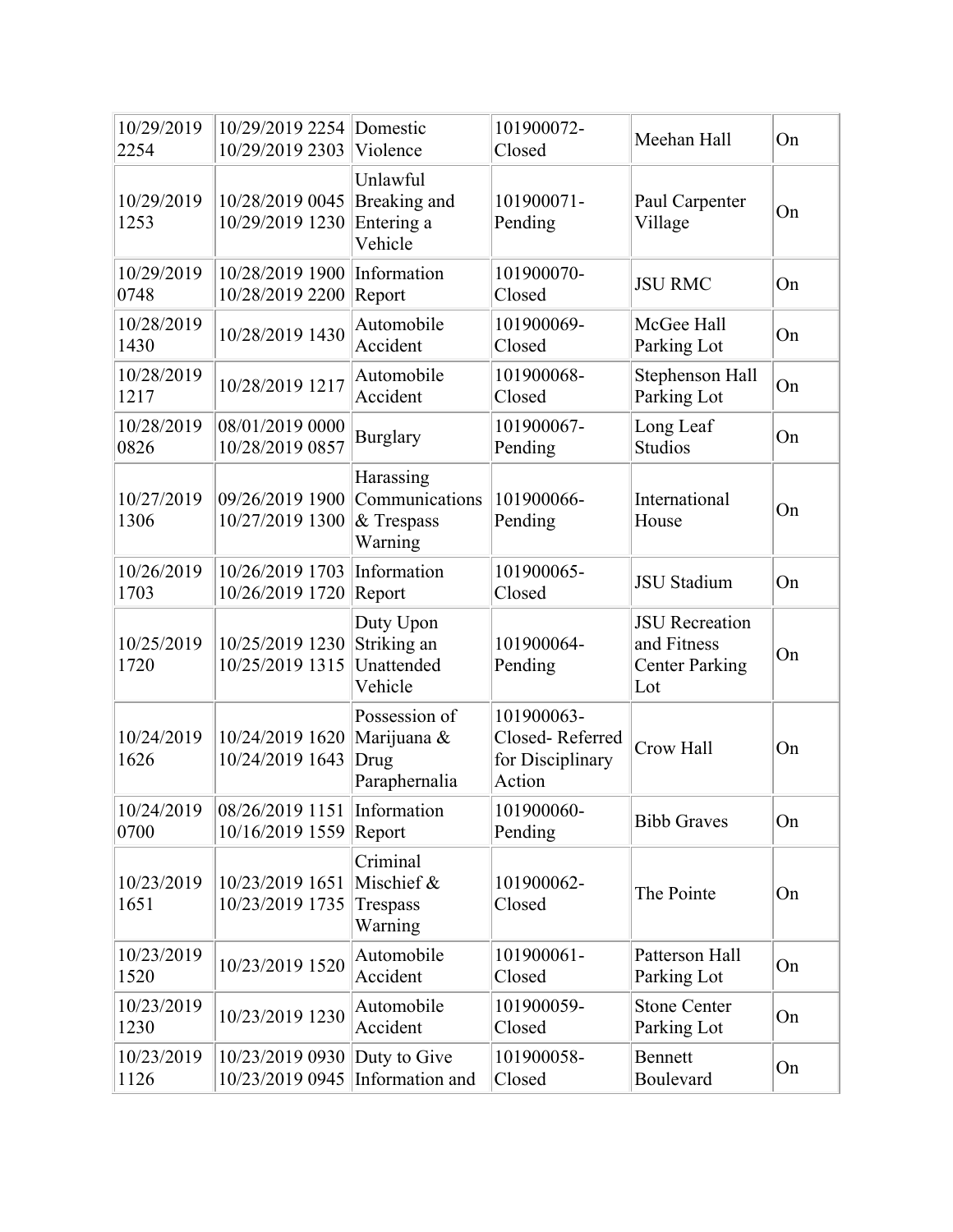|                    |                                                | Render Aid After<br>Traffic Accident              |                                                             |                                                |     |
|--------------------|------------------------------------------------|---------------------------------------------------|-------------------------------------------------------------|------------------------------------------------|-----|
| 10/22/2019<br>1854 | 10/22/2019 1840<br>10/22/2019 1913             | Information<br>Report                             | 101900057-<br>Closed                                        | <b>JSU</b> Recreation<br>and Fitness<br>Center | On  |
| 10/22/2019<br>1728 | 10/22/2019 1700<br>10/22/2019 1732             | Information<br>Report                             | 101900056-<br>Closed                                        | Houston Cole<br><b>Library Parking</b><br>Lot  | On  |
| 10/22/2019<br>1044 | 10/22/2019 1000<br>10/22/2019 1005             | Criminal<br>Mischief                              | 101900055-<br>Pending                                       | The Pointe                                     | On  |
| 10/22/2019<br>0900 | 09/04/2019 2000                                | Identity Theft &<br>Theft of Lost<br>Property     | 101900054-<br>Pending                                       | The Pointe                                     | On  |
| 10/22/2019<br>0830 | 10/12/2019 2000<br>10/12/2019 2100             | Theft of Property                                 | 101900053-<br>Pending                                       | Daugette Hall                                  | On  |
| 10/22/2019<br>0745 | 10/20/2019 0100                                | Information<br>Report                             | 101900052-<br>Closed                                        | Forney Avenue                                  | Off |
| 10/22/2019<br>0715 | 10/18/2019 0100                                | Violation of<br>Student Code of<br>Conduct        | 101900051-<br>Closed-Referred<br>for Disciplinary<br>Action | <b>Francis Street</b>                          | Off |
| 10/21/2019<br>2040 | 10/21/2019 1917<br>10/21/2019 2134             | Theft of Property                                 | 101900050-<br>Pending                                       | <b>JSU</b> Recreation<br>and Fitness<br>Center | On  |
| 10/20/2019<br>1152 | 10/20/2019 0045<br>10/20/2019 1145             | Unlawful<br>Breaking and<br>Entering a<br>Vehicle | 101900049-<br>Pending                                       | Physical Plant<br>Parking Lot                  | On  |
| 10/19/2019<br>0445 | 10/20/2019 0445 Information<br>10/20/2019 0456 | Report                                            | 101900048-<br>Closed                                        | The Pointe                                     | On  |
| 10/19/2019<br>1609 | 10/19/2019 1600<br>10/19/2019 1605             | Information<br>Report                             | 101900047-<br>Closed                                        | <b>Burgess Snow</b><br>Stadium                 | On  |
| 10/19/2019<br>1047 | 10/19/2019 1040<br>10/19/2019 1059             | Violation of<br>Student Code of<br>Conduct        | 101900046-<br>Closed                                        | <b>JSU</b> Recreation<br>and Fitness<br>Center | On  |
| 10/18/2019<br>2020 | 10/18/2019 2015<br>10/18/2019 2036             | Information<br>Report                             | 101900045-<br>Closed                                        | Paul Carpenter<br>Village                      | On  |
| 10/18/2019<br>1233 | 10/17/2019 2233<br>10/17/2019 2245             | Information<br>Report                             | 101900044-<br>Closed                                        | The Pointe                                     | On  |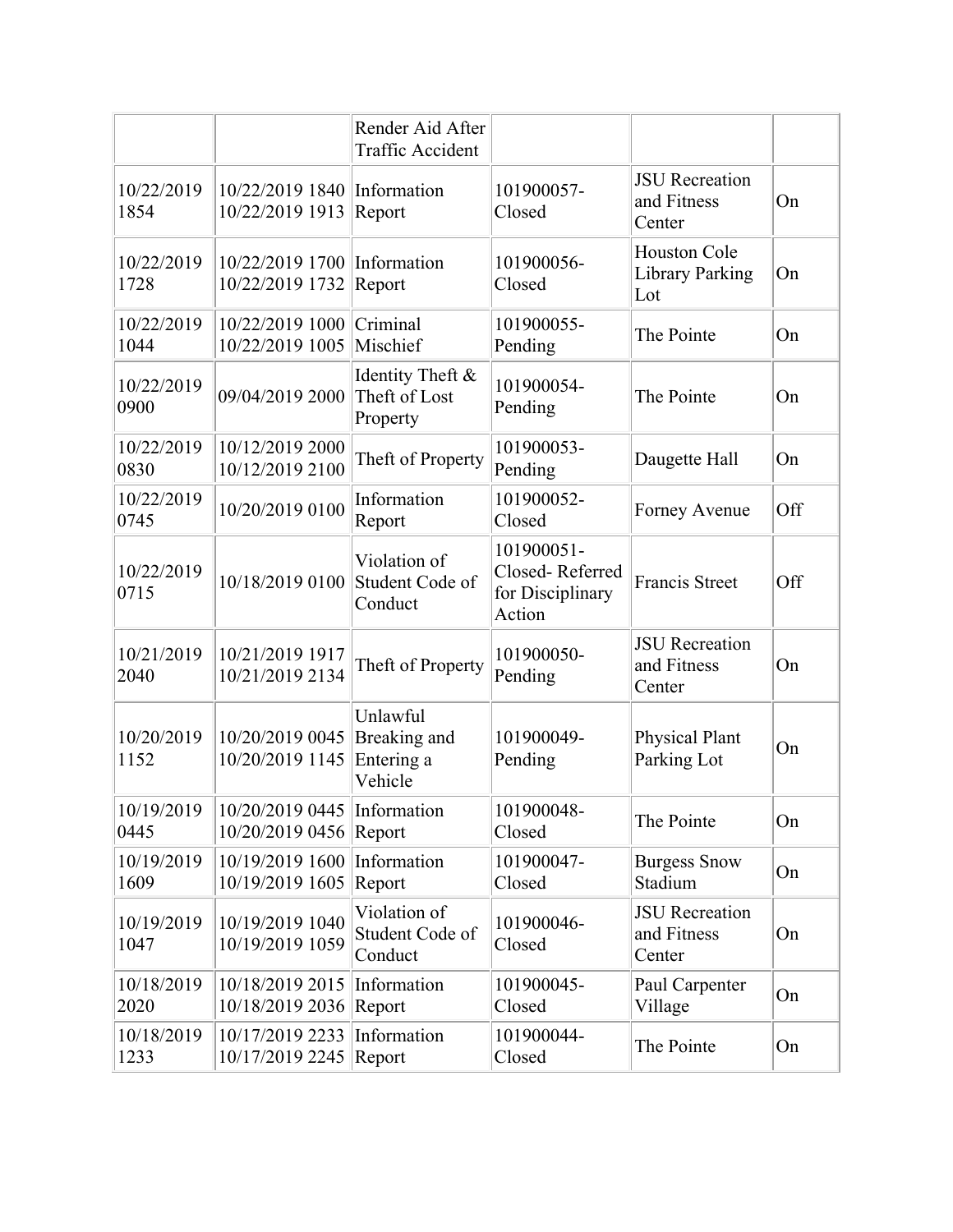| 10/18/2019<br>0700  | 10/14/2019 0337                    | Violation of<br>Student Code of<br>Conduct                                | 101900043-<br>Closed-Referred<br>for Disciplinary<br>Action | <b>Nisbet Street</b>                           | Off |
|---------------------|------------------------------------|---------------------------------------------------------------------------|-------------------------------------------------------------|------------------------------------------------|-----|
| 10/17/2019<br>1841  | 10/17/2019 1830<br>10/17/2019 1841 | Violation of<br>Student Code of<br>Conduct                                | 101900042-<br>Closed-Referred<br>for Disciplinary<br>Action | The Pointe                                     | On  |
| 10/17/2019<br>1938  | 10/17/2019 1920<br>10/17/2019 2035 | Violation of<br>Student Code of<br>Conduct                                | 101900041-<br>Closed-Referred<br>for Disciplinary<br>Action | Park Avenue                                    | Off |
| 10/16/2019<br>2201  | 10/16/2019 2140<br>10/16/2019 2237 | Information<br>Report                                                     | 101900040-<br>Closed                                        | <b>JSU</b> Recreation<br>and Fitness<br>Center | On  |
| 10/16/2019<br>1856  | 10/16/2019 1856<br>10/16/2019 1906 | Violation of<br>Student Code of<br>Conduct                                | 101900039-<br>Closed-Referred<br>for Disciplinary<br>Action | Dixon Hall                                     | On  |
| 10/15/2019<br>1040  | 10/14/2019 2200<br>10/15/2019 1040 | Information<br>Report                                                     | 101900038-<br>Closed                                        | <b>Curtiss Hall</b><br>Parking Lot             | On  |
| 10/15/2019<br>0840  | 09/23/2019 2130<br>09/23/2019 2130 | Information<br>Report                                                     | 101900037-<br>Closed                                        | International<br>House                         | On  |
| 10/13/2019<br>1900  | 10/13/2019 1900<br>10/13/2019 1915 | Information<br>Report                                                     | 101900036-<br>Closed                                        | <b>JSU</b> Stadium                             | On  |
| 10/13/2019<br>1220  | 10/13/2019 0900<br>10/13/2019 1245 | Information<br>Report                                                     | 101900035-<br>Closed                                        | The Pointe                                     | On  |
| 10/12/2019<br> 0107 | 10/11/2019 2200<br>10/11/2019 2359 | Duty Upon<br>Striking an<br>Unattended<br>Vehicle                         | 101900034-<br>Closed                                        | Sparkman Hall                                  | On  |
| 10/11/2019<br>1614  | 10/11/2019 0100<br>10/11/2019 1645 | Unlawful<br>Breaking &<br>Entering a<br>Vehicle &<br>Criminal<br>Mischief | 101900033-<br>Closed                                        | Crow Hall<br>Parking Lot                       | On  |
| 10/11/2019<br>1605  | 10/11/2019 1500<br>10/11/2019 1530 | <b>Assist Other Law</b><br>Enforcement<br>Agency                          | 101900032-<br>Closed                                        | Salls Hall                                     | On  |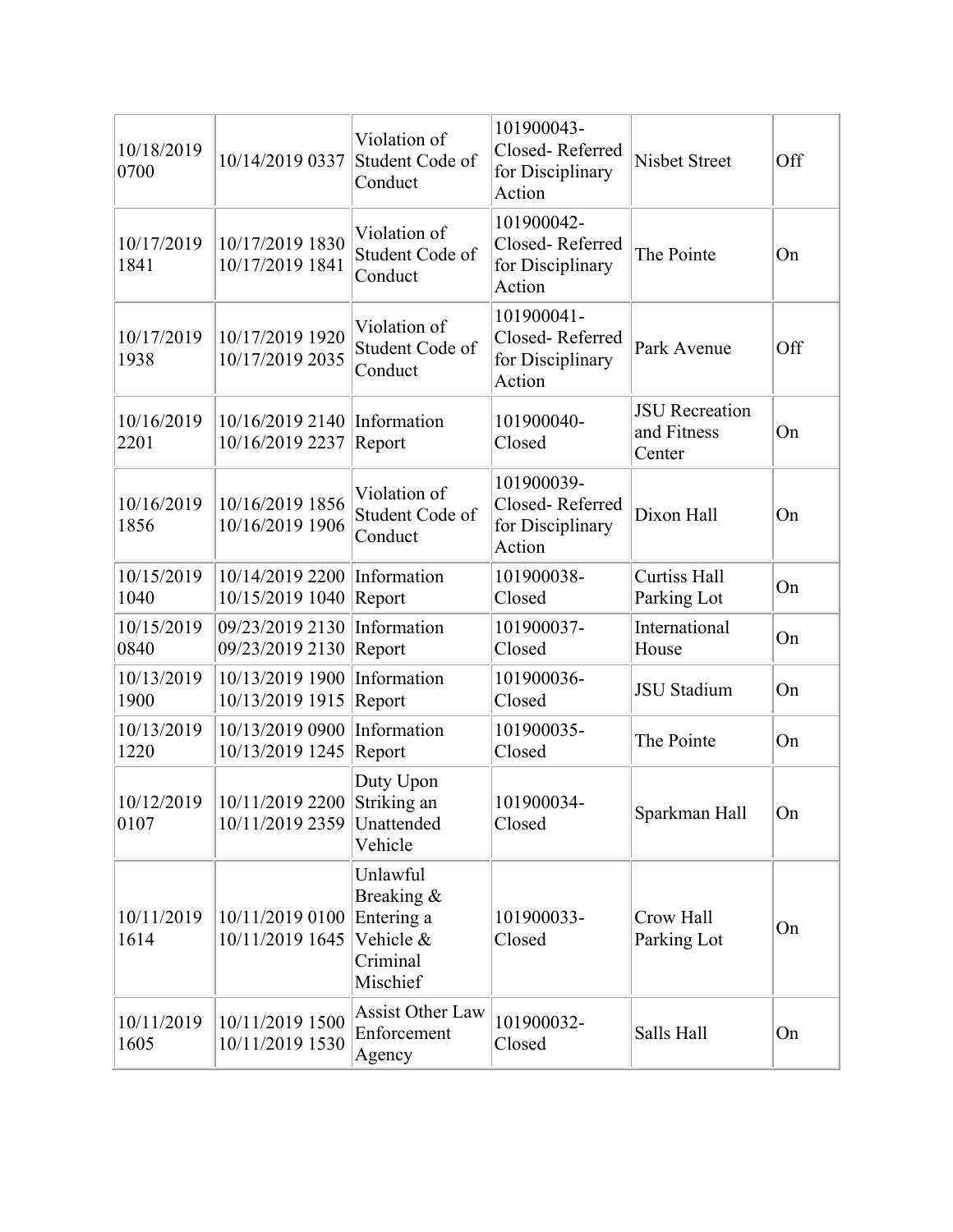| 10/11/2019<br>1200 | 09/19/2019 1630                           | Harassment                                 | 101900031-<br>Pending                                       | Dixon Hall                                     | On  |
|--------------------|-------------------------------------------|--------------------------------------------|-------------------------------------------------------------|------------------------------------------------|-----|
| 10/10/2019<br>1958 | 10/10/2019 1950<br>10/10/2019 2013        | Information<br>Report                      | 101900030-<br>Closed                                        | <b>JSU</b> Recreation<br>and Fitness<br>Center | On  |
| 10/10/2019<br>1702 | 10/10/2019 1702                           | Automobile<br>Accident                     | 101900029<br>Closed                                         | Houston Cole<br>Library<br>Parking Lot         | On  |
| 10/10/2019<br>1207 | 10/10/2019 1207                           | Automobile<br>Accident                     | 101900028-<br>Closed                                        | Meehan Hall<br>Parking Lot                     | On  |
| 10/09/2019<br>2049 | 10/09/2019 2030<br>10/09/2019 2134        | Violation of<br>Student Code of<br>Conduct | 101900027-<br>Closed-Referred<br>for Disciplinary<br>Action | <b>JSU</b> Recreation<br>and Fitness<br>Center | On  |
| 10/09/2019<br>1947 | 08/09/2019 1947<br>10/09/2019 2015        | Harassing<br>Communications                | 101900026-<br>Pending                                       | <b>JSU</b> Campus                              | On  |
| 10/08/2019<br>2101 | 10/08/2019 2045<br>10/08/2019 2118        | Information<br>Report                      | 101900025-<br>Closed                                        | <b>JSU</b> Recreation<br>and Fitness<br>Center | On  |
| 10/08/2019<br>2058 | 10/08/2019 1600<br>10/08/2019 1700        | Information<br>Report                      | 101900024-<br>Closed                                        | Gamecock<br><b>Village Parking</b><br>Lot      | Off |
| 10/08/2019<br>1811 | 10/08/2019 1800<br>10/08/2019 1811        | Domestic<br>Violence                       | 101900023-<br>Pending                                       | The Pointe                                     | On  |
| 10/08/2019<br>1622 | 10/07/2019 1900<br>10/07/2019 2100        | Criminal<br>Mischief                       | 101900022-<br>Pending                                       | Pete Mathews<br>Coliseum<br>Parking Lot        | On  |
| 10/08/2019<br>1152 | 10/08/2019 1150<br>10/08/2019 1157 Report | Information                                | 101900021-<br>Closed                                        | <b>Mason Hall</b><br>Parking Lot               | On  |
| 10/07/2019<br>2110 | 10/07/2019 2110<br>10/08/2019 0004        | Information<br>Report                      | 101900020-<br>Closed                                        | Self Hall Parking<br>Lot                       | On  |
| 10/07/2019<br>1712 | 10/07/2019 1712<br>10/07/2019 1712        | Information<br>Report                      | 101900019-<br>Closed                                        | Meehan Hall                                    | On  |
| 10/07/2019<br>1422 | 10/07/2019 1422<br>10/07/2019 1437        | Information<br>Report                      | 101900018-<br>Closed                                        | International<br>House                         | On  |
| 10/05/2019<br>2045 | 10/05/2019 2045<br>10/05/2019 2209        | Theft of Services                          | 101900017-<br>Closed                                        | JSU Stadium                                    | On  |
| 10/05/2019<br>1743 | 10/05/2019 1743<br>10/05/2019 1807        | Information<br>Report                      | 101900016-<br>Closed                                        | <b>JSU</b> Stadium                             | On  |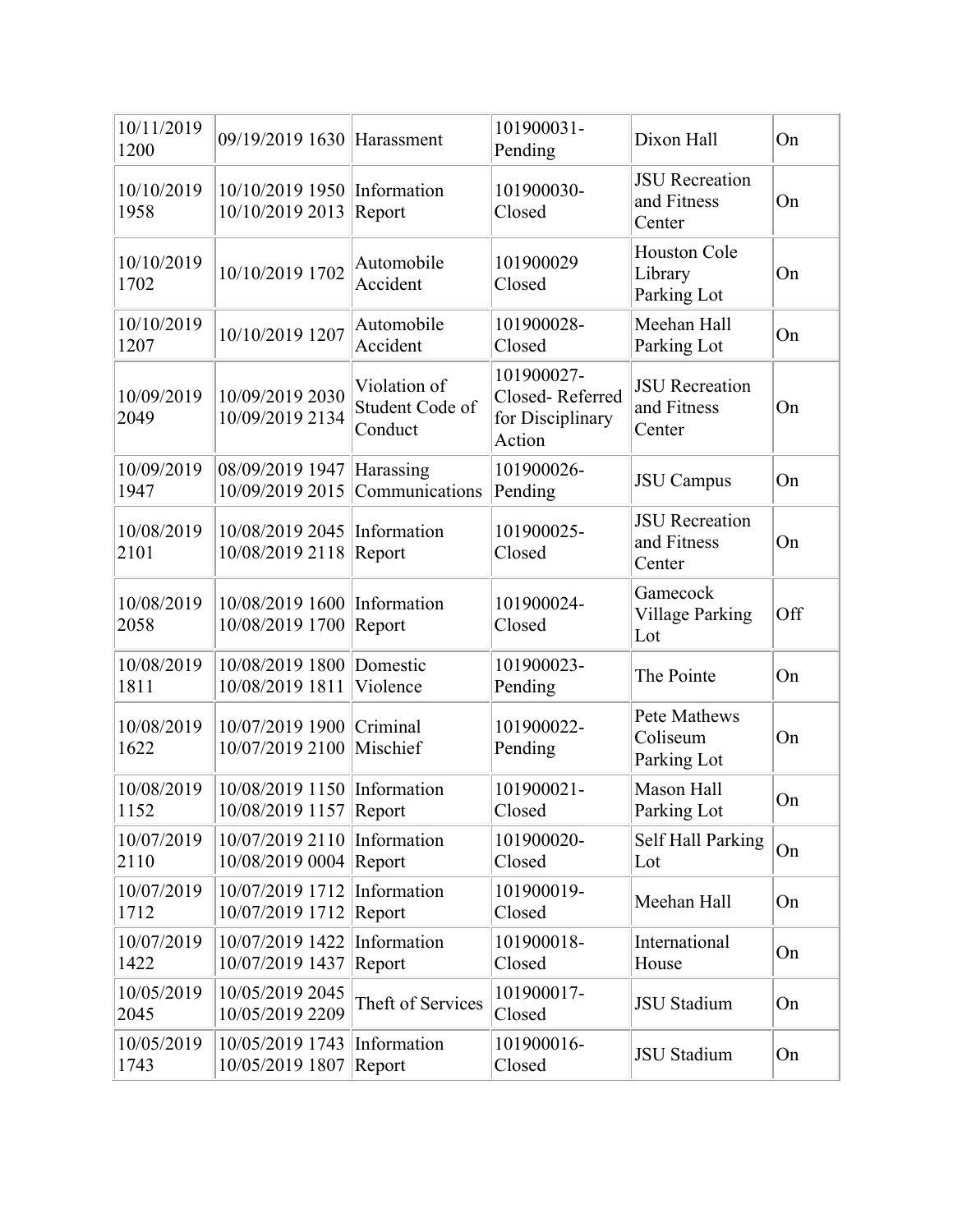| 10/05/2019<br>1440 | 10/05/2019 1420<br>10/05/2019 1456 | Information<br>Report                                                                                                                         | 101900015-<br>Closed                                        | Leone Cole<br>Auditorium                             | On  |
|--------------------|------------------------------------|-----------------------------------------------------------------------------------------------------------------------------------------------|-------------------------------------------------------------|------------------------------------------------------|-----|
| 10/04/2019<br>1517 | 09/29/2019 0000<br>10/01/2019 0000 | Information<br>Report                                                                                                                         | 101900014-<br>Closed                                        | Off Campus                                           | Off |
| 10/04/2019<br>0900 | 10/04/2019 0015                    | Violation of<br>Student Code of<br>Conduct                                                                                                    | 101900013-<br>Closed-Referred<br>for Disciplinary<br>Action | <b>Mountain Street</b>                               | Off |
| 10/04/2019<br>0823 | 10/03/2019 2210<br>10/04/2019 0834 | Duty Upon<br>Striking<br>Unattended<br>Vehicle                                                                                                | 101900012-<br>Closed                                        | Daugette Hall<br>Parking Lot                         | On  |
| 10/04/2019<br>0815 | 09/27/2019 0047                    | Violation of<br>Student Code of<br>Conduct                                                                                                    | 101900011-<br>Closed-Referred<br>for Disciplinary<br>Action | <b>Nisbet Street</b>                                 | Off |
| 10/03/2019<br>2047 | 10/03/2019 2014<br>10/03/2019 2107 | Criminal<br>Mischief                                                                                                                          | 101900010-<br>Pending                                       | Paul Carpenter<br>Village                            | On  |
| 10/03/2019<br>1630 | 10/03/2019 1630                    | Automobile<br>Accident                                                                                                                        | 101900009-<br>Closed                                        | <b>University Circle</b>                             | On  |
| 10/03/2019<br>1041 | 10/01/2019 1055<br>10/01/2019 1056 | Information<br>Report                                                                                                                         | 101900008-<br>Closed                                        | Martin Hall<br>Parking Lot                           | On  |
| 10/02/2019<br>1454 | 10/02/2019 0000<br>10/02/2019 1519 | Violation of<br>Student Code of<br>Conduct                                                                                                    | 101900007-<br>Closed                                        | The Pointe                                           | On  |
| 10/02/2019<br>1227 | 10/02/2019 1227                    | Automobile<br>Accident                                                                                                                        | 101900006-<br>Closed                                        | <b>SBIC Parking</b><br>Lot                           | On  |
| 10/02/2019<br>1200 | 10/02/2019 1200                    | Automobile<br>Accident                                                                                                                        | 101900005-<br>Closed                                        | <b>Houston Cole</b><br><b>Library Parking</b><br>Lot | On  |
| 10/02/2019<br>1200 | 10/02/2019 0920                    | Information<br>Report                                                                                                                         | 101900004-<br>Pending                                       | <b>JSU</b> Campus                                    | On  |
| 10/02/2019<br>0209 | 10/02/2019 0209                    | Arrest-<br>Possession of a<br>Controlled<br>Substance,<br>Possession of<br>Marijuana,<br>Receiving Stolen<br>Property & Drug<br>Paraphernalia | 101900003-1<br>Closed                                       | The Pointe                                           | On  |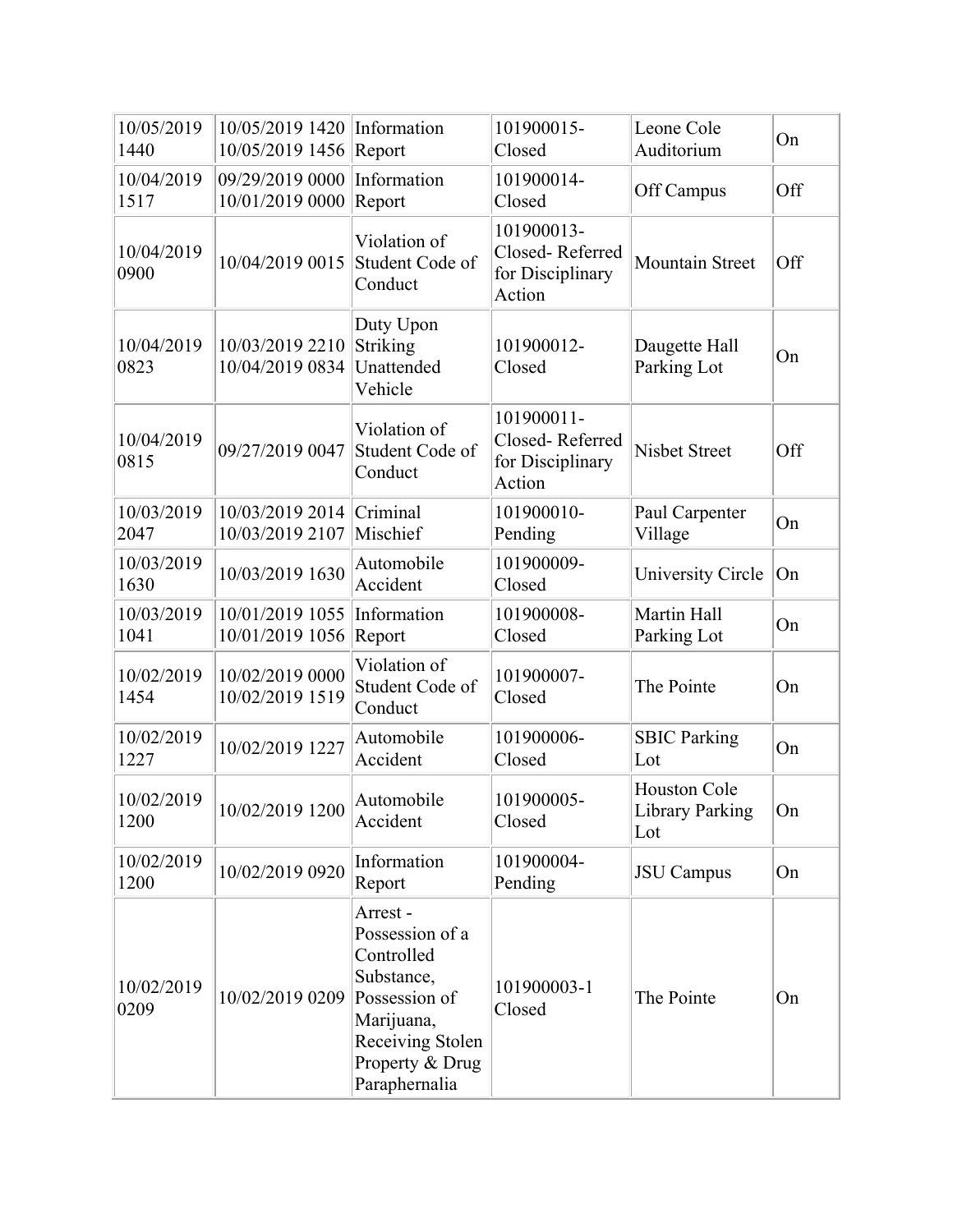| 10/01/2019<br>1938 | 10/01/2019 1530<br>10/01/2019 1740        | Theft of Property                                     | 101900002-<br>Closed-Referred<br>for Disciplinary<br>Action | <b>Field House</b>         | On |
|--------------------|-------------------------------------------|-------------------------------------------------------|-------------------------------------------------------------|----------------------------|----|
| 10/01/2019<br>1153 | 10/01/2019 1153                           | Automobile<br>Accident                                | 101900001-<br>Closed                                        | The Pointe                 | On |
| 09/30/2019<br>2201 | 09/30/2019 2156<br>09/30/2019 2211        | Violation of<br>Student Code of<br>Conduct            | 091900080-<br>Closed-Referred<br>for Disciplinary<br>Action | <b>Bennett Field</b>       | On |
| 09/29/2019<br>1924 | 09/29/2019 1906<br>09/29/2019 1935        | Leaving Scene of 091900079-<br>an Accident            | Pending                                                     | Crow Hall<br>Parking Lot   | On |
| 09/29/2019<br>1704 | 09/29/2019 1630<br>09/29/2019 1832        | Information<br>Report                                 | 091900078-<br>Closed                                        | Daugette Hall              | On |
| 09/28/2019<br>2031 | 09/28/2019 1300<br>09/28/2019 2000        | Unlawful<br>Breaking and<br>Entering                  | 091900077-<br>Closed                                        | The Pointe                 | On |
| 09/28/2019<br>1428 | 09/28/2019 1400<br>09/28/2019 1516        | Domestic<br>Violence                                  | 091900076-<br>Closed-Referred<br>for Disciplinary<br>Action | <b>Mountain Street</b>     | On |
| 09/27/2019<br>2137 | 09/27/2019 2137<br>09/27/2019 2213        | Information<br>Report                                 | 091900075-<br>Closed                                        | The Pointe                 | On |
| 09/27/2019<br>0341 | 09/27/2019 0033<br>09/27/2019 0055        | Consumption of<br>Alcohol by a<br>Minor               | 091900074-<br>Closed                                        | Dixon Hall                 | On |
| 09/26/2019<br>1610 | 09/26/2019 1600<br>09/26/2019 1627        | Possession of<br>Marijuana &<br>Drug<br>Paraphernalia | 091900073-<br>Closed-Referred<br>for Disciplinary<br>Action | Dixon Hall                 | On |
| 09/26/2019<br>1423 | 09/26/2019 1420<br>09/26/2019 1431        | Leaving Scene of $ 091900072$ -<br>an Accident        | Pending                                                     | University Circle          | On |
| 09/26/2019<br>1305 | 09/26/2019 1305                           | Automobile<br>Accident                                | 091900071-<br>Closed                                        | Meehan Hall<br>Parking Lot | On |
| 09/25/2019<br>1412 | 09/25/2019 1400<br>09/25/2019 1426 Report | Information                                           | 091900070-<br>Closed                                        | <b>JSU RMC</b>             | On |
| 09/25/2019<br>1052 | 09/25/2019 1045<br>09/25/2019 1053        | Possession of<br>Marijuana &<br>Drug<br>Paraphernalia | 091900069-<br>Closed-Referred<br>for Disciplinary<br>Action | Patterson Hall             | On |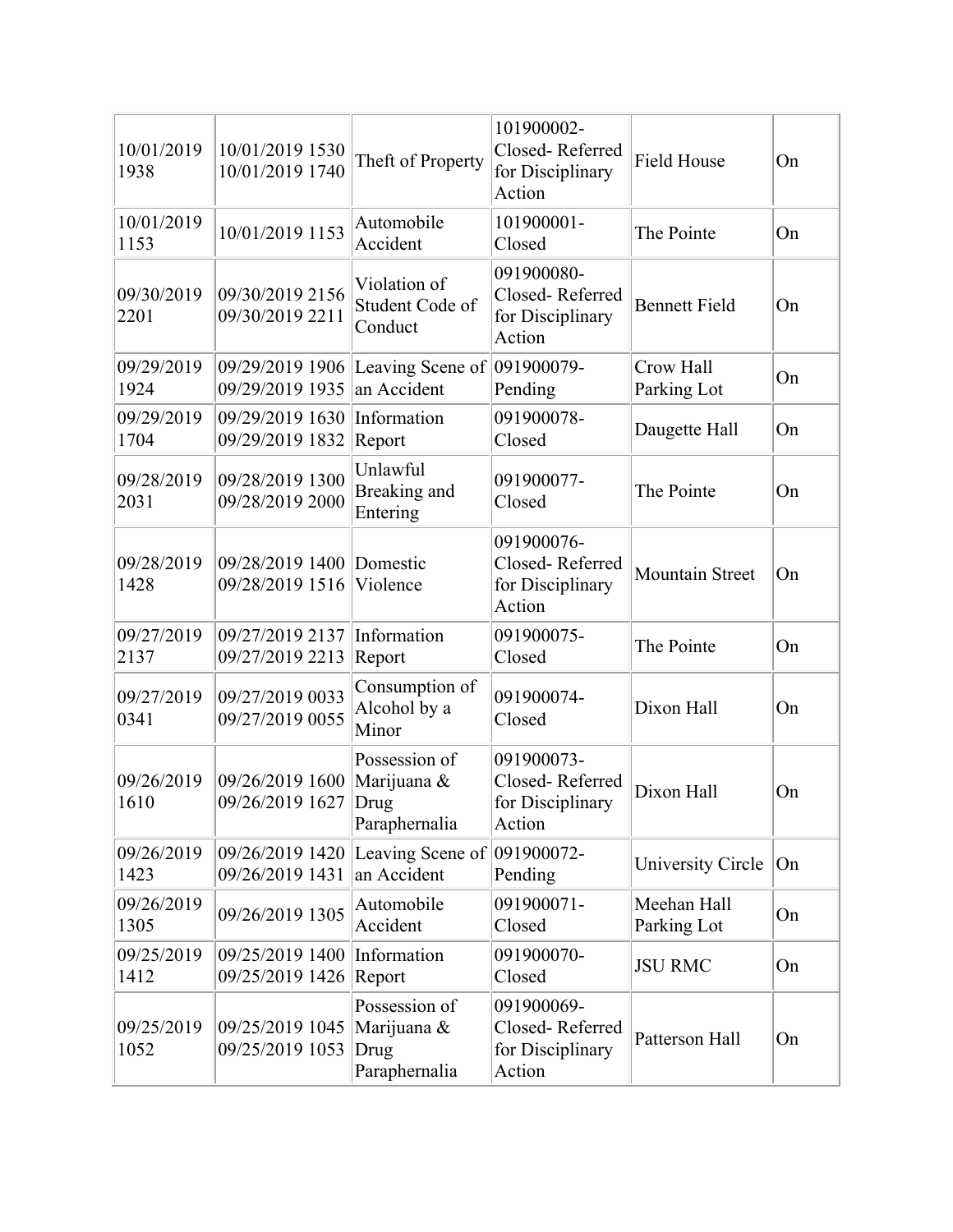| 09/25/2019<br>0753 | 09/25/2019 0206<br>09/25/2019 0209 | Criminal<br>Mischief                    | 091900068-<br>Pending                                            | The Pointe                       | On |
|--------------------|------------------------------------|-----------------------------------------|------------------------------------------------------------------|----------------------------------|----|
| 09/25/2019<br>0154 | 09/25/2019 0154<br>09/25/2019 0217 | Information<br>Report                   | 091900067-<br>Closed                                             | Meehan Hall<br>Parking Lot       | On |
| 09/24/2019<br>1200 | 09/24/2019 1200                    | Automobile<br>Accident                  | 091900066-<br>Closed                                             | Logan Hall<br>Parking Lot        | On |
| 09/24/2019<br>1113 | 09/24/2019 1000<br>09/24/2019 1024 | <b>Burglary</b>                         | 091900065-<br>Pending                                            | Meehan Hall                      | On |
| 09/24/2019<br>0920 | 09/24/2019 0920                    | Automobile<br>Accident                  | 091900064-<br>Closed                                             | Johnson Avenue                   | On |
| 09/23/2019<br>1434 | 09/23/2019 1400<br>09/23/2019 1442 | Information<br>Report                   | 091900063-<br>Closed                                             | Meehan Hall                      | On |
| 09/21/2019<br>1639 | 09/11/2019 0000<br>09/18/2019 1200 | Theft of Property                       | 091900061-<br>Pending                                            | <b>Burgess Snow</b><br>Stadium   | On |
| 09/21/2019<br>2128 | 09/21/2019 0400<br>09/21/2019 2128 | Unlawful<br>Breaking and<br>Entering    | 091900062-<br>Pending                                            | The Pointe                       | On |
| 09/21/2019<br>1542 | 09/21/2019 1535<br>09/21/2019 1600 | Information<br>Report                   | 091900060-<br>Closed                                             | Theron<br>Montgomery<br>Building | On |
| 09/21/2019<br>0007 | 09/21/2019 0007<br>09/21/2019 0026 | Possession of<br>Marijuana              | 091900059-<br>Pending-<br>Referred for<br>disciplinary<br>action | <b>Colonial Arms</b>             | On |
| 09/20/2019<br>2318 | 09/20/2019 2318<br>09/20/2019 2325 | Consumption of<br>Alcohol by a<br>Minor | 091900058-<br>Closed-Referred<br>for disciplinary<br>action      | The Pointe                       | On |
| 09/20/2019<br>1806 | 09/20/2019 1806<br>09/20/2019 1844 | Trespass<br>Warning                     | 091900057-<br>Closed-Referred<br>for disciplinary<br>action      | Meehan Hall                      | On |
| 09/20/2019<br>1716 | 09/20/2019 1710<br>09/20/2019 1733 | Information<br>Report                   | 091900056-<br>Closed                                             | Martin Hall                      | On |
| 09/20/2019<br>1026 | 09/13/2019 0000<br>09/14/2019 0000 | Harassing<br>Communications             | 091900055-<br>Pending                                            | <b>Bibb Graves Hall</b>          | On |
| 09/20/2019<br>1506 | 09/20/2019 1506<br>09/20/2019 1512 | Information<br>Report                   | 091900053-<br>Closed                                             | Sparkman Hall                    | On |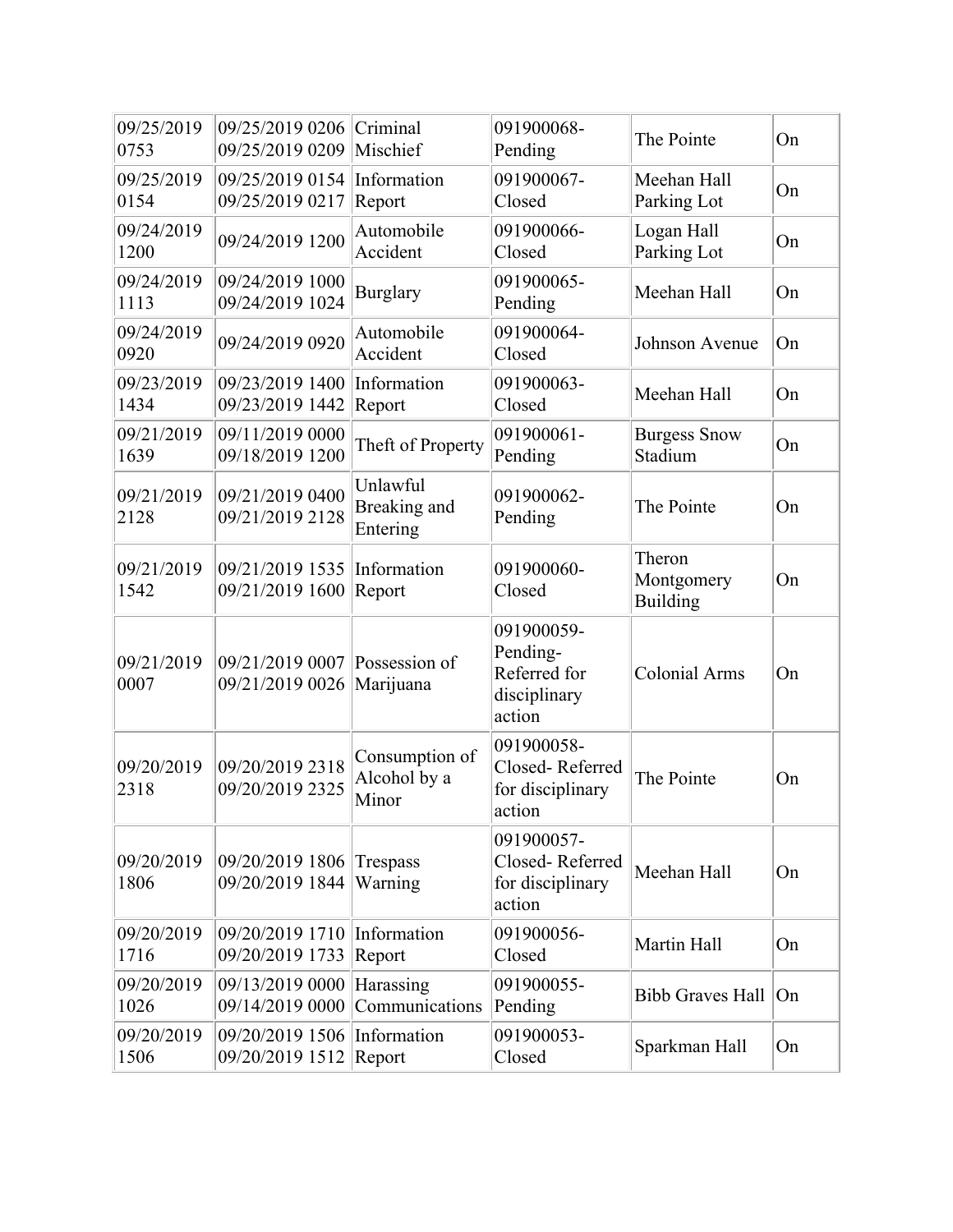| 09/20/2019<br>1604 | 09/19/2019 0915<br>09/19/2019 1604 | Duty Upon<br>Striking an<br>Unattended<br>Vehicle     | 091900054-<br>Closed                                             | Daugette Hall<br>Parking Lot                    | On  |
|--------------------|------------------------------------|-------------------------------------------------------|------------------------------------------------------------------|-------------------------------------------------|-----|
| 09/20/2019<br>1500 | 09/19/2019 2222<br>09/19/2019 2226 | Information<br>Report                                 | 091900052-<br>Pending                                            | <b>JSU</b> Recreation<br>and Fitness<br>Center  | On  |
| 09/20/2019<br>1406 | 09/20/2019 1406<br>09/20/2019 1422 | Possession of<br>Marijuana &<br>Drug<br>Paraphernalia | 091900051-<br>Closed-Referred<br>for disciplinary<br>action      | Pannell Hall                                    | On  |
| 09/20/2019<br>0705 | 09/19/2019 1650                    | Information<br>Report                                 | 091900046-<br>Closed                                             | Theron<br>Montgomery<br>Building/Bibb<br>Graves | On  |
| 09/19/2019<br>2345 | 09/19/2019 2345<br>09/19/2019 2358 | Consumption of<br>Alcohol by a<br>Minor               | 091900049-<br>Pending-<br>Referred for<br>disciplinary<br>action | <b>Curtiss Hall</b>                             | On  |
| 09/19/2019<br>2056 | 09/19/2019 2056<br>09/19/2019 2105 | Information<br>Report                                 | 091900048-<br>Closed                                             | <b>JSU</b> Stadium                              | On  |
| 09/19/2019<br>1937 | 09/19/2019 1900<br>09/19/2019 2008 | Violation of<br>Student Code of<br>Conduct            | 091900047-<br>Closed-Referred<br>for disciplinary<br>action      | The Pointe                                      | On  |
| 09/19/2019<br>1443 | 09/19/2019 1428                    | Information<br>Report                                 | 091900045-<br>Closed                                             | <b>Street Avenue</b>                            | On  |
| 09/19/2019<br>1015 | 09/19/2019 1015                    | <b>Arrest - Stalking</b><br>&<br>Criminal<br>Trespass | 091900036-1<br>Closed                                            | Wilmer Avenue                                   | Off |
| 09/19/2019<br>1206 | 09/18/2019 1200<br>09/18/2019 1216 | Possession of<br>Drug<br>Paraphernalia                | 091900038-<br>Closed-Referred<br>for disciplinary<br>action      | Campus Inn                                      | On  |
| 09/19/2019<br>0851 | 09/19/2019 0848<br>09/19/2019 0914 | Information<br>Report                                 | 091900044-<br>Closed                                             | Dixon Hall                                      | On  |
| 09/19/2019<br>0845 | 09/18/2019 2137                    | Violation of<br>Student Code of<br>Conduct            | 091900043-<br>Closed-Referred<br>for disciplinary<br>action      | <b>Nisbet Street</b>                            | Off |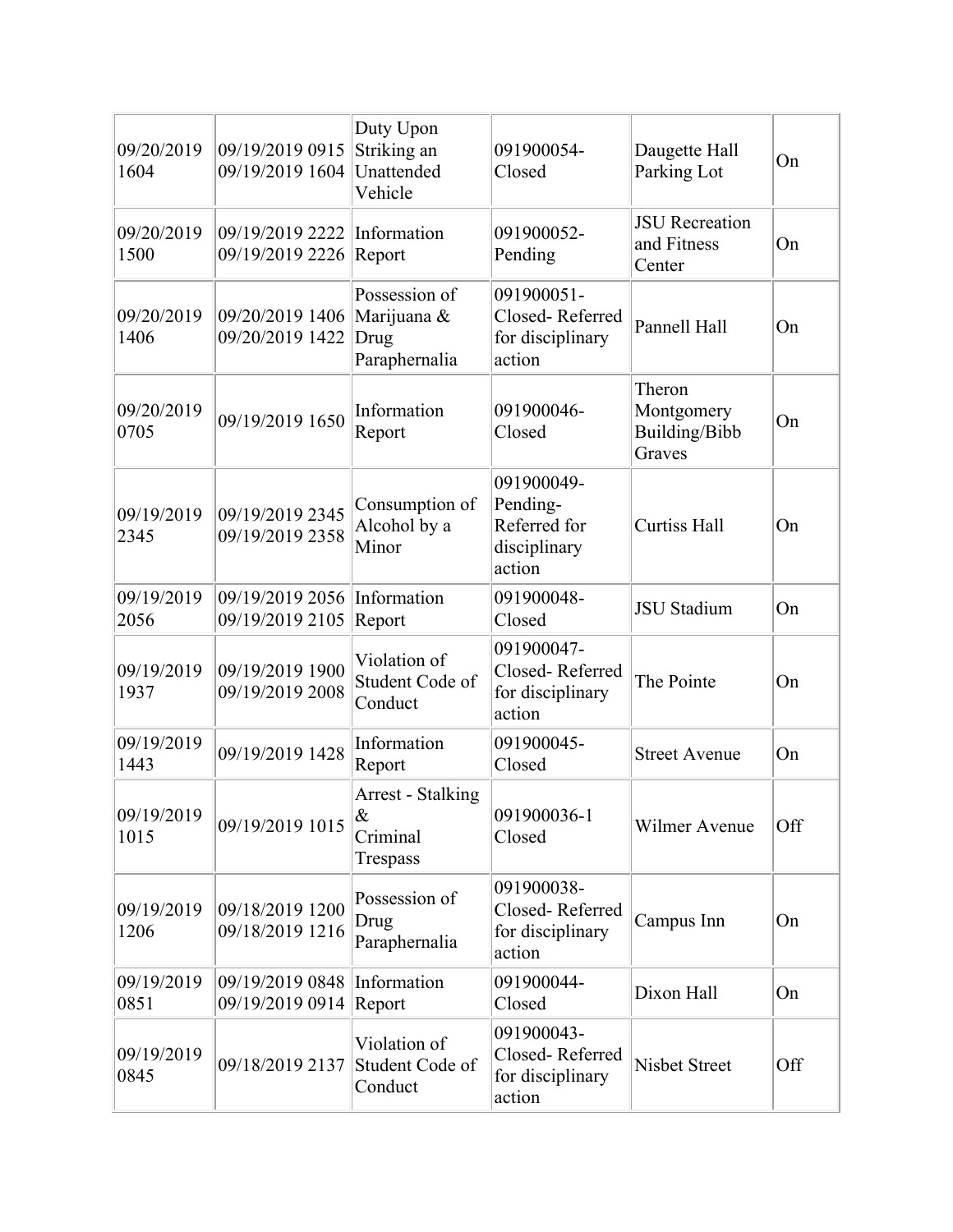| 09/18/2019<br>1727 | 09/18/2019 1652 Information<br>09/18/2019 1756 Report      |                                                       | 091900042-<br>Closed                                        | Salls Hall                                                    | On  |
|--------------------|------------------------------------------------------------|-------------------------------------------------------|-------------------------------------------------------------|---------------------------------------------------------------|-----|
| 09/18/2019<br>1430 | 09/18/2019 1430                                            | Automobile<br>Accident                                | 091900041-<br>Closed                                        | Theron<br>Montgomery<br><b>Building</b><br>Parking Lot        | On  |
| 09/18/2019<br>1424 | 09/18/2019 1424 Possession of<br>09/18/2019 1436 Marijuana |                                                       | 091900040-<br>Closed-Referred<br>for disciplinary<br>action | Goodlett Avenue                                               | On  |
| 09/18/2019<br>1226 | 09/18/2019 1226                                            | Automobile<br>Accident                                | 091900039-<br>Closed                                        | <b>SBIC Parking</b><br>Lot                                    | On  |
| 09/18/2019<br>1110 | 09/18/2019 1110                                            | Automobile<br>Accident                                | 091900037-<br>Closed                                        | <b>JSU</b> Recreation<br>and Fitness<br>Center<br>Parking Lot | On  |
| 09/18/2019<br>0937 | 09/17/2019 1901<br>09/17/2019 1902                         | Information<br>Report                                 | 091900050-<br>Pending                                       | The Pointe                                                    | On  |
| 09/17/2019<br>2131 | 09/17/2019 2100<br>09/17/2019 2144                         | Possession of<br>Marijuana &<br>Drug<br>Paraphernalia | 091900035-<br>Closed-Referred<br>for disciplinary<br>action | Meehan Hall                                                   | On  |
| 09/17/2019<br>1502 | 09/17/2019 1500<br>09/17/2019 1512                         | Violation of<br>Student Code of<br>Conduct            | 091900034-<br>Closed-Referred<br>for disciplinary<br>action | Pannell Hall                                                  | On  |
| 09/17/2019<br>1134 | 09/17/2019 1100<br>09/17/2019 1133                         | Duty Upon<br>Striking an<br>Unattended<br>Vehicle     | 091900033-<br>Closed                                        | Meehan Hall<br>Parking Lot                                    | On  |
| 09/17/2019<br>0926 | 09/16/2019 1700<br>09/16/2019 2120                         | Duty Upon<br>Striking an<br>Unattended<br>Vehicle     | 091900032-<br>Closed                                        | Houston Cole<br>Library Parking<br>Lot                        | On  |
| 09/17/2019<br>0900 | 09/16/2019 2043                                            | Information<br>Report                                 | 091900031-<br>Closed                                        | <b>Smith Circle</b>                                           | Off |
| 09/16/2019<br>1404 | 09/16/2019 1350<br>09/16/2019 1423                         | Violation of<br>Student Code of<br>Conduct            | 091900030-<br>Closed-Referred<br>for disciplinary<br>action | Jack Hopper<br>Dining Hall                                    | On  |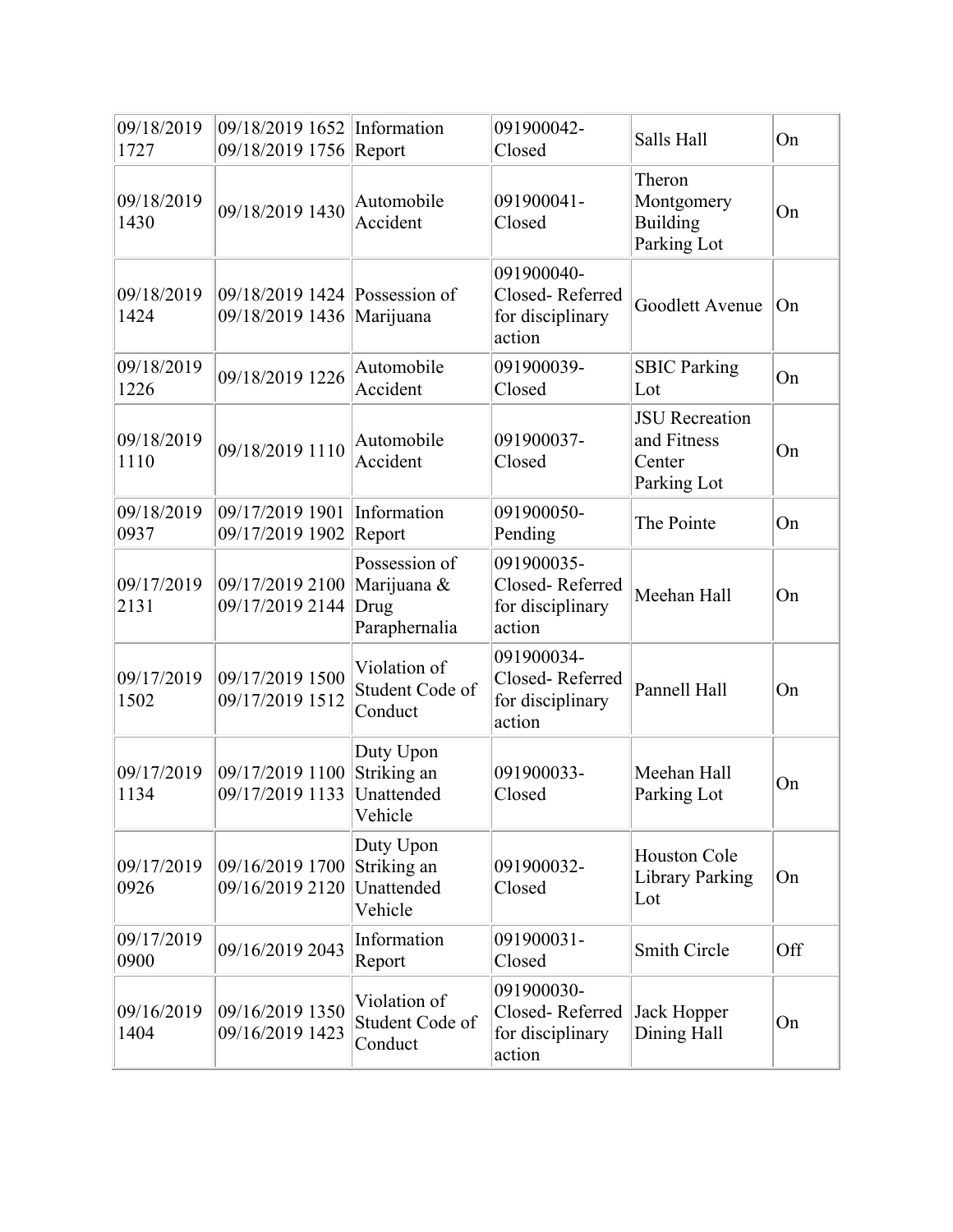| 09/16/2019<br>1317 | 09/16/2019 1000<br>09/16/2019 1318 | Information<br>Report                                            | 091900029-<br>Closed                                        | <b>JSU</b> Campus                | On  |
|--------------------|------------------------------------|------------------------------------------------------------------|-------------------------------------------------------------|----------------------------------|-----|
| 09/16/2019<br>1029 | 09/16/2019 1029<br>09/16/2019 1042 | Information<br>Report                                            | 091900028-<br>Closed                                        | The Pointe                       | On  |
| 09/15/2019<br>1844 | 09/15/2019 1840<br>09/15/2019 1856 | Possession of<br>Marijuana                                       | 091900027-<br>Closed-Referred<br>for disciplinary<br>action | Meehan Hall                      | On  |
| 09/15/2019<br>1855 | 09/15/2019 1855<br>09/15/2019 1910 | Information<br>Report                                            | 091900026-<br>Closed                                        | <b>Bennett Field</b>             | On  |
| 09/15/2019<br>0116 | 09/14/2019 1430<br>09/14/2019 0000 | <b>Burglary</b>                                                  | 091900025-<br>Pending                                       | Pannell Hall                     | On  |
| 09/14/2019<br>1613 | 09/14/2019 1613<br>09/14/2019 1730 | Information<br>Report                                            | 091900024-<br>Closed                                        | <b>Burgess Snow</b><br>Stadium   | On  |
| 09/14/2019<br>1528 | 09/14/2019 1528                    | Arrest-<br>Possession of<br>Marijuana &<br>Drug<br>Paraphernalia | 091900023-1<br>Closed                                       | Sparkman Hall                    | On  |
| 09/13/2019<br>0048 | 09/13/2019 0048<br>09/13/2019 0115 | Violation of<br>Student Code of<br>Conduct                       | 091900022-<br>Closed-Referred<br>for disciplinary<br>action | The Pointe                       | On  |
| 09/12/2019<br>1628 | 09/12/2019 1620<br>09/12/2019 1644 | Possession of<br>Marijuana &<br>Drug<br>Paraphernalia            | 091900021-<br>Closed-Referred<br>for disciplinary<br>action | Dixon Hall<br>Parking Lot        | On  |
| 09/11/2019<br>1948 | 09/11/2019 1940<br>09/11/2019 2030 | Information<br>Report                                            | 091900020-<br>Closed                                        | <b>JSU Housing</b>               | On  |
| 09/11/2019<br>1100 | 01/01/2019 0000<br>09/03/2019 0000 | Arrest - Statutory<br>Rape                                       | 091900005-6<br>Pending                                      | Dixon Hall                       | On  |
| 09/11/2019<br>1100 | 01/01/2019 0000<br>09/03/2019 0000 | Arrest - Statutory<br>Rape                                       | 091900005-5<br>Pending                                      | Mountain Street                  | Off |
| 09/11/2019<br>1100 | 01/01/2019 0000<br>09/03/2019 0000 | Arrest - Statutory<br>Rape                                       | 091900005-4<br>Pending                                      | Meehan Hall                      | On  |
| 09/11/2019<br>1100 | 01/01/2019 0000<br>09/03/2019 0000 | <b>Arrest - Statutory</b><br>Rape                                | 091900005-3<br>Pending                                      | Sparkman Hall                    | On  |
| 09/11/2019<br>1100 | 01/01/2019 0000<br>09/03/2019 0000 | Arrest - Statutory<br>Rape                                       | 091900005-2<br>Pending                                      | Meehan Hall and<br>Sparkman Hall | On  |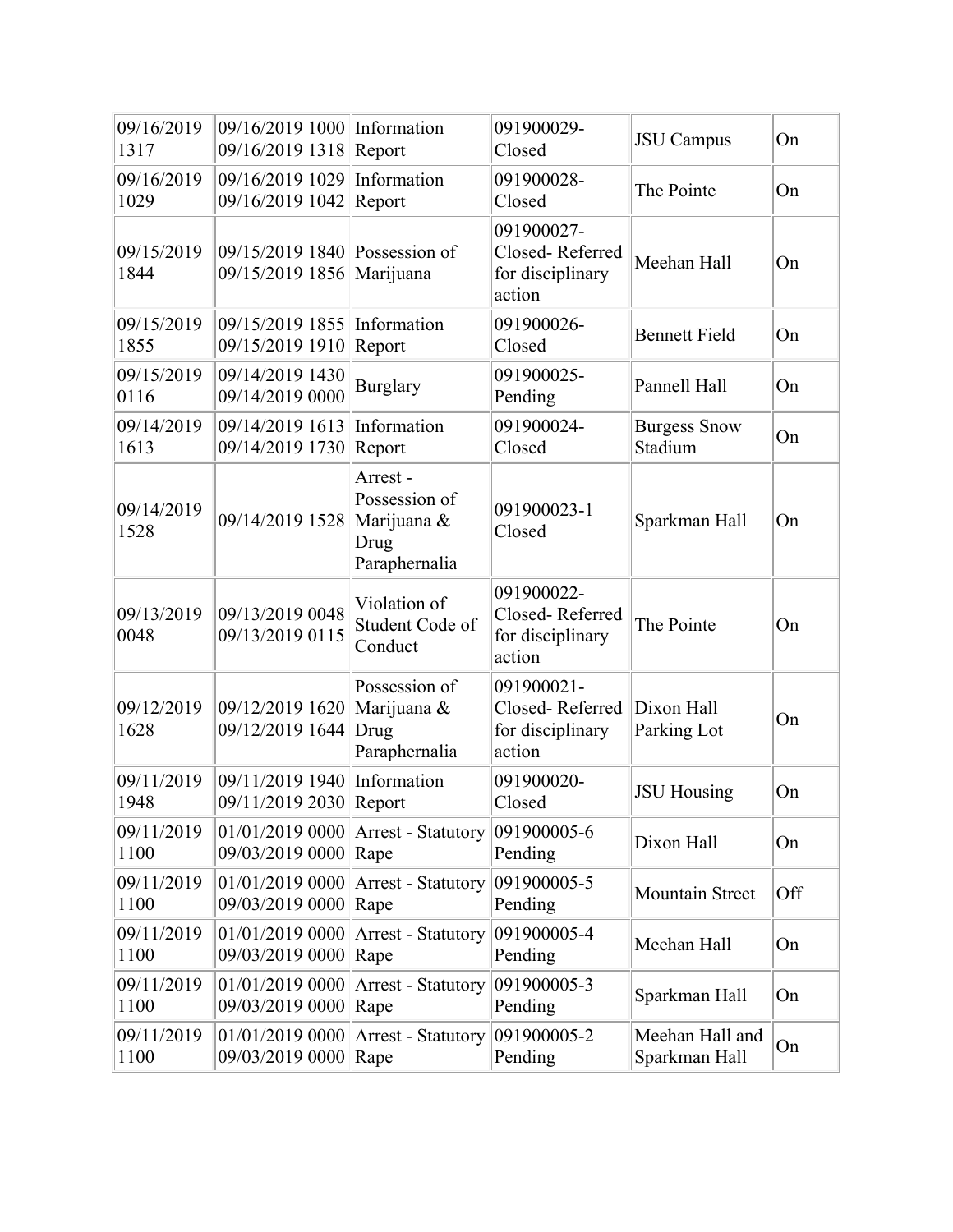| 09/11/2019<br>1100 | 01/01/2019 0000<br>09/03/2019 0000 | <b>Arrest - Statutory</b><br>Rape          | 091900005-1<br>Pending                                      | Rowe Hall<br>Parking Lot  | On  |
|--------------------|------------------------------------|--------------------------------------------|-------------------------------------------------------------|---------------------------|-----|
| 09/11/2019<br>0554 | 09/10/2019 1315<br>09/10/2019 1420 | Information<br>Report                      | 091900019-<br>Closed                                        | Meehan Hall               | On  |
| 09/10/2019<br>1859 | 09/10/2019 1806<br>09/10/2019 1816 | Unlawful<br>Breaking &<br>Entering         | 091900018-<br>Closed                                        | Penn House                | On  |
| 09/10/2019<br>0815 | 09/09/2019 2211                    | Violation of<br>Student Code of<br>Conduct | 091900017-<br>Closed-Referred<br>for disciplinary<br>action | Trac II                   | Off |
| 09/10/2019<br>0752 | 09/10/2019 1237                    | Information<br>Report                      | 091900016-<br>Closed                                        | Self Hall                 | On  |
| 09/09/2019<br>2059 | 09/09/2019 2030<br>09/09/2019 2122 | Possession of<br>Marijuana                 | 091900015-<br>Closed-Referred<br>for disciplinary<br>action | Meehan Hall               | On  |
| 09/09/2019<br>1825 | 09/09/2019 1825                    | Automobile<br>Accident                     | 091900014-<br>Closed                                        | <b>Miller Street</b>      | On  |
| 09/08/2019<br>2159 | 09/08/2019 2159<br>09/08/2019 2207 | Medical<br>Emergency                       | 091900013-<br>Closed                                        | <b>Bennett Field</b>      | On  |
| 09/08/2019<br>0138 | 09/08/2019 0138                    | Arrest-<br>Receiving Stolen<br>Property    | 091900012-1<br>Closed                                       | Campus Inn<br>Parking Lot | On  |
| 09/07/2019<br>1850 | 09/07/2019 1850<br>09/07/2019 1901 | Medical<br>Emergency                       | 091900011-<br>Closed                                        | <b>JSU</b> Stadium        | On  |
| 09/05/2019<br>0930 | 09/05/2019 0300<br>09/05/2019 0600 | Domestic<br>Violence &<br>Burglary         | 091900010-<br>Closed                                        | Meehan Hall               | On  |
| 09/04/2019<br>1758 | 09/04/2019 1758<br>09/04/2019 1830 | Medical<br>Emergency &<br>Vehicle Damage   | 091900009-<br>Closed                                        | Salls Hall                | On  |
| 09/04/2019<br>1100 | 08/30/2019 2300<br>09/01/2019 0230 | Information<br>Report                      | 091900008-<br>Closed                                        | Unknown                   | Off |
| 09/03/2019<br>1836 | 09/03/2019 1836                    | Violation of<br>Student Code of<br>Conduct | 091900007-<br>Closed-Referred<br>for disciplinary<br>action | Meehan Hall               | On  |
| 09/03/2019<br>1300 | 08/31/2019 2341<br>08/31/2019 2349 | Violation of<br>Student Code of<br>Conduct | 091900006-<br>Closed-Referred                               | Gamecock<br>Village       | On  |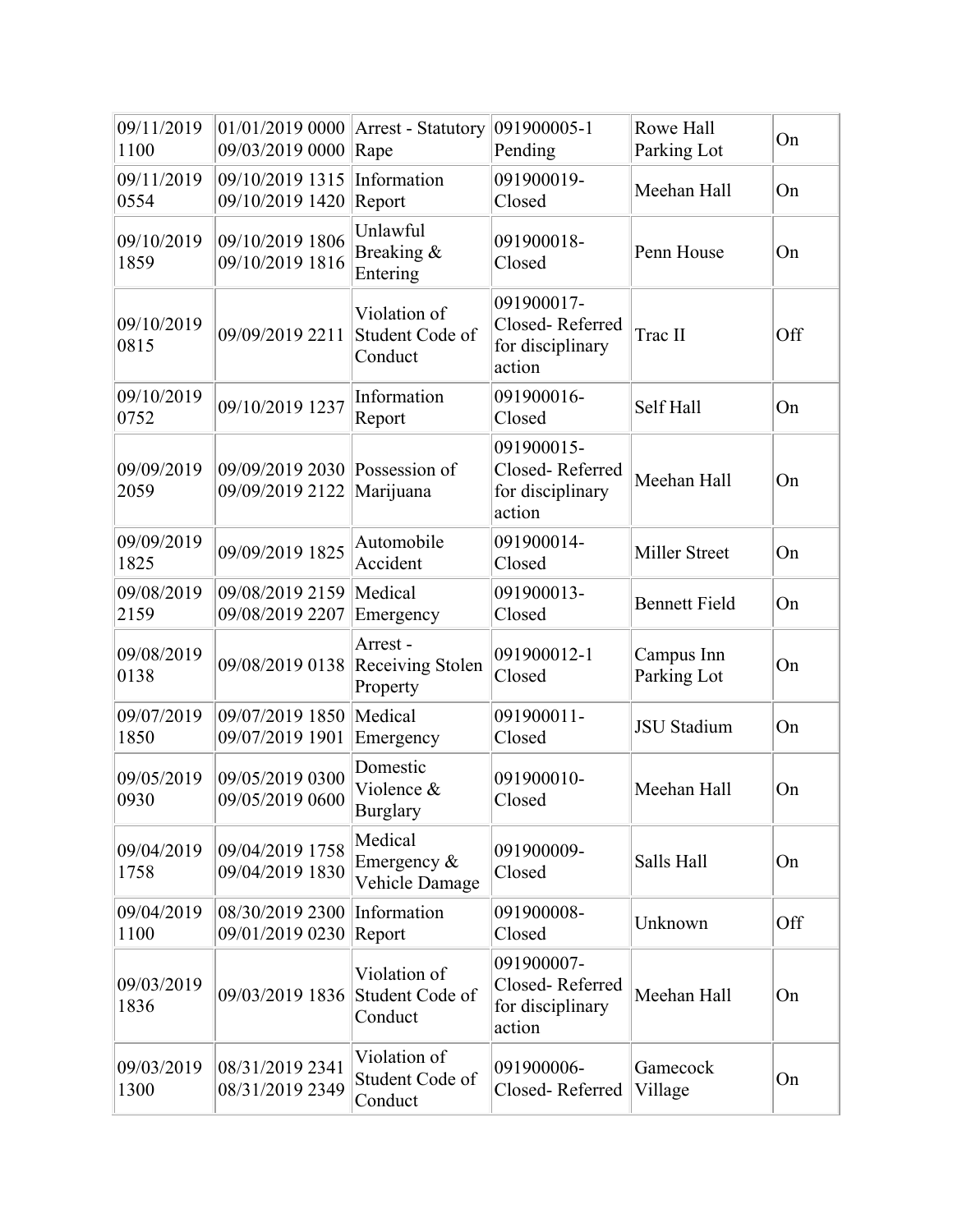|                    |                                                |                                                         | for disciplinary<br>action                                  |                                         |    |
|--------------------|------------------------------------------------|---------------------------------------------------------|-------------------------------------------------------------|-----------------------------------------|----|
| 09/03/2019<br>1400 | 09/03/2019 1400                                | <b>Assist Other Law</b><br>Enforcement<br>Agency        | 091900005-<br>Pending                                       | <b>JSU</b> Campus                       | On |
| 09/03/2019<br>1355 | 09/03/2019 1355                                | Theft of Property                                       | 091900004-<br>Pending                                       | <b>Carlisle Building</b>                | On |
| 09/02/2019<br>1126 | 09/01/2019 2230<br>09/02/2019 1030             | Duty Upon<br>Striking an<br>Unattended<br>Vehicle       | 091900003-<br>Pending                                       | Paul Carpenter<br>Village               | On |
| 09/02/2019<br>0304 | 09/02/2019 0304                                | Arrest-<br>Obstruction of<br>Governmental<br>Operations | 091900002-1<br>Closed                                       | International<br>House                  | On |
| 09/01/2019<br>1309 | 09/01/2019 0140<br>09/01/2019 0230             | Information<br>Report                                   | 091900001-<br>Closed                                        | Meehan Hall                             | On |
| 08/31/2019<br>1943 | 08/31/2019 1943<br>08/31/2019 2000             | Medical<br>Emergency                                    | 081900060-<br>Closed                                        | <b>Curtiss Hall</b>                     | On |
| 08/29/2019<br>1606 | 08/29/2019 1606<br>08/29/2019 1621             | Criminal<br>Mischief                                    | 081900059-<br>Closed                                        | Crow Hall                               | On |
| 08/29/2019<br>1115 | 08/29/2019 1104                                | Information<br>Report-<br>Suspicious<br>Vehicle         | 081900058-<br>Pending                                       | Crow Hall<br>Parking Lot                | On |
| 08/28/2019<br>2153 | 08/28/2019 2153<br>08/28/2019 2155             | Information<br>Report-<br>Domestic<br>Dispute           | 081900057-<br>Closed                                        | Crow Hall                               | On |
| 08/28/2019<br>1800 | 08/28/2019 1800                                | Arrest-Failure to $ 081900056-1$<br>Appear              | Closed                                                      | Jacksonville<br>Police<br>Department    | On |
| 08/28/2019<br>1605 | 08/28/2019 1530<br>08/28/2019 1626             | Violation of<br>Student Code of<br>Conduct              | 081900055-<br>Closed-Referred<br>for disciplinary<br>action | The Pointe                              | On |
| 08/28/2019<br>1025 | 08/26/2019 1600<br>08/26/2019 1605             | Theft of Property                                       | 081900054-<br>Closed                                        | Theron<br>Montgomery<br><b>Building</b> | On |
| 08/27/2019<br>2141 | 08/27/2019 2141<br>08/27/2019 2206 Marijuana & | Possession of                                           | 081900053-<br>Pending-                                      | Meehan Hall                             | On |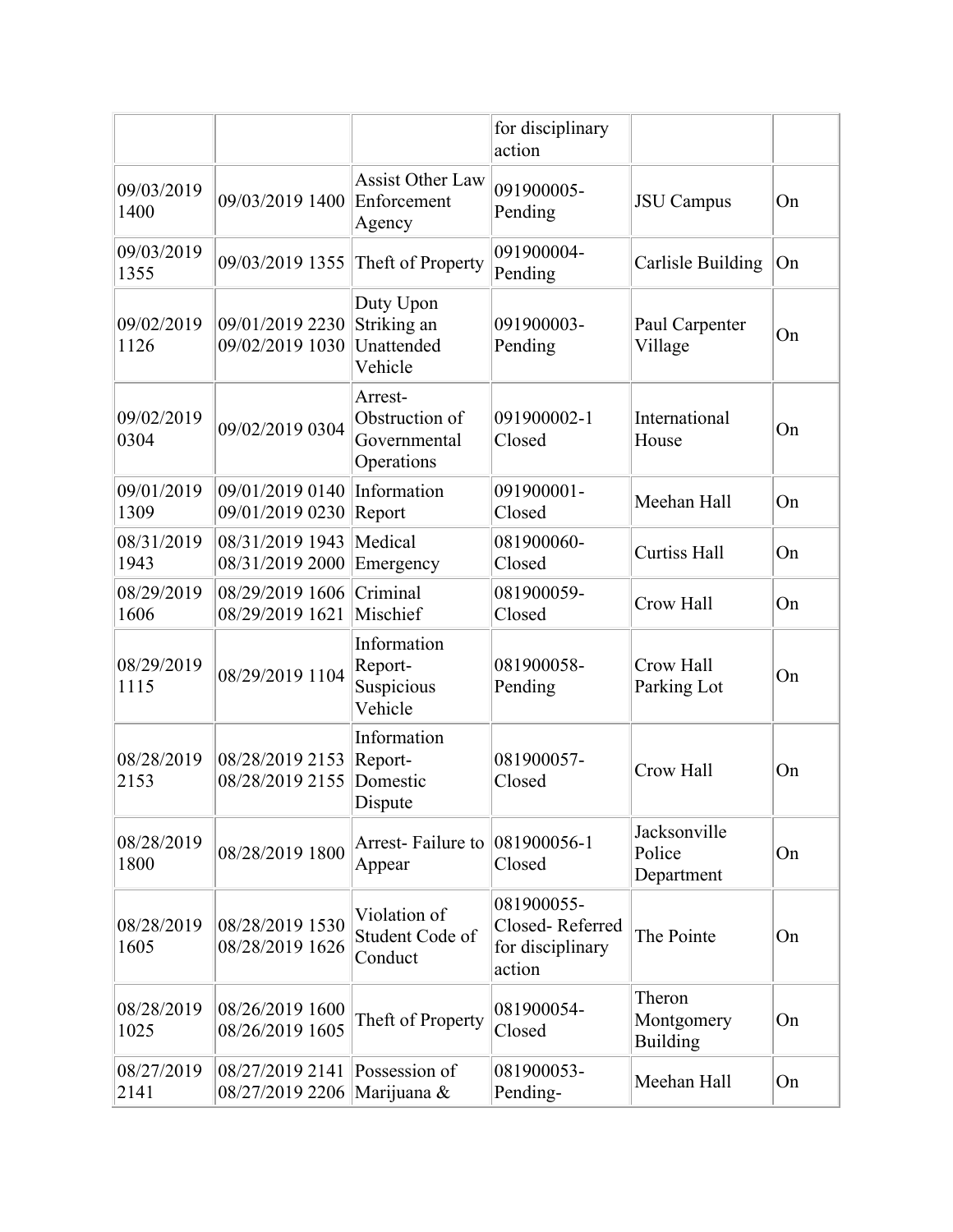|                    |                                    | Drug<br>Paraphernalia                                | Referred for<br>disciplinary<br>action                      |                                                               |    |
|--------------------|------------------------------------|------------------------------------------------------|-------------------------------------------------------------|---------------------------------------------------------------|----|
| 08/27/2019<br>1037 | 08/27/2019 1030<br>08/27/2019 1400 | Information<br>Report                                | 081900052-<br>Closed                                        | Salls Hall                                                    | On |
| 08/26/2019<br>1503 | 08/22/2019 1800<br>08/22/2019 2300 | Duty Upon<br>Striking an<br>Unattended<br>Vehicle    | 081900051-<br>Closed                                        | <b>JSU</b> Recreation<br>and Fitness<br>Center<br>Parking Lot | On |
| 08/26/2019<br>1340 | 08/26/2019 1340                    | Automobile<br>Accident                               | 081900050-<br>Closed                                        | <b>Stone Center</b><br>Parking Lot                            | On |
| 08/26/2019<br>1250 | 08/26/2019 1250                    | Arrest-<br>Obstructing<br>Governmental<br>Operations | 081900049-2<br>Closed                                       | The Pointe                                                    | On |
| 08/26/2019<br>1244 | 08/26/2019 1244                    | Arrest- Criminal<br>Trespass                         | 081900049-1<br>Closed                                       | The Pointe                                                    | On |
| 08/26/2019<br>1128 | 08/26/2019 1128                    | Automobile<br>Accident                               | 081900048-<br>Closed                                        | Meehan Hall<br>Parking Lot                                    | On |
| 08/26/2019<br>0830 | 08/25/2019 1825<br>08/25/2019 1829 | Information<br>Report-<br><b>Property Damage</b>     | 081900047-<br>Closed                                        | The Pointe                                                    | On |
| 08/25/2019<br>1830 | 08/25/2019 1830                    | Automobile<br>Accident                               | 081900046-<br>Closed                                        | Logan Hall<br>Parking Lot                                     | On |
| 08/25/2019<br>0936 | 08/25/2019 0936                    | Arrest-<br>Consumption of<br>Alcohol by a<br>Minor   | 081900045-1<br>Closed                                       | The Pointe                                                    | On |
| 08/24/2019<br>1536 | 08/24/2019 1537<br>08/24/2019 1540 | Duty Upon<br>Striking an<br>Unattended<br>Vehicle    | 081900044-<br>Closed                                        | Fitzpatrick Hall<br>Parking Lot                               | On |
| 08/24/2019<br>2355 | 08/23/2019 2355<br>08/24/2019 0015 | Violation of<br>Student Code of<br>Conduct           | 081900043-<br>Closed-Referred<br>for disciplinary<br>action | The Pointe                                                    | On |
| 08/23/2019<br>0045 | 08/23/2019 0040<br>08/23/2019 0104 | Medical<br>Emergency                                 | 081900042-<br>Closed                                        | Salls Hall                                                    | On |
| 08/23/2019<br>2347 | 08/22/2019 2347<br>08/23/2019 0006 | Violation of<br>Student Code of<br>Conduct           | 081900041-<br>Closed-Referred                               | Meehan Hall                                                   | On |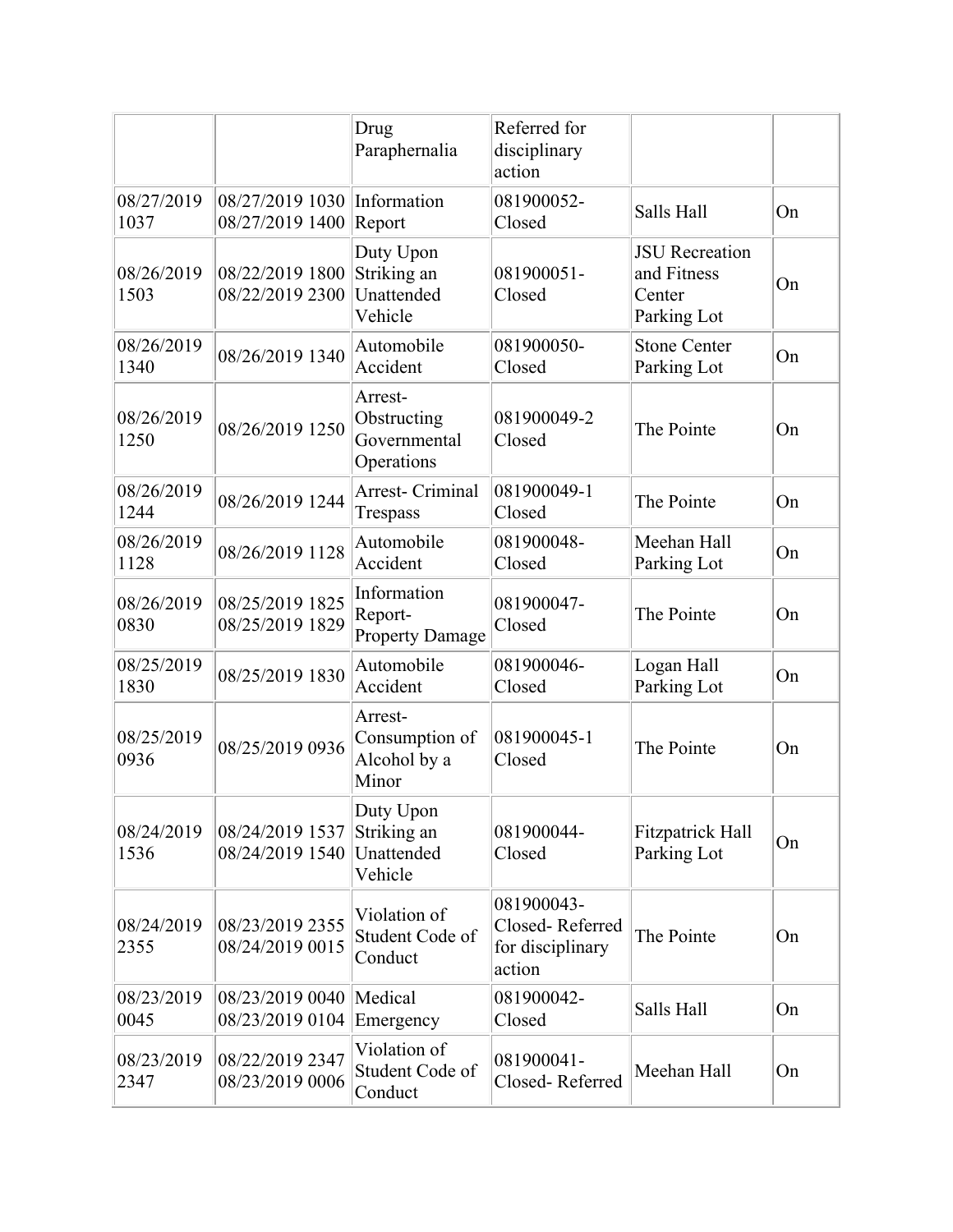|                    |                                                        |                                                                                    | for disciplinary<br>action                                  |                                                |     |
|--------------------|--------------------------------------------------------|------------------------------------------------------------------------------------|-------------------------------------------------------------|------------------------------------------------|-----|
| 08/22/2019<br>2215 | 08/22/2019 2215<br>08/22/2019 2136                     | Consumption of<br>Alcohol by a<br>Minor                                            | 081900040-<br>Closed                                        | Meehan Hall                                    | On  |
| 08/23/2019<br>2136 | 08/22/2019 2130<br>08/22/2019 2155                     | Violation of<br>Student Code of<br>Conduct                                         | 081900039-<br>Closed-Referred<br>for disciplinary<br>action | Meehan Hall                                    | On  |
| 08/22/2019<br>2040 | 08/22/2019 2040                                        | Arrest-<br>Possession of<br>Marijuana &<br>Consumption of<br>Alcohol by a<br>Minor | 081900038-1<br>Closed                                       | Cole Drive                                     | On  |
| 08/2/2019<br>1824  | 08/22/2019 1815<br>08/22/2019 1828                     | Medical<br>Emergency                                                               | 081900037-<br>Closed                                        | <b>Mountain Street</b>                         | Off |
| 08/23/2019<br>2037 | 08/23/2019 2037                                        | Medical<br>Emergency                                                               | 081900036-<br>Closed                                        | <b>Curtiss Hall</b>                            | On  |
| 08/22/2019<br>1045 | 08/22/2019 1045                                        | Automobile<br>Accident                                                             | 081900035-<br>Closed                                        | <b>Bibb Graves</b>                             | On  |
| 08/22/2019<br>0431 | 08/22/2019 0100<br>08/22/2019 0115                     | Theft of Property                                                                  | 081900034-<br>Closed                                        | Pannell Hall                                   | On  |
| 08/21/2019<br>2116 | 08/21/2019 2116<br>08/21/2019 2140                     | Violation of<br>Student Code of<br>Conduct                                         | 081900033-<br>Closed-Referred<br>for disciplinary<br>action | Penn House<br>Apartments                       | On  |
| 08/21/2019<br>1904 | 08/21/2019 1850   Medical<br>08/21/2019 1920 Emergency |                                                                                    | 081900032-<br>Closed                                        | <b>JSU</b> Recreation<br>and Fitness<br>Center | On  |
| 08/21/2019<br>1433 | 08/21/2019 1433                                        | Automobile<br>Accident                                                             | 081900031-<br>Closed                                        | Russell Parkway                                | On  |
| 08/21/2019<br>1219 | 08/21/2019 1130<br>08/21/2019 1219                     | Duty Upon<br>Striking an<br>Unattended<br>Vehicle                                  | 081900030-<br>Pending                                       | <b>Curtiss Hall</b><br>Parking Lot             | On  |
| 08/19/2019<br>0929 | 08/19/2019 0929                                        | Automobile<br>Accident                                                             | 081900029-<br>Closed                                        | <b>Stone Center</b><br>Parking Lot             | On  |
| 08/20/2019<br>0049 | 08/20/2019 0049<br>08/20/2019 0112                     | Violation of<br>Student Code of<br>Conduct                                         | 081900028-<br>Closed-Referred                               | The Pointe                                     | On  |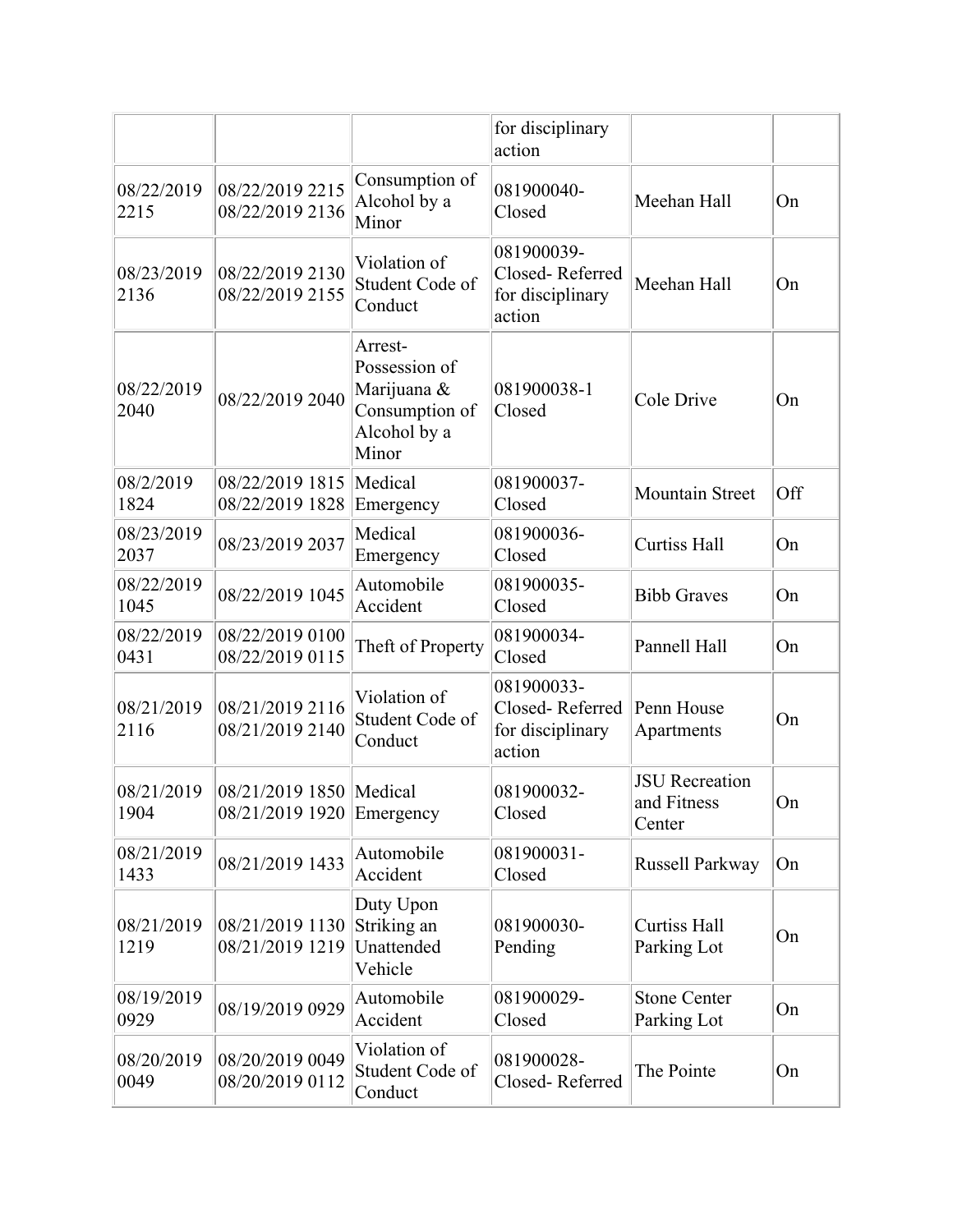|                    |                                     |                                                                   | for disciplinary<br>action                                  |                                  |     |
|--------------------|-------------------------------------|-------------------------------------------------------------------|-------------------------------------------------------------|----------------------------------|-----|
| 08/19/2019<br>1800 | 08/19/2019 1800                     | Information<br>Report                                             | 081900027-<br>Pending                                       | <b>JSU</b> Campus                | On  |
| 08/19/2019<br>1412 | 08/18/2019 2300<br>08/19/2019 1800  | Duty Upon<br>Striking an<br>Unattended<br>Vehicle                 | 081900026-<br>Closed                                        | Carlisle Building<br>Parking Lot | On  |
| 08/19/2019<br>0750 | 08/19/2019 0750                     | <b>Arrest-Domestic</b><br>Violence                                | $ 081900025-2$<br>Closed                                    | The Pointe                       | On  |
| 08/19/2019<br>0727 | 08/19/2019 0727                     | Arrest-Domestic<br>Violence                                       | $ 081900025-1$<br>Closed                                    | The Pointe                       | On  |
| 08/18/2019<br>1347 | 08/18/2019 1226<br>08/18/2019 1411  | Possession of<br>Marijuana                                        | 081900024-<br>Closed-Referred<br>for disciplinary<br>action | Sparkman Hall                    | On  |
| 08/18/2019<br>1145 | 08/18/2019 1143<br>08/18/2019 1210  | Medical<br>Emergency                                              | 081900023-<br>Closed                                        | <b>JSU</b> Stadium               | On  |
| 08/18/2019<br>0206 | 08/18/2019 0200<br>08/18/2019 0226  | Medical<br>Emergency                                              | 081900022-<br>Closed                                        | Penn House<br>Apartments         | On  |
| 08/17/2019<br>2028 | 08/17/2019 2028                     | Arrest-<br>Possession of<br>Marijuana and<br>Criminal<br>Trespass | 081900021-1<br>Closed                                       | The Pointe                       | On  |
| 08/17/2019<br>1940 | 08/17/2019 1940                     | Automobile<br>Accident                                            | 081900020-<br>Closed                                        | Meehan Hall<br>Parking Lot       | On  |
| 08/17/2019<br>1702 | 08/17/2019 1500 <br>08/17/2019 1700 | Duty Upon<br>Striking an<br>Unattended<br>Vehicle                 | 081900019-<br>Closed                                        | Patterson Hall<br>Parking Lot    | On  |
| 08/16/2019<br>0855 | 08/16/2019 0850<br>08/16/2019 0915  | Medical<br>Emergency                                              | 081900018-<br>Closed                                        | <b>Pete Mathews</b><br>Coliseum  | On  |
| 08/16/2019<br>0640 | 08/16/2019 0640                     | Automobile<br>Accident                                            | 081900017-<br>Closed                                        | The Pointe                       | On  |
| 08/14/2019<br>0611 | 08/14/2019 0611                     | Arrest- Criminal<br>Trespass                                      | 081900016-1<br>Closed                                       | Pete Mathews<br>Coliseum         | On  |
| 08/13/2019<br>0900 | 08/13/2019 0047                     | Violation of<br>Student Code of<br>Conduct                        | 081900015-<br>Closed-Referred<br>for disciplinary<br>action | Park Place<br>Apartments         | Off |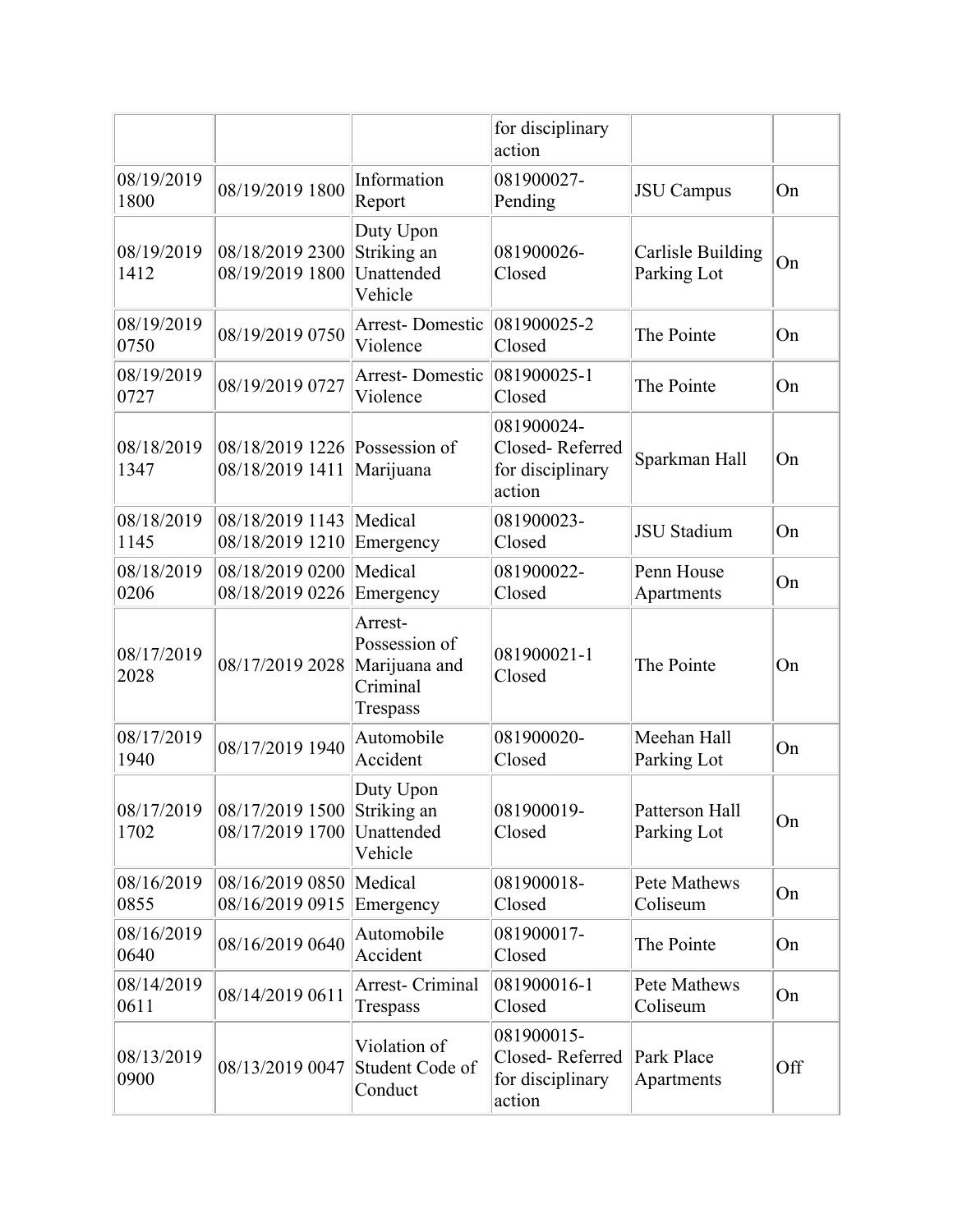| 08/13/2019<br>0859 | 08/12/2019 2200<br>08/13/2019 0900                              | Criminal<br>Mischief                              | 081900014-<br>Closed                                        | Paul Carpenter<br>Village               | On  |
|--------------------|-----------------------------------------------------------------|---------------------------------------------------|-------------------------------------------------------------|-----------------------------------------|-----|
| 08/13/2019<br>0014 | 08/13/2019 0014<br>08/13/2019 0036                              | <b>Assist Other Law</b><br>Enforcement<br>Agency  | 081900013-<br>Closed                                        | <b>SBIC</b>                             | On  |
| 08/12/2019<br>0720 | 08/07/2019 0720                                                 | Automobile<br>Accident                            | 081900012-<br>Closed                                        | Pete Mathews<br>Coliseum                | On  |
| 08/10/2019<br>1022 | 08/09/2019 1855<br>08/10/2019 1905                              | <b>Burglary</b>                                   | 081900011-<br>Closed                                        | Campus Inn<br>Apartments                | On  |
| 08/09/2019<br>0745 | 08/09/2019 0217                                                 | Violation of<br>Student Code of<br>Conduct        | 081900010-<br>Closed-Referred<br>for disciplinary<br>action | Gamecock<br>Village                     | Off |
| 08/08/2019<br>2131 | 08/08/2019 2131<br>08/08/2019 2147                              | Duty Upon<br>Striking an<br>Unattended<br>Vehicle | 081900009-<br>Pending                                       | Crow Hall<br>Parking Lot                | On  |
| 08/08/2019<br>1443 | 08/08/2019 1430<br>08/08/2019 1511                              | Medical<br>Emergency                              | 081900008-<br>Closed                                        | <b>Trustee Circle</b>                   | On  |
| 08/06/2019<br>1320 | 08/06/2019 0800<br>08/06/2019 1330                              | Harassing<br>Communications                       | 081900007-<br>Closed                                        | Salls Hall                              | On  |
| 08/05/2019<br>1516 | 08/05/2019 1516<br>08/05/2019 1534                              | Information<br>Report                             | 081900006-<br>Closed                                        | Salls Hall                              | On  |
| 08/05/2019<br>1014 | 08/04/2019 1930<br>08/05/2019 1039                              | Criminal<br>Mischief                              | 081900005-<br>Closed                                        | <b>JSU RMC</b>                          | On  |
| 08/05/2019<br>0936 | 08/03/2019 1930                                                 | Arrest-Theft of<br>Property                       | 081900004-1<br>Closed                                       | Daugette Hall<br>Parking Lot            | On  |
| 08/04/2019<br>1630 | 08/04/2019 1630                                                 | Automobile<br>Accident                            | 081900003-<br>Closed                                        | <b>Street Avenue</b>                    | On  |
| 08/02/2019<br>1021 | 08/02/2019 1018<br>08/02/2019 1035                              | Violation of<br>Student Code of<br>Conduct        | 081900002-<br>Closed-Referred<br>for disciplinary<br>action | Sparkman Hall                           | On  |
| 08/01/2019<br>0958 | 08/01/2019 0958                                                 | Arrest-Failure to<br>Appear                       | 081900001-1<br>Closed                                       | Anniston, AL                            | Off |
| 07/31/2019<br>1642 | $ 07/31/20191430 $ Recovered Lost<br>$07/31/2019$ 1650 Property |                                                   | 071900021-<br>Closed                                        | Theron<br>Montgomery<br><b>Building</b> | On  |
| 07/31/2019<br>1232 | 07/31/2019 1230   Medical<br>07/31/2019 1309 Emergency          |                                                   | 071900020-<br>Closed                                        | <b>Bibb Graves</b>                      | On  |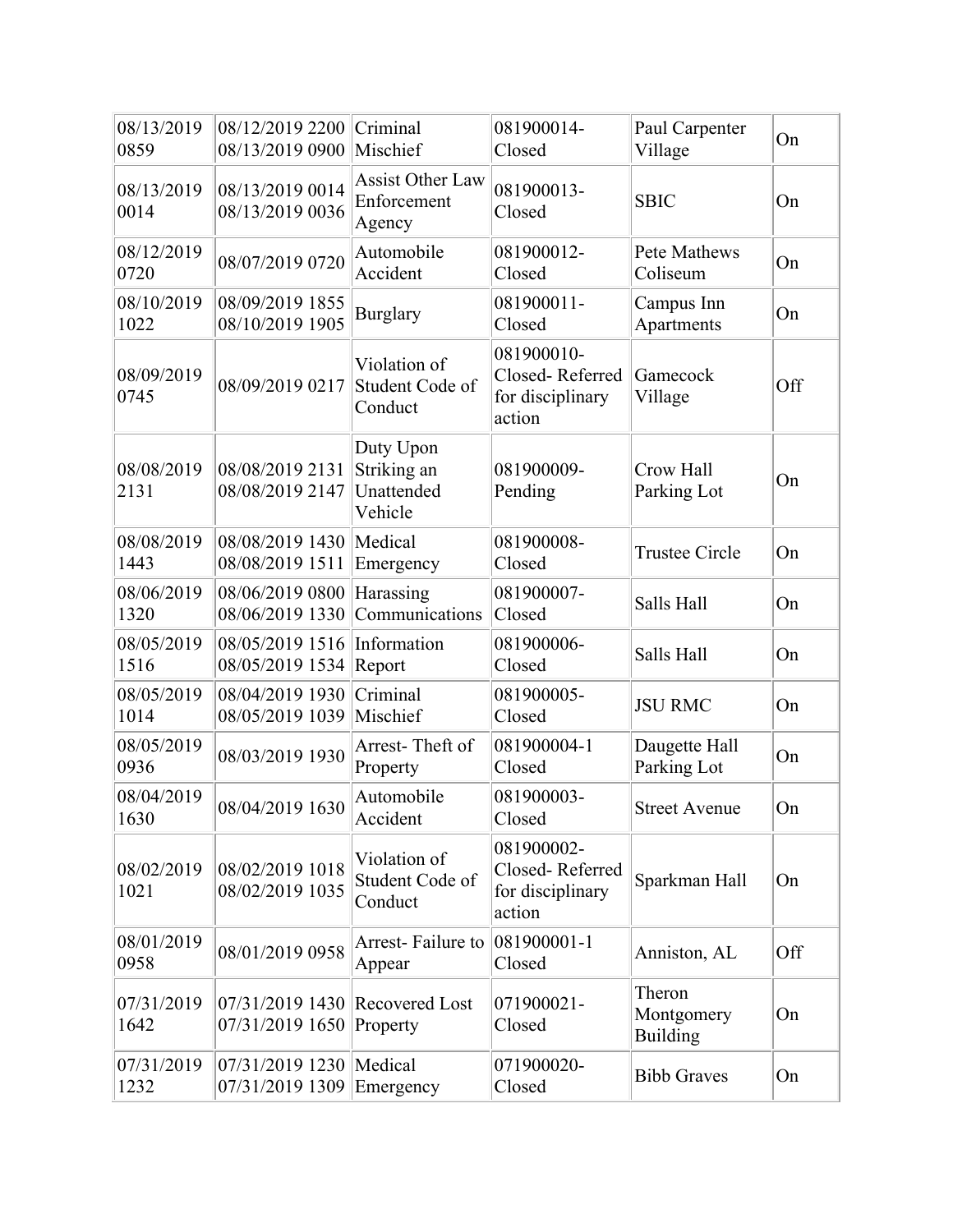| 07/30/2019<br>1504 | 07/30/2019 1450<br>07/30/2019 1527           | Violation of<br>Student Code of<br>Conduct              | 071900019-<br>Closed-Referred<br>for disciplinary<br>action  | The Pointe                         | On |
|--------------------|----------------------------------------------|---------------------------------------------------------|--------------------------------------------------------------|------------------------------------|----|
| 07/29/2019<br>1214 | 07/29/2019 1214                              | Automobile<br>Accident                                  | 071900018-<br>Closed                                         | University Circle                  | On |
| 07/26/2019<br>1110 | 07/24/2019 0223<br>07/24/2019 0228           | Theft of Property                                       | 071900017-<br>Pending                                        | Kennamer Hall<br>Parking Lot       | On |
| 07/25/2019<br>1329 | 07/25/2019 1329<br>07/25/2019 1404           | Consumption of<br>Alcohol by a<br>Minor                 | 071900016-<br>Closed-Referred<br>for disciplinary<br>action  | The Pointe                         | On |
| 07/24/2019<br>1150 | 07/24/2019 1150   Medical<br>07/24/2019 1214 | Emergency                                               | 071900015-<br>Closed                                         | Salls Hall                         | On |
| 07/22/2019<br>1150 | 07/22/2019 1000<br>07/23/2019 1400           | Information<br>Report-Welfare<br>Check                  | 071900014-<br>Closed                                         | College<br>Apartments              | On |
| 07/19/2019<br>1200 | 07/19/2019 1145<br>07/19/2019 1257           | Public<br>Intoxication                                  | 071900013-<br>Closed-Referred<br>for disciplinary<br>action  | Fitzpatrick Hall                   | On |
| 07/09/2019<br>0026 | 07/19/2019 0026<br>07/19/2019 0050           | Violation of<br>Student Code of<br>Conduct              | 071900012-<br>Closed-Referred<br>for disciplinary<br>action  | The Pointe                         | On |
| 07/18/2019<br>1638 | 07/18/2019 1638<br>07/18/2019 1652           | $ T$ respass<br>Warning Issued                          | 071900011-<br>Closed                                         | <b>Stone Center</b><br>Parking Lot | On |
| 07/17/2019<br>1855 | 07/17/2019 1855                              | Automobile<br>Accident                                  | 071900010-<br>Closed                                         | <b>Street Avenue</b>               | On |
| 07/17/2019<br>1500 | 07/17/2019 1500                              | Possession of<br>Marijuana &<br>Criminal<br>Trespassing | 071900009-2<br>Closed-Referred<br>for disciplinary<br>action | The Pointe                         | On |
| 07/17/2019<br>1500 | 07/17/2019 1500                              | Possession of<br>Marijuana                              | 071900009-1<br>Closed-Referred<br>for disciplinary<br>action | The Pointe                         | On |
| 07/17/2019<br>1100 | 07/17/2019 0945                              | Violation of<br>Student Code of<br>Conduct              | 071900008-<br>Closed-Referred<br>for disciplinary<br>action  | Logan Hall                         | On |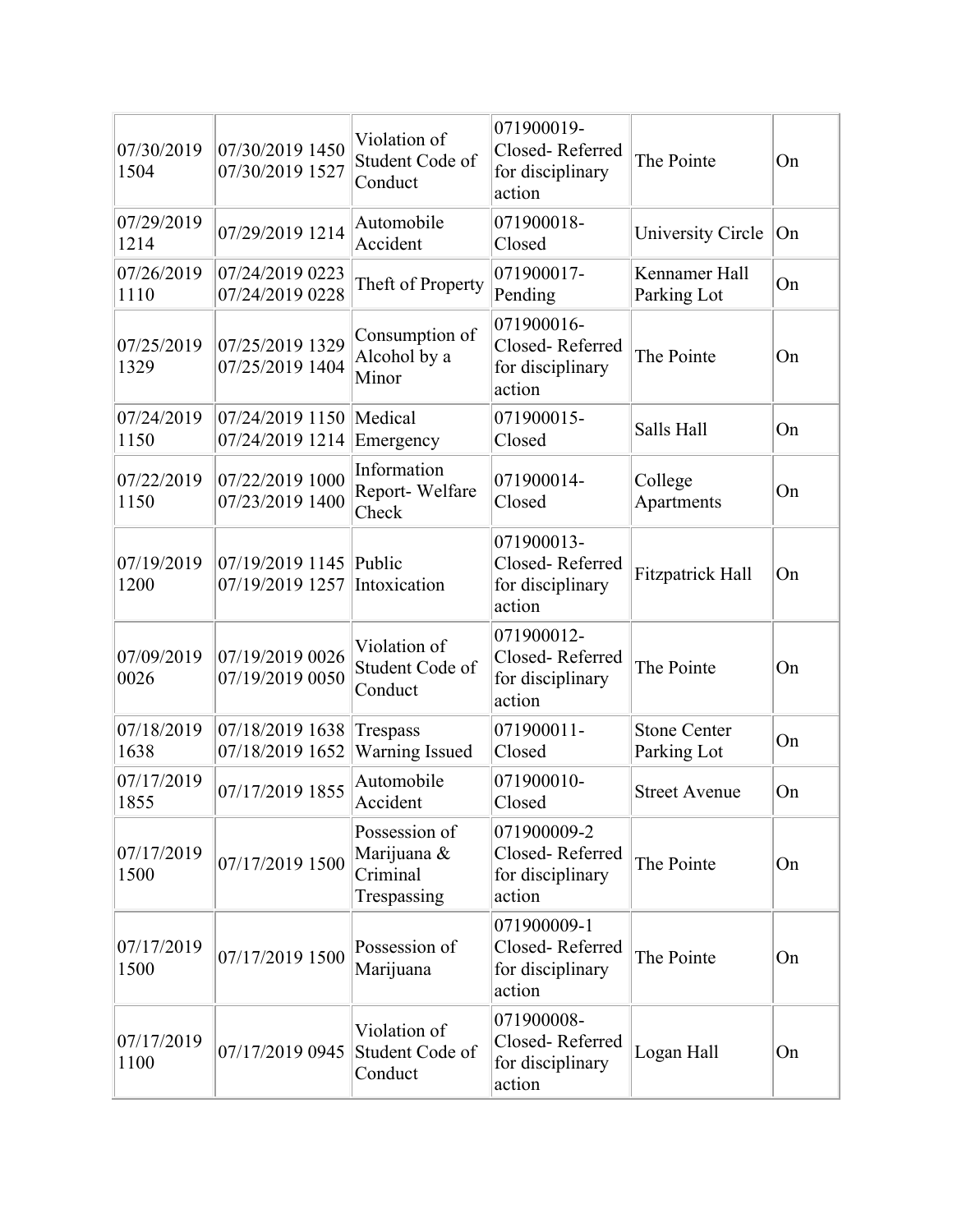| 07/15/2019<br>1553 | 07/15/2019 1553<br>07/15/2019 1709 | Vehicle Fire                                                            | 071900007-<br>Closed                                             | University Circle                                      | On  |
|--------------------|------------------------------------|-------------------------------------------------------------------------|------------------------------------------------------------------|--------------------------------------------------------|-----|
| 07/14/2019<br>1811 | 07/14/2019 1811<br>07/14/2019 1820 | Criminal<br>Trespass                                                    | 071900006-<br>Closed                                             | <b>Stone Center</b>                                    | On  |
| 07/14/2019<br>1233 | 07/13/2019 0000<br>07/13/2019 1242 | Violation of<br>Student Code of<br>Conduct &<br><b>Reckless Driving</b> | 071900005-<br>Pending-<br>Referred for<br>disciplinary<br>action | The Pointe                                             | On  |
| 07/12/2019<br>1110 | 07/12/2019 1233                    | Violation of<br>Student Code of<br>Conduct                              | 071900004-<br>Closed-Referred<br>for disciplinary<br>action      | Logan Hall                                             | On  |
| 07/11/2019<br>1729 | 07/11/2019 1729                    | Medical<br>Emergency                                                    | 071900003-<br>Closed                                             | <b>JSU</b> Recreation<br>& Fitness Center              | On  |
| 07/03/2019<br>1158 | 07/03/2019 1150<br>07/03/2019 1340 | Trespass<br><b>Warnings Issued</b>                                      | 071900002-<br>Closed                                             | Logan Hall                                             | On  |
| 07/01/2019<br>1023 | 07/01/2019 1023                    | Violation of<br>Student Code of<br>Conduct                              | 071900001-<br>Closed-Referred<br>for disciplinary<br>action      | Penn House<br>Apartments<br>Parking Lot                | On  |
| 06/27/2019<br>1202 | 06/27/2019 1130<br>06/27/2019 1200 | Harassment                                                              | 061900029-<br>Closed                                             | Ayers Hall                                             | On  |
| 06/28/2019<br>1013 | 06/28/2019 1010<br>06/28/2019 1031 | Medical<br>Emergency                                                    | 061900028-<br>Closed                                             | <b>Bibb Graves</b>                                     | On  |
| 06/25/2019<br>2148 | 06/25/2019 2148<br>06/25/2019 2217 | Information<br>Report                                                   | 061900027-<br>Closed                                             | Logan Hall                                             | On  |
| 06/25/2019<br>2025 | 06/25/2019 2025                    | Automobile<br>Accident                                                  | 061900026-<br>Closed                                             | Theron<br>Montgomery<br><b>Building</b><br>Parking Lot | On  |
| 06/24/2019<br>1652 | 06/24/2019 1652                    | Trespass<br><b>Warnings Issued</b>                                      | 061900025-<br>Closed                                             | The Pointe                                             | On  |
| 06/24/2019<br>0845 | 06/21/2019 1958<br>06/21/2019 1959 | Criminal<br>Mischief                                                    | 061900024-<br>Closed                                             | The Pointe                                             | On  |
| 06/20/2019<br>1523 | 06/20/2019 1523<br>06/20/2019 1551 | Assist Other Law<br>Enforcement<br>Agency                               | 061900023-<br>Closed                                             | <b>ALEA</b><br>Jacksonville Post                       | Off |
| 06/20/2019<br>1745 | 06/20/2019 1735<br>06/20/2019 1805 | Dumpster Fire                                                           | 061900022-<br>Closed                                             | Stephenson Hall                                        | On  |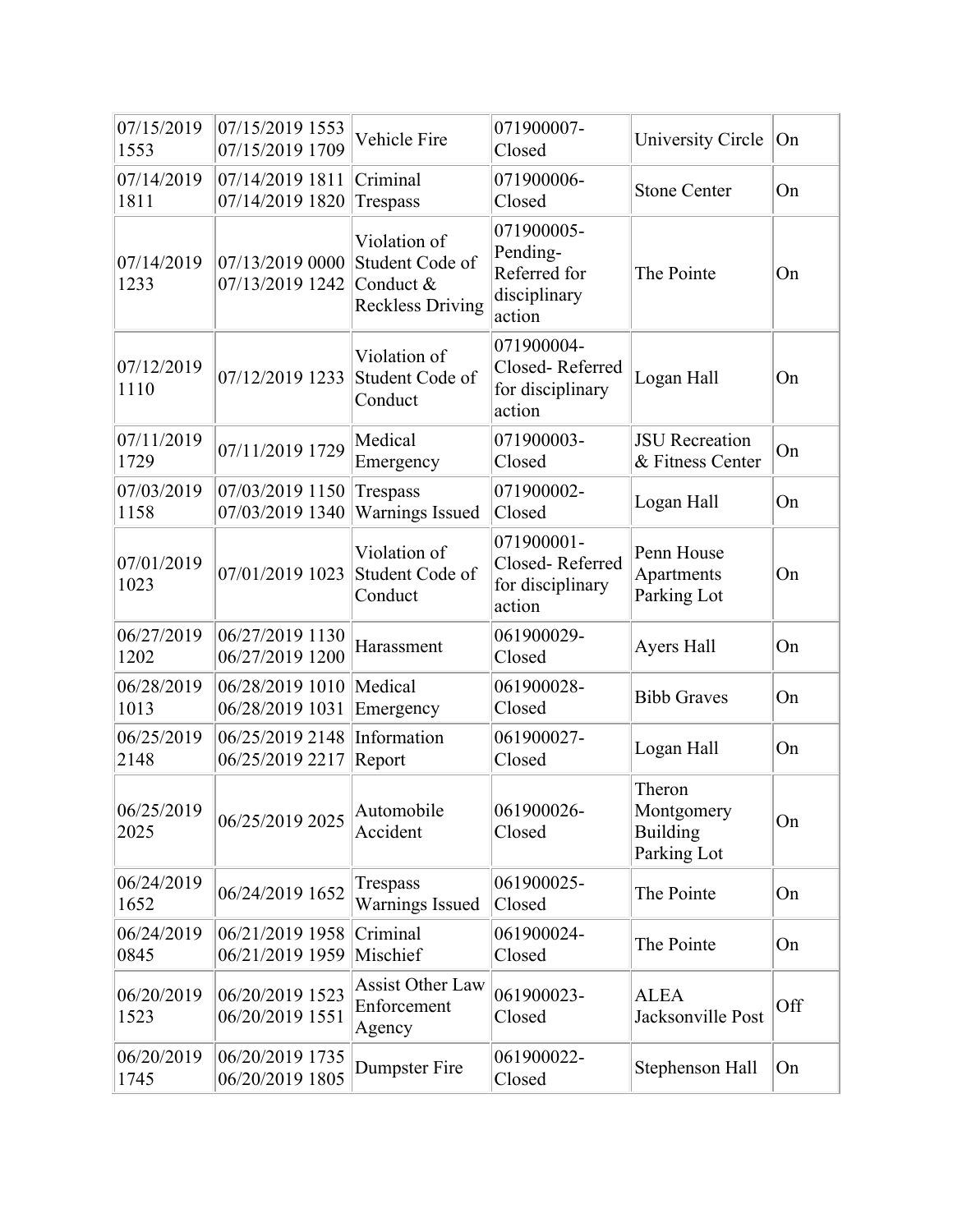| 06/20/2019<br>0821 | 06/20/2019 0820 Information<br>06/20/2019 0840 Report |                                                     | 061900021-<br>Closed                                        | International<br>House                                   | On  |
|--------------------|-------------------------------------------------------|-----------------------------------------------------|-------------------------------------------------------------|----------------------------------------------------------|-----|
| 06/19/2019<br>0839 | 06/19/2019 0839<br>06/19/2019 0914                    | Criminal<br>Trespass $\&$<br>Attempting to<br>Elude | 061900020-<br>Closed                                        | <b>JSU</b> Recreation<br>& Fitness Center                | On  |
| 06/15/2019<br>0224 | 06/14/2019 2230<br>06/15/2019 0224                    | Medical<br>Emergency                                | 061900019-<br>Closed                                        | <b>Fitzpatrick Hall</b>                                  | On  |
| 06/14/2019<br>1619 | 06/14/2019 1615<br>06/14/2019 1619                    | Information<br>Report-Property<br>Damage            | 061900018-<br>Closed                                        | <b>Curtiss Hall</b>                                      | On  |
| 06/14/2019<br>1255 | 06/14/2019 1230                                       | Possession of<br>Marijuana                          | 061900017-<br>Closed-Referred<br>for disciplinary<br>action | The Pointe                                               | On  |
| 06/13/2019<br>0615 | 06/12/2019 1200                                       | <b>Assist Other Law</b><br>Enforcement<br>Agency    | 061900016-<br>Closed                                        | Weaver,<br>Alabama                                       | Off |
| 06/12/2019<br>1023 | 06/12/2019 1015<br>06/12/2019 1017                    | Information<br><b>Report-Property</b><br>Damage     | 061900015-<br>Closed                                        | <b>JSU</b> Recreation<br>& Fitness Center<br>Parking Lot | On  |
| 06/11/2019<br>2246 | 06/11/2019 2246<br>06/11/2019 2248                    | <b>Assist Other Law</b><br>Enforcement<br>Agency    | 061900014-<br>Closed                                        | Sparkman Hall                                            | On  |
| 06/11/2019<br>1415 | 06/07/2019 0004<br>06/08/2019 0422                    | Violation of<br>Student Code of<br>Conduct          | 061900012-<br>Closed-Referred<br>for disciplinary<br>action | Sparkman Hall                                            | On  |
| 1541               | 06/10/2019 06/10/2019 1541 Medical<br>06/10/2019 1601 | Emergency                                           | 061900011-<br>Closed                                        | Duncan<br>Maintenance<br>Shop                            | On  |
| 06/10/2019<br>1222 | 06/10/2019 1200   Medical<br>06/10/2019 1247          | Emergency                                           | 061900010-<br>Closed                                        | <b>SBIC</b>                                              | On  |
| 06/10/2019<br>0726 | 06/10/2019 0720<br>06/10/2019 0744                    | Trespass<br>Warning Issued                          | 061900009-<br>Closed                                        | Mason Hall                                               | On  |
| 06/09/2019<br>1611 | 06/09/2019 1611 Possession of<br>06/09/2019 1632      | Marijuana                                           | 061900008-<br>Closed-Referred<br>for disciplinary<br>action | <b>Colonial Arms</b><br>Apartments                       | On  |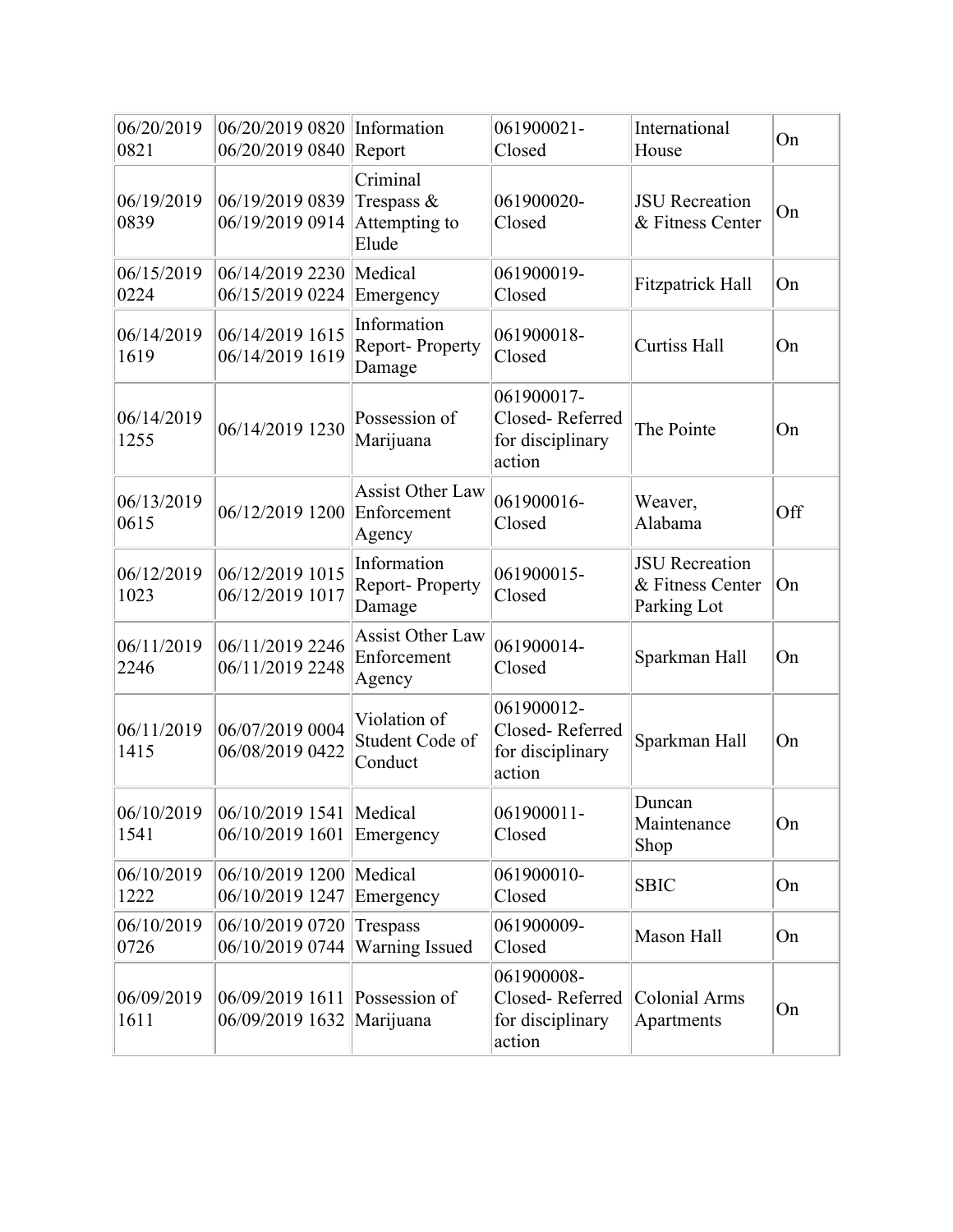| 06/07/2019<br>0830 | 06/06/2019 2243                    | Violation of<br>Student Code of<br>Conduct                                               | 061900007-<br>Closed-Referred<br>for disciplinary<br>action | Gamecock<br>Village                     | Off |
|--------------------|------------------------------------|------------------------------------------------------------------------------------------|-------------------------------------------------------------|-----------------------------------------|-----|
| 06/06/2019<br>1145 | 06/06/2019 1145                    | Automobile<br>Accident                                                                   | 061900006-<br>Closed                                        | Tredaway<br>Avenue                      | On  |
| 06/06/2019<br>0809 | 06/06/2019 0805                    | Duty Upon<br>Striking an<br>Unattended<br>Vehicle                                        | 061900005-<br>Closed                                        | <b>Curtiss Hall</b><br>Parking Lot      | On  |
| 06/03/2019<br>1214 | 06/03/2019 1211<br>06/03/2019 1222 | <b>Accident Report</b>                                                                   | 061900004-<br>Closed                                        | The Pointe                              | On  |
| 06/03/2019<br>0930 | 06/01/2019 0042<br>06/01/2019 0102 | Violation of<br>Student Code of<br>Conduct                                               | 061900003-<br>Closed-Referred<br>for disciplinary<br>action | Ora Homes                               | Off |
| 06/03/2019<br>0919 | 06/03/2019 0919<br>06/03/2019 0954 | Criminal<br><b>Trespass Issued</b>                                                       | 061900002-<br>Closed                                        | Pelham Road                             | Off |
| 06/02/2019<br>1500 | 06/02/2019 1400<br>06/02/2019 1500 | Duty Upon<br>Striking an<br>Unattended<br>Vehicle                                        | 061900001-<br>Closed                                        | Campus Inn<br>Apartments<br>Parking Lot | On  |
| 05/31/2019<br>0900 | 05/25/2019 1436<br>05/25/2019 1502 | Violation of<br>Student Code of<br>Conduct                                               | 051900031-<br>Closed-Referred<br>for disciplinary<br>action | <b>BBVA Compass</b>                     | Off |
| 05/27/2019<br>1942 | 05/27/2019 1942<br>05/27/2019 1952 | Domestic<br>Dispute                                                                      | 051900030-<br>Closed                                        | <b>SBIC</b><br>Parking Lot              | On  |
| 05/26/2019<br>1115 | 05/26/2019 1115                    | <b>Arrest-Violation</b><br>of Protection<br>Order &<br>Trespass<br><b>Warning Issued</b> | 051900029-1<br>Closed                                       | Jax Apartments                          | On  |
| 05/25/2019<br>0141 | 05/25/2019 0141<br>05/25/2019 0213 | Information<br>Report                                                                    | 051900028-<br>Closed                                        | Campus Inn<br>Apartments                | On  |
| 05/24/2019<br>0940 | 05/23/2019 1712<br>05/23/2019 1800 | Criminal<br>Mischief                                                                     | 051900027-<br>Pending                                       | The Pointe                              | On  |
| 05/23/2019<br>1527 | 05/23/2019 1520<br>05/23/2019 1550 | Information<br>Report-<br><b>Property Damage</b>                                         | 051900026-<br>Closed                                        | Meehan Hall<br>Parking Lot              | On  |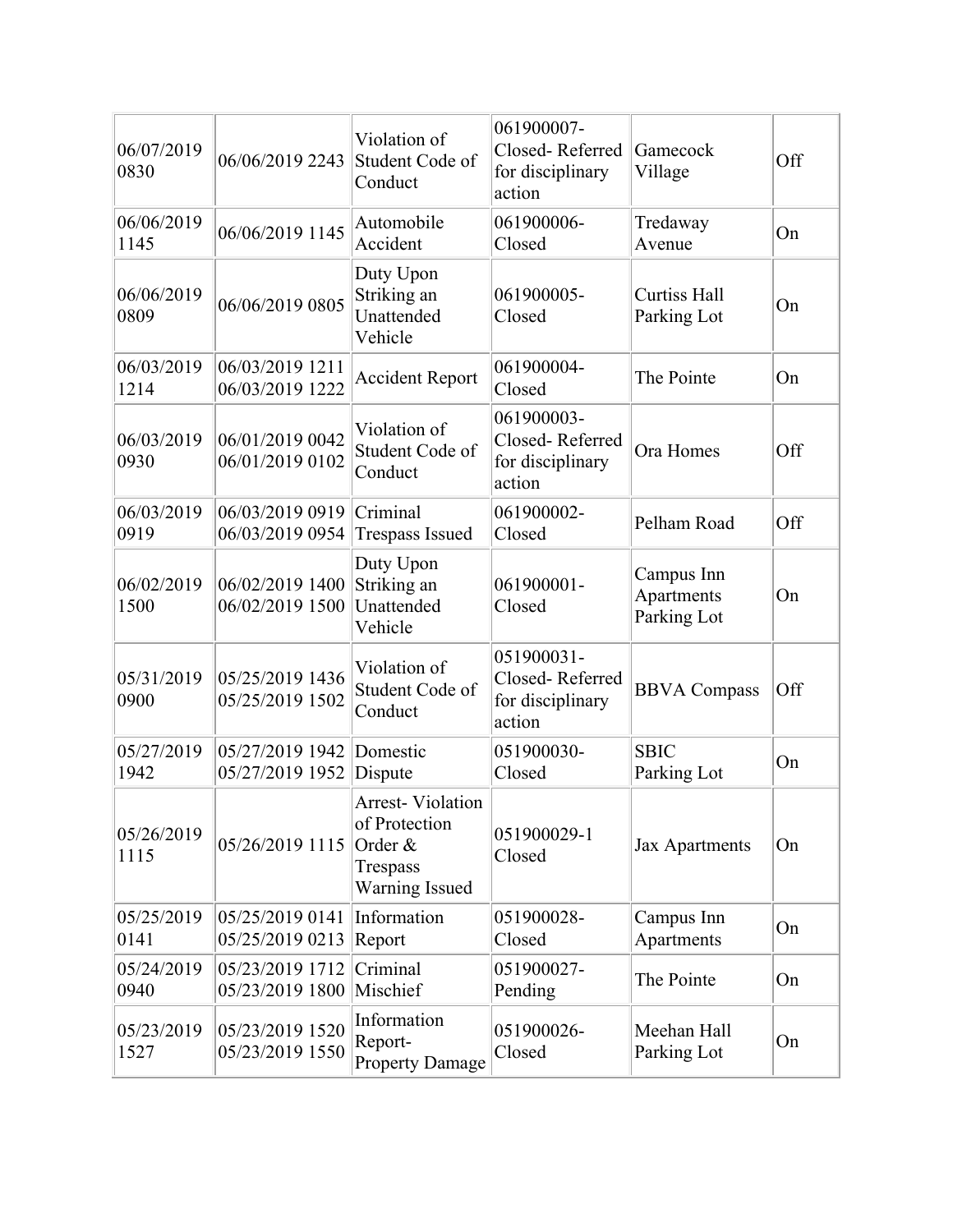| 05/23/2019<br>1423 | 05/18/2019 0000<br>05/19/2019 0000 | Domestic<br>Dispute                                              | 051900025-<br>Closed                                        | Off Campus                                | Off |
|--------------------|------------------------------------|------------------------------------------------------------------|-------------------------------------------------------------|-------------------------------------------|-----|
| 05/24/2019<br>1338 | 05/24/2019 1335<br>05/24/2019 1338 | Medical<br>Emergency                                             | 051900024-<br>Closed                                        | <b>JSU-RMC</b><br>Complex                 | On  |
| 05/22/2019<br>2016 | 05/22/2019 2000<br>05/22/2019 2035 | Medical<br>Emergency                                             | 051900023-<br>Closed                                        | University Field                          | On  |
| 05/22/2019<br>1310 | 05/21/2019 1208<br>05/21/2019 1230 | Violation of<br>Protection Order<br>$\&$<br>Medical<br>Emergency | 051900022-<br>Closed                                        | <b>Jax Apartments</b>                     | On  |
| 05/22/2019<br>0834 | 05/22/2019 0834<br>05/22/2019 0843 | Information<br>Report-<br>Suspicious<br>Vehicle                  | 051900021-<br>Closed                                        | The Pointe                                | On  |
| 05/22/2019<br>0930 | 05/22/2019 0930                    | Information<br>Report-<br>Suspicious<br>Vehicle                  | 051900020-<br>Closed                                        | The Pointe                                | On  |
| 05/21/2019<br>1626 | 05/21/2019 1620<br>05/21/2019 1641 | Medical<br>Emergency                                             | 051900019-<br>Closed                                        | <b>JSU</b> Recreation<br>& Fitness Center | On  |
| 05/21/2019<br>0847 | 05/21/2019 0820<br>05/21/2019 0830 | Information<br><b>Report-Property</b><br>Damage                  | 051900018-<br>Closed                                        | Mason Hall<br>Parking Lot                 | On  |
| 05/21/2019<br>0105 | 05/21/2019 0100<br>05/21/2019 0124 | Domestic<br>Violence                                             | 051900017-<br>Closed-Referred<br>for disciplinary<br>action | The Pointe                                | On  |
| 05/20/2019<br>2236 | 05/20/2019 2130<br>05/20/2019 2220 | Trespass<br><b>Warning Issued</b>                                | 051900016-<br>Closed                                        | Houston Cole<br>Library                   | On  |
| 05/20/2019<br>1213 | 05/20/2019 1213<br>05/20/2019 1234 | Possession of<br>Marijuana                                       | 051900015-<br>Closed-Referred<br>for disciplinary<br>action | The Pointe                                | Off |
| 05/17/2019<br>1751 | 04/08/2019 0001<br>04/26/2019 0001 | Theft of Property<br>Fraudulent Use<br>of Debit Card             | 051900014-<br>Closed                                        | <b>JSU</b> Campus                         | On  |
| 05/17/2019<br>1153 | 05/17/2019 1153<br>05/17/2019 1216 | Information<br>Report-<br>Abandoned<br>Vehicle                   | 051900013-<br>Closed                                        | Dixon Hall                                | On  |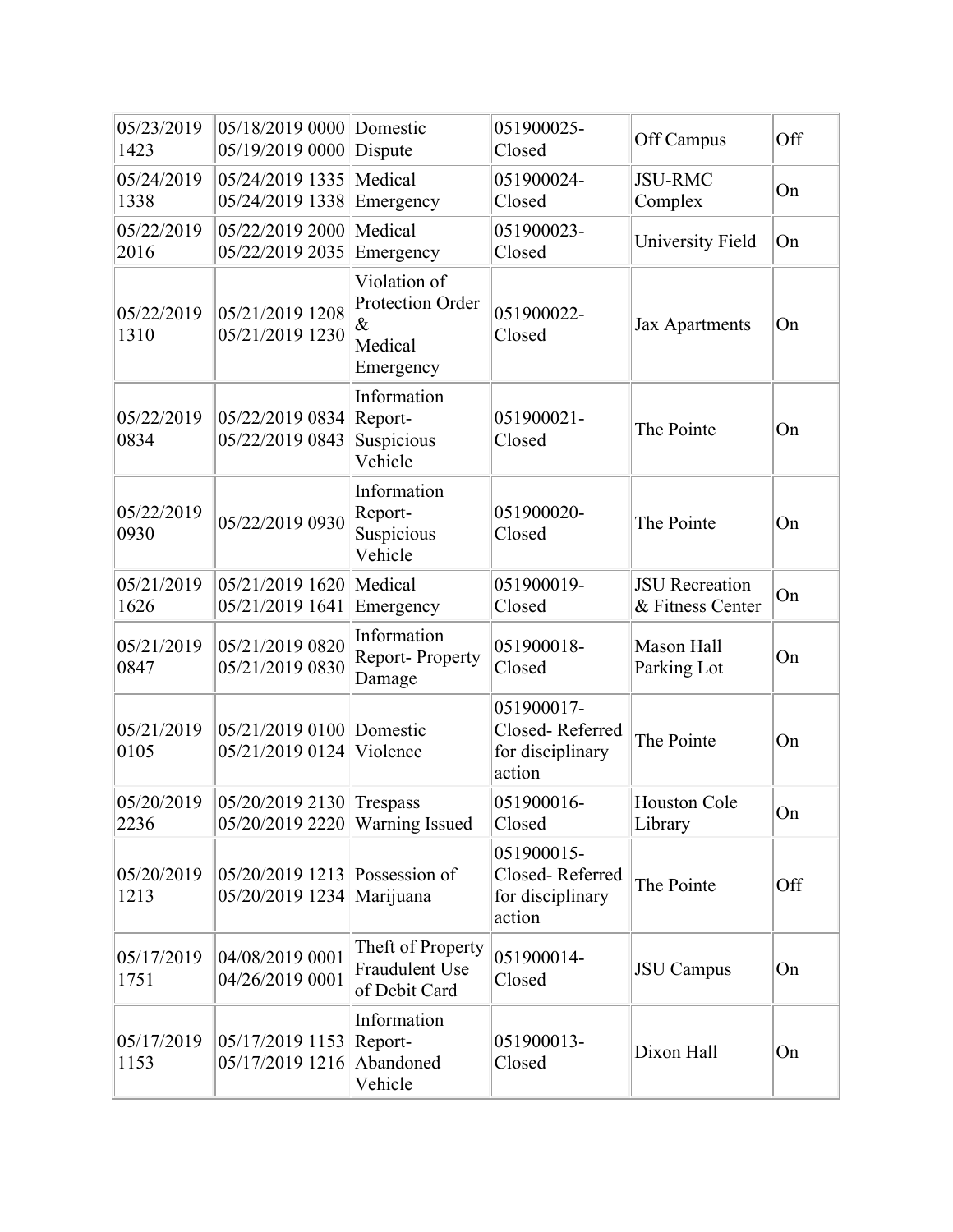| 05/16/2019<br>0907   | 05/16/2019 1200<br>05/16/2019 1300 | Information<br>Report-Property<br>Damage              | 051900012-<br>Closed                                        | <b>SBIC</b>                      | On  |
|----------------------|------------------------------------|-------------------------------------------------------|-------------------------------------------------------------|----------------------------------|-----|
| 05/14/2019<br>1220   | 05/14/2019 1220                    | Arrest-Warrant<br>for Failure to<br>Appear            | 051900011-1<br>Closed                                       | Calhoun County<br>Jail           | Off |
| 05/13/2019<br>0824   | 05/13/2019 0824<br>05/13/2019 0846 | Information<br>Report-Housing<br>Policies             | 051900010-<br>Closed                                        | College<br>Apartments            | On  |
| 05/13/2019<br>2215   | 05/12/2019 2215<br>05/12/2019 2253 | Information<br>Report-<br>Suspicious<br>Person        | 051900009-<br>Closed                                        | Sparkman Hall                    | On  |
| 05/12/2019<br>0945   | 05/12/2019 0945<br>05/12/2019 1045 | Information<br>Report-<br>Suspicious<br>Person        | 051900008-<br>Closed                                        | <b>Kitty Stone</b><br>Elementary | Off |
| 05/11/2019<br>Closed | 05/11/2019 0706<br>05/11/2019 0722 | Criminal<br>Trespass                                  | 051900007-<br>Closed                                        | Merrill Hall                     | On  |
| 05/09/2019<br>0931   | 05/08/2019 0000                    | Information<br>Report-Property<br>Damage              | 051900006-<br>Closed                                        | The Pointe                       | Off |
| 05/07/2019<br>0900   | 05/04/2019 0900                    | Information<br>Report                                 | 051900005-<br>Closed                                        | Montgomery, AL                   | Off |
| 05/04/2019<br>2342   | 05/04/2019 2342                    | Information<br>Report-Alarm<br>Activation             | 051900004-<br>Closed                                        | <b>JSU-RMC</b><br>Complex        | On  |
| 05/03/2019<br>1300   | 05/03/2019 1300                    | Automobile<br>Accident                                | 051900003-<br>Closed                                        | Stephenson Hall<br>Parking Lot   | On  |
| 05/03/2019<br>0940   | 05/03/2019 0940<br>05/03/2019 0952 | Medical<br>Emergency                                  | 051900002-<br>Closed                                        | <b>JSU</b> Stadium               | On  |
| 05/02/2019<br>1447   | 05/02/2019 1447<br>05/02/2019 1503 | Possession of<br>Marijuana &<br>Drug<br>Paraphernalia | 051900001-<br>Closed-Referred<br>for disciplinary<br>action | Campus Inn<br>Apartments         | On  |
| 04/30/2019<br>1104   | 04/30/2019 1100<br>04/30/2019 1104 | Domestic<br>Dispute                                   | 041900037-<br>Closed-Referred<br>for disciplinary<br>action | The Pointe                       | On  |
| 04/30/2019<br>0423   | 04/30/2019 0300                    | Information<br>Report                                 | 041900036-<br>Pending                                       | The Pointe                       | On  |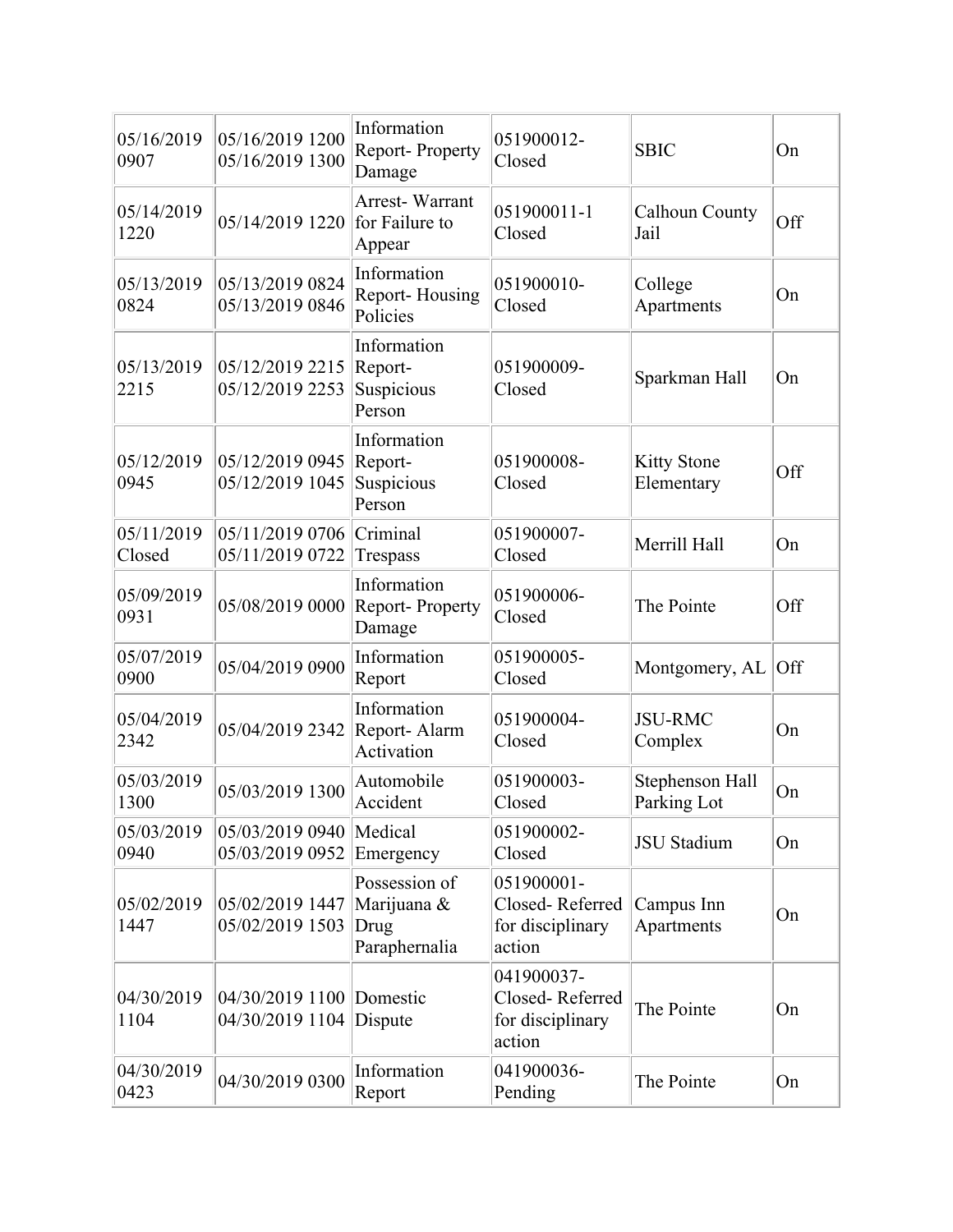| 04/26/2019<br>0720 | 04/26/2019 0720                    | <b>Assist Other Law</b><br>Enforcement<br>Agency | 041900035-<br>Closed                                        | Salls Hall                                     | On |
|--------------------|------------------------------------|--------------------------------------------------|-------------------------------------------------------------|------------------------------------------------|----|
| 04/27/2019<br>0858 | 04/27/2019 0858                    | Arrest- Criminal<br>Trespassing                  | 041900034-1<br>Closed                                       | Penn House<br>Apartments                       | On |
| 04/25/2019<br>1537 | 04/25/2019 1500<br>04/25/2019 1605 | Information<br>Report                            | 041900033-<br>Closed                                        | The Pointe                                     | On |
| 04/25/2019<br>1414 | 04/25/2019 1330<br>04/25/2019 1503 | Criminal<br>Trespassing<br><b>Warning Issued</b> | 041900032-<br>Closed                                        | Theron<br>Montgomery<br>Building               | On |
| 04/24/2019<br>1038 | 04/24/2019 1035<br>04/24/2019 1038 | Domestic<br>Dispute                              | 041900031-<br>Closed-Referred<br>for disciplinary<br>action | Pannell Hall                                   | On |
| 04/24/2019<br>1003 | 04/24/2019 0945<br>04/24/2019 0950 | Information<br><b>Report-Property</b><br>Damage  | 041900030-<br>Closed                                        | <b>Curtiss Hall</b>                            | On |
| 04/24/2019<br>0357 | 04/24/2019 0350<br>04/24/2019 0426 | Criminal<br>Trespassing                          | 041900029-<br>Closed                                        | Meehan Hall                                    | On |
| 04/23/2019<br>1937 | 04/23/2019 1830<br>04/23/2019 1845 | Medical<br>Emergency                             | 041900028-<br>Closed                                        | Momma<br>Goldberg's                            | On |
| 04/23/2019<br>1406 | 04/20/2019 0001<br>04/23/2019 1446 | Information<br>Report                            | 041900027-<br>Closed                                        | The Pointe                                     | On |
| 04/22/2019<br>1321 | 04/16/2019 1620<br>04/16/2019 1645 | <b>Accident Report</b>                           | 041900026-<br>Closed                                        | <b>Jax Apartments</b><br>Parking Lot           | On |
| 04/22/2019<br>2120 | 04/22/2019 2100<br>04/22/2019 2144 | Information<br>Report-Civil<br>Dispute           | 041900025-<br>Closed                                        | Patterson Hall                                 | On |
| 04/22/2019<br>1040 | 04/22/2019 1035<br>04/22/2019 1103 | Fire                                             | 041900024-<br>Closed                                        | Landscape Fire at<br>the Pointe                | On |
| 04/21/2019<br>1929 | 04/21/2019 1900<br>04/21/2019 2011 | Harassment                                       | 041900023-<br>Closed                                        | Curtiss Hall                                   | On |
| 04/19/2019<br>1628 | 04/19/2019 1628                    | Information<br>Report                            | 041900022-<br>Pending                                       | Salls Hall                                     | On |
| 04/18/2019<br>2051 | 04/18/2019 2000<br>04/10/2019 2108 | Violation of<br>Student Code of<br>Conduct       | 041900021-<br>Closed-Referred<br>for disciplinary<br>action | <b>JSU</b> Recreation<br>and Fitness<br>Center | On |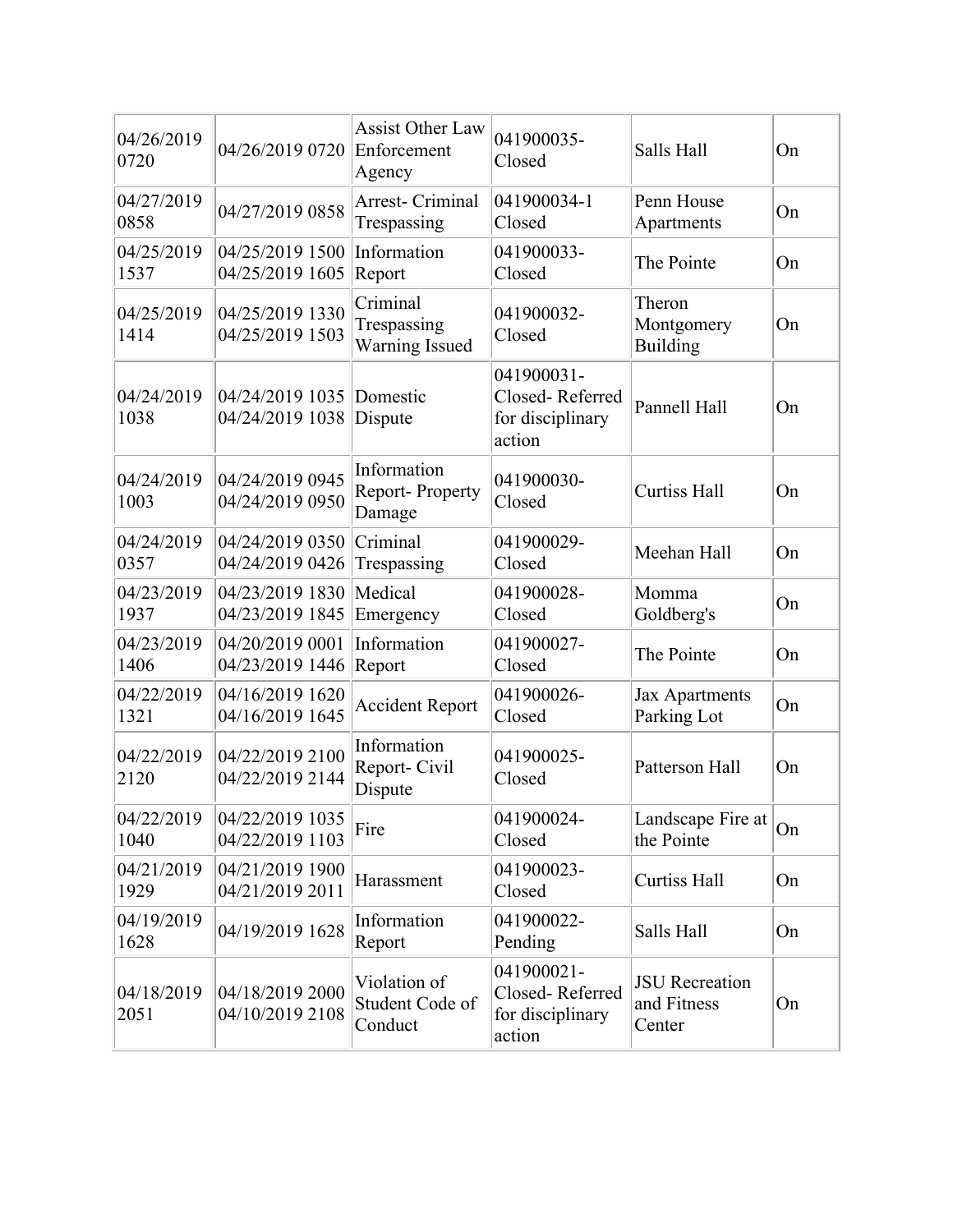| 04/18/2019<br>0625 | 04/17/2019 1917                                | Violation of<br>Student Code of<br>Conduct        | 041900020-<br>Closed-Referred<br>for disciplinary<br>action | Church Avenue                                            | Off |
|--------------------|------------------------------------------------|---------------------------------------------------|-------------------------------------------------------------|----------------------------------------------------------|-----|
| 04/17/2019<br>2219 | 04/10/2019 0000<br>04/10/2019 2359             | <b>Lost Property</b>                              | 041900019-<br>Closed                                        | <b>JSU</b> Campus                                        | On  |
| 04/15/2019<br>1715 | 04/15/2019 1715                                | Automobile<br>Accident                            | 041900018-<br>Closed                                        | Logan Hall<br>Parking Lot                                | On  |
| 04/15/2019<br>1003 | 04/15/2019 1020<br>04/15/2019 1023             | Medical<br>Emergency                              | 041900017-<br>Closed                                        | Rowe Hall                                                | On  |
| 04/15/2019<br>0755 | 04/04/2019 0213                                | Violation of<br>Student Code of<br>Conduct        | 041900016-<br>Closed-Referred<br>for disciplinary<br>action | <b>Mountain Street</b>                                   | Off |
| 04/14/2019<br>1622 | 04/12/2019 2300<br>04/13/2019 1600             | Duty Upon<br>Striking an<br>Unattended<br>Vehicle | 041900015-<br>Closed                                        | <b>Curtiss Hall</b><br>Parking Lot                       | On  |
| 04/13/2019<br>1218 | 04/12/2019 1500<br>04/13/2019 1231             | Duty Upon<br>Striking an<br>Unattended<br>Vehicle | 041900014-<br>Closed                                        | Meehan Hall<br>Parking Lot                               | On  |
| 04/13/2019<br>2230 | 04/11/2019 2215<br>04/11/2019 2245             | <b>Sexual Abuse</b>                               | 041900013-<br>Pending                                       | College<br>Apartments                                    | On  |
| 04/11/2019<br>1400 | 04/11/2019 1030<br>04/11/2019 1345             | Duty Upon<br>Striking an<br>Unattended<br>Vehicle | 041900012-<br>Closed                                        | <b>JSU</b> Recreation<br>& Fitness Center<br>Parking Lot | On  |
| 04/10/2019<br>1351 | 04/10/2019 1348 Information<br>04/10/2019 1405 | Report                                            | 041900011-<br>Closed                                        | <b>Stone Center</b>                                      | On  |
| 04/09/2019<br>1701 | 03/21/2019 1200                                | Theft of Property                                 | 041900010-<br>Closed                                        | <b>JSU</b> Track                                         | On  |
| 04/10/2019<br>0628 | 04/09/2019 1330                                | Duty Upon<br>Striking an<br>Unattended<br>Vehicle | 041900009-<br>Closed                                        | <b>Field House</b><br>Parking Lot                        | On  |
| 04/08/2019<br>1750 | 04/08/2019 1750<br>04/08/2019 1813             | Assist Other Law<br>Enforcement<br>Agency         | 041900008-<br>Closed                                        | Quill Avenue                                             | Off |
| 04/06/2019<br>2034 | 04/06/2019 2034                                | Arrest-<br>Consumption of                         | 041900007-1<br>Closed                                       | Paul Carpenter<br>Village                                | On  |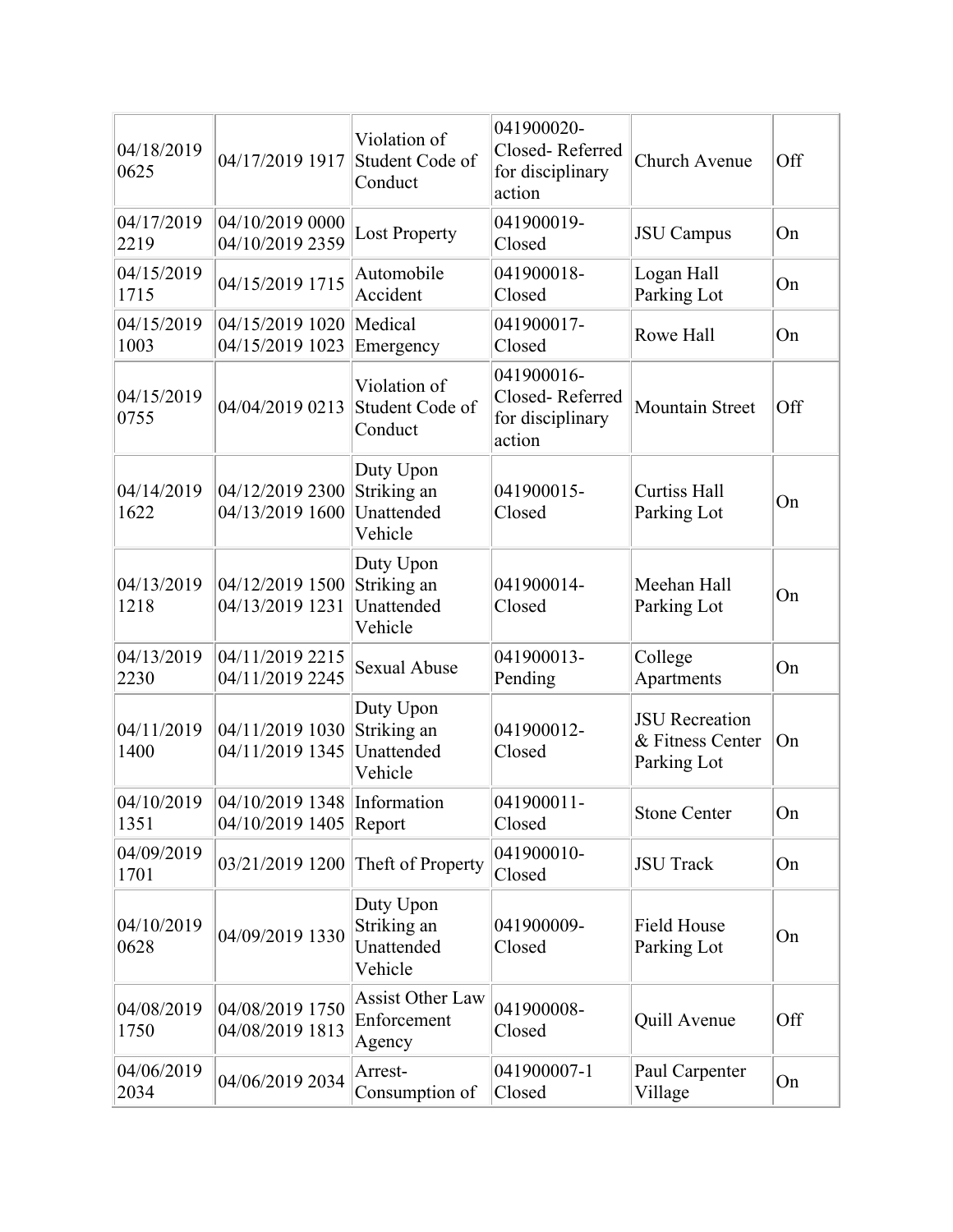|                    |                                    | Alcohol by a<br>Minor                                             |                                                             |                                      |     |
|--------------------|------------------------------------|-------------------------------------------------------------------|-------------------------------------------------------------|--------------------------------------|-----|
| 04/03/2019<br>2032 | 04/02/2019 1800<br>04/03/2032 2032 | Criminal<br>Mischief                                              | 041900006-<br>Closed                                        | Meehan Hall<br>Parking Lot           | On  |
| 04/03/2019<br>1914 | 04/03/2019 1910<br>04/03/2019 1943 | Medical<br>Emergency                                              | 041900005-<br>Closed                                        | <b>Bennett Field</b>                 | On  |
| 04/03/2019<br>1237 | 04/03/2019 1230<br>04/03/2019 1235 | Duty Upon<br>Striking an<br>Unattended<br>Vehicle                 | 041900004-<br>Pending                                       | Ayers Hall<br>Parking Lot            | On  |
| 04/02/2019<br>1428 | 03/31/2019 0000<br>04/02/2019 1450 | Information<br>Report-<br>Suspicious<br>Activity                  | 041900003-<br>Closed                                        | Meehan Hall                          | On  |
| 04/02/2019<br>1143 | 03/30/2019 2200<br>04/02/2019 0745 | Information<br><b>Report-Property</b><br>Damage                   | 041900002-<br>Closed                                        | Sparkman Hall                        | On  |
| 04/01/2019<br>1403 | 04/01/2019 1403<br>04/01/2019 1428 | <b>Assist Other Law</b><br>Enforcement<br>Agency                  | 041900001-<br>Closed                                        | Forney Avenue                        | Off |
| 03/31/2019<br>1920 | 03/31/2019 1900<br>03/31/2019 1937 | Domestic<br>Dispute                                               | 031900042-<br>Closed-Referred<br>for disciplinary<br>action | <b>Jax Apartments</b>                | On  |
| 03/31/2019<br>0353 | 03/31/2019 0350<br>03/31/2019 0358 | Medical<br>Emergency &<br>Consumption of<br>Alcohol<br>by a Minor | 031900041-<br>Closed-Referred<br>for disciplinary<br>action | Meehan Hall                          | On  |
| 03/26/2019<br>1629 | 03/26/2019 1629<br>03/26/2019 1702 | Criminal<br>Trespass                                              | 031900040-<br>Closed                                        | Forney Hall                          | On  |
| 03/23/2019<br>1148 | 03/23/2019 1148<br>03/23/2019 1212 | <b>Trespass Issued</b>                                            | 031900039-<br>Closed                                        | Jacksonville<br>Police<br>Department | Off |
| 03/22/2019<br>1502 | 03/21/2019 2145<br>03/21/2019 2215 | Assault                                                           | 031900038-<br>Closed                                        | Paul Carpenter<br>Village            | On  |
| 03/23/2019<br>0710 | 03/22/2019 0300<br>03/22/2019 1335 | Duty Upon<br>Striking an<br>Unattended<br>Vehicle                 | 031900037-<br>Closed                                        | Sparkman Hall                        | On  |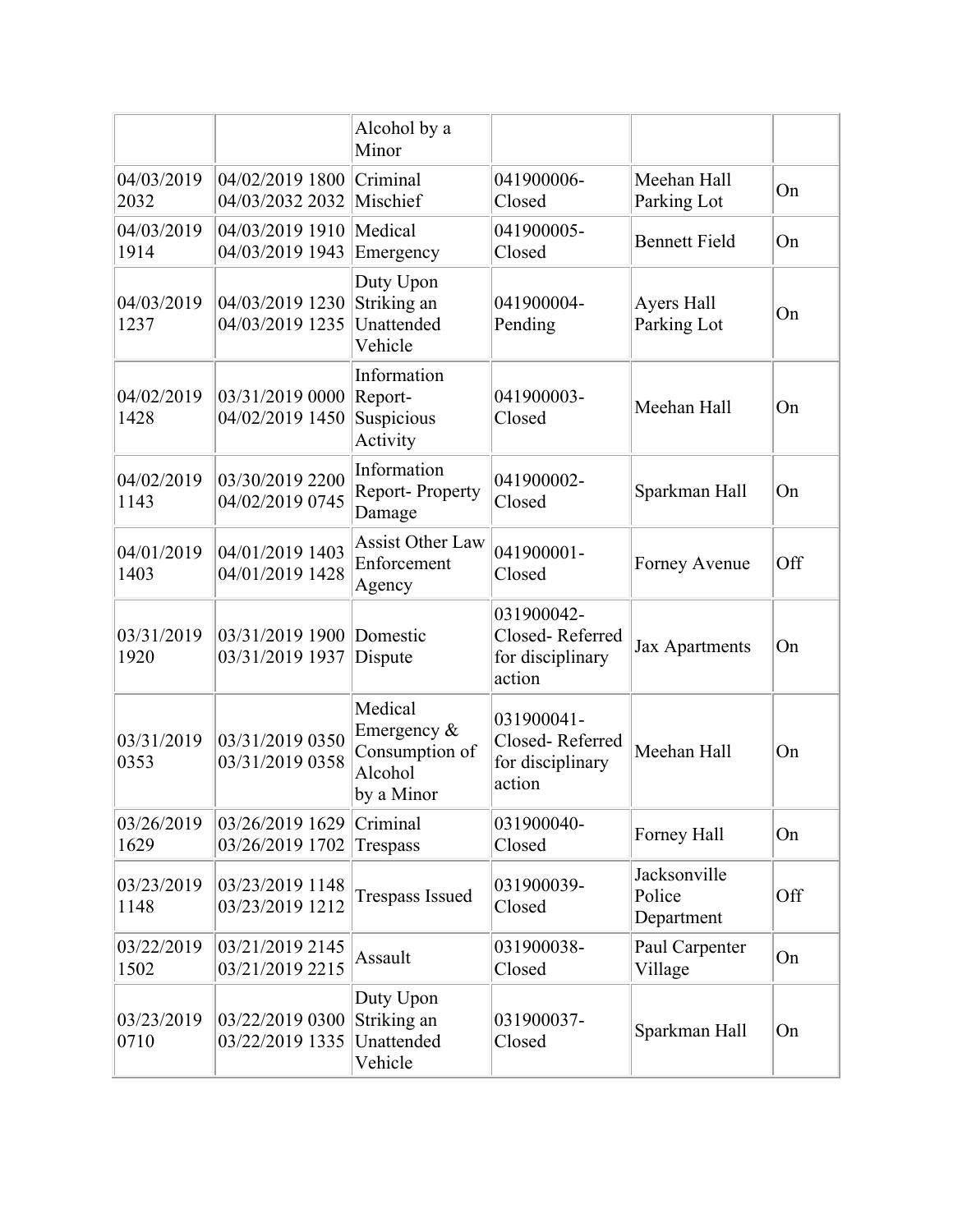| 03/22/2019<br>1200 | 02/14/2019 1200<br>03/18/2019 1200 | Stalking &<br>Criminal<br>Trespass                  | 031900036-<br>Closed                                        | Daugette Hall                                     | On  |
|--------------------|------------------------------------|-----------------------------------------------------|-------------------------------------------------------------|---------------------------------------------------|-----|
| 03/22/2019<br>1034 | 03/22/2019 1030<br>03/22/2019 1034 | Domestic<br>Violence                                | 031900035-<br>Closed-Referred<br>for disciplinary<br>action | <b>Colonial Arms</b><br>Apartments<br>Parking Lot | On  |
| 03/21/2019<br>1035 | 03/21/2019 1035                    | Automobile<br>Accident                              | 031900034-<br>Closed                                        | Coffee Circle                                     | On  |
| 03/19/2019<br>1025 | 03/19/2019 1020<br>03/19/2019 1047 | Medical<br>Emergency                                | 031900033-<br>Closed                                        | <b>Stone Center</b>                               | On  |
| 03/19/2019<br>0847 | 03/19/2019 0830<br>03/19/2019 0840 | Violation of<br>Student Code of<br>Conduct          | 031900032-<br>Closed-Referred<br>for disciplinary<br>action | Pelham Road<br>South                              | Off |
| 03/19/2019<br>0815 | 03/17/2019 0217                    | Violation of<br>Student Code of<br>Conduct          | 031900031-<br>Closed-Referred<br>for disciplinary<br>action | James Hopkins<br>Road                             | Off |
| 03/15/2019<br>1420 | 03/15/2019 1415<br>03/15/2019 1420 | Medical<br>Emergency                                | 031900030-<br>Closed                                        | <b>Stone Center</b>                               | On  |
| 03/14/2019<br>1933 | 03/14/2019 1925<br>03/14/2019 1933 | Verbal<br>Altercation &<br><b>Trespass Issued</b>   | 031900029-<br>Pending                                       | Logan Hall                                        | On  |
| 03/14/2019<br>1643 | 03/14/2019 1524<br>03/14/2019 1703 | Information<br>Report-Property<br>Damage            | 031900028-<br>Closed                                        | McGee Hall                                        | On  |
| 03/13/2019<br>2017 | 03/13/2019 2017                    | Arrest-Public<br>Intoxication and<br>Open Container | 031900027-<br>Closed                                        | <b>Nisbet Street</b>                              | Off |
| 03/13/2019<br>1539 | 03/11/2019 0000<br>03/11/2019 1538 | Theft of Property                                   | 031900026-<br>Closed                                        | Off Campus                                        | Off |
| 03/13/2019<br>1100 | 03/13/2019 1100                    | Violation of<br>Student Code of<br>Conduct          | 031900025-<br>Closed-Referred<br>for disciplinary<br>action | Eagle Pointe<br>Apartments                        | Off |
| 03/13/2019<br>1000 | 03/13/2019 0238                    | Violation of<br>Student Code of<br>Conduct          | 031900024-<br>Closed-Referred<br>for disciplinary<br>action | <b>Nisbet Street</b>                              | Off |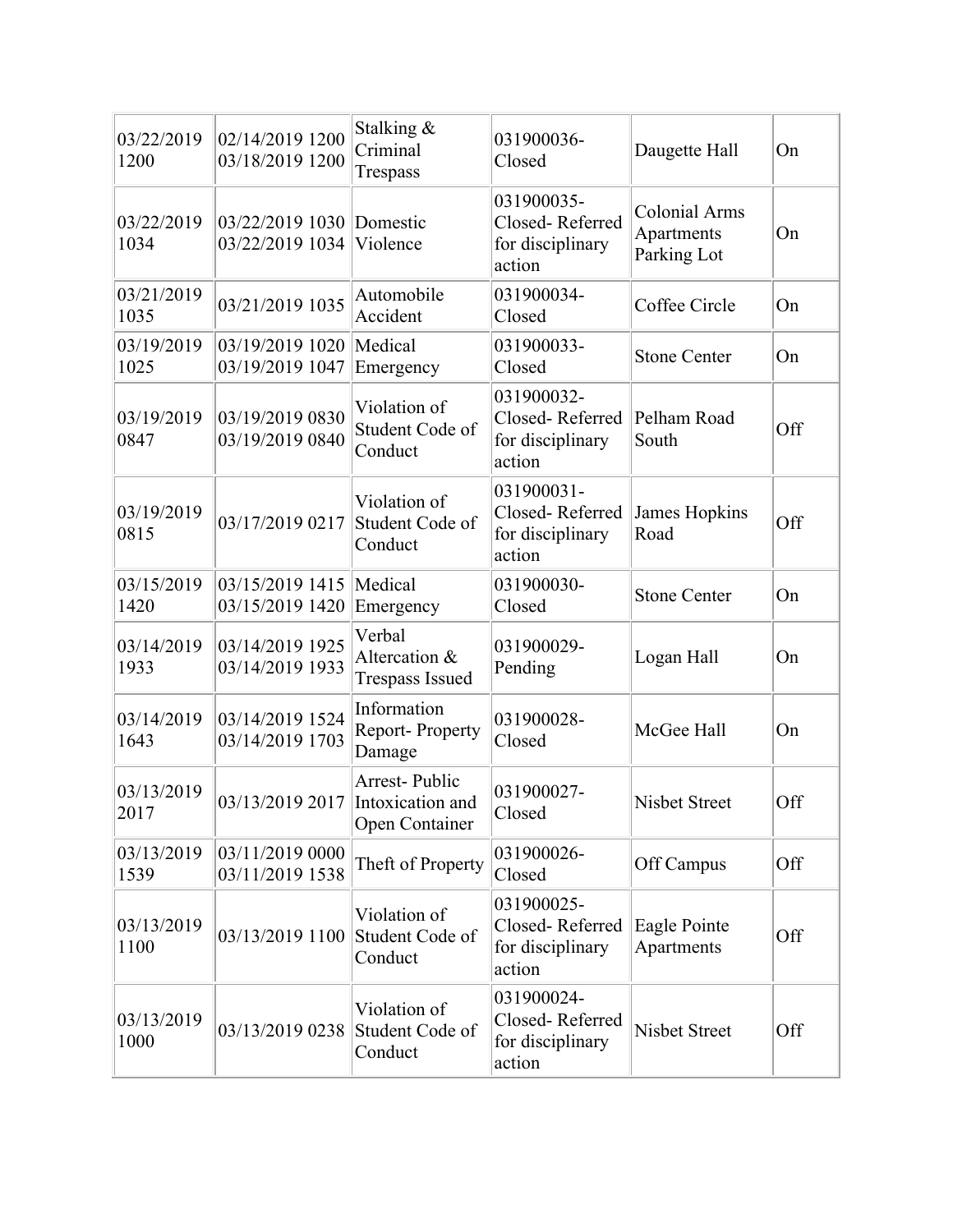| 03/13/2019<br>1037 | 03/13/2019 0836<br>03/13/2019 0837 | Duty Upon<br>Striking an<br>Unattended<br>Vehicle | 031900023-<br>Closed                                        | <b>JSU</b> Recreation<br>and Fitness<br>Center | On  |
|--------------------|------------------------------------|---------------------------------------------------|-------------------------------------------------------------|------------------------------------------------|-----|
| 03/13/2019<br>0815 | 03/12/2019 2320                    | Violation of<br>Student Code of<br>Conduct        | 031900022-<br>Closed-Referred<br>for disciplinary<br>action | <b>Gardner Drive</b>                           | Off |
| 03/12/2019<br>1727 | 12/01/2018 0000<br>03/11/2019 2100 | Harassing<br>Communication                        | 031900021-<br>Pending                                       | <b>JSU</b> Campus                              | On  |
| 03/12/2019<br>1433 | 03/12/2019 1425<br>03/12/2019 1450 | Medical<br>Emergency                              | 031900020-<br>Closed                                        | <b>JSU RMC</b>                                 | On  |
| 03/12/2019<br>0940 | 03/12/2019 0942<br>03/12/2019 1045 | Medical<br>Emergency                              | 031900019-<br>Closed                                        | Sparkman Hall                                  | On  |
| 03/12/2019<br>1033 | 03/12/2019 0942<br>03/12/2019 1045 | Medical<br>Emergency                              | 031900018-<br>Closed                                        | McGee Hall                                     | On  |
| 03/11/2019<br>1457 | 03/08/2019 0800<br>03/11/2019 1457 | Duty Upon<br>Striking an<br>Unattended<br>Vehicle | 031900017-<br>Closed                                        | Pete Mathews<br>Coliseum<br>Parking Lot        | On  |
| 03/11/2019<br>1215 | 03/08/2015 1200<br>03/09/2019 1030 | Information<br>Report                             | 031900016-<br>Pending                                       | <b>JSU</b> Campus                              | On  |
| 03/10/2019<br>0604 | 03/10/2019 0604                    | <b>Assist Other Law</b><br>Enforcement<br>Agency  | 031900015-<br>Closed                                        | Mountain Street                                | On  |
| 03/09/2019<br>2203 | 03/08/2019 2200<br>03/08/2019 2219 | Medical<br>Emergency                              | 031900014-<br>Closed                                        | Patterson Hall                                 | On  |
| 03/08/2019<br>1538 | 03/05/2019 1130<br>03/08/2019 1538 | <b>Burglary</b>                                   | 031900013-<br>Closed                                        | Daugette Hall                                  | On  |
| 03/08/2019<br>1122 | 03/05/2019 1833<br>03/06/2019 1049 | Information<br>Report                             | 031900012-<br>Closed                                        | Salls Hall                                     | On  |
| 03/07/2019<br>2319 | 03/06/2019 2315<br>03/06/2019 2319 | Violation of<br>Student Code of<br>Conduct        | 031900011-<br>Closed-Referred<br>for disciplinary<br>action | Crow Hall                                      | On  |
| 03/07/2019<br>2309 | 03/06/2019 2200<br>03/06/2019 2300 | Information<br>Report-<br>Recovered<br>Property   | 031900010-<br>Closed                                        | Salls Hall                                     | On  |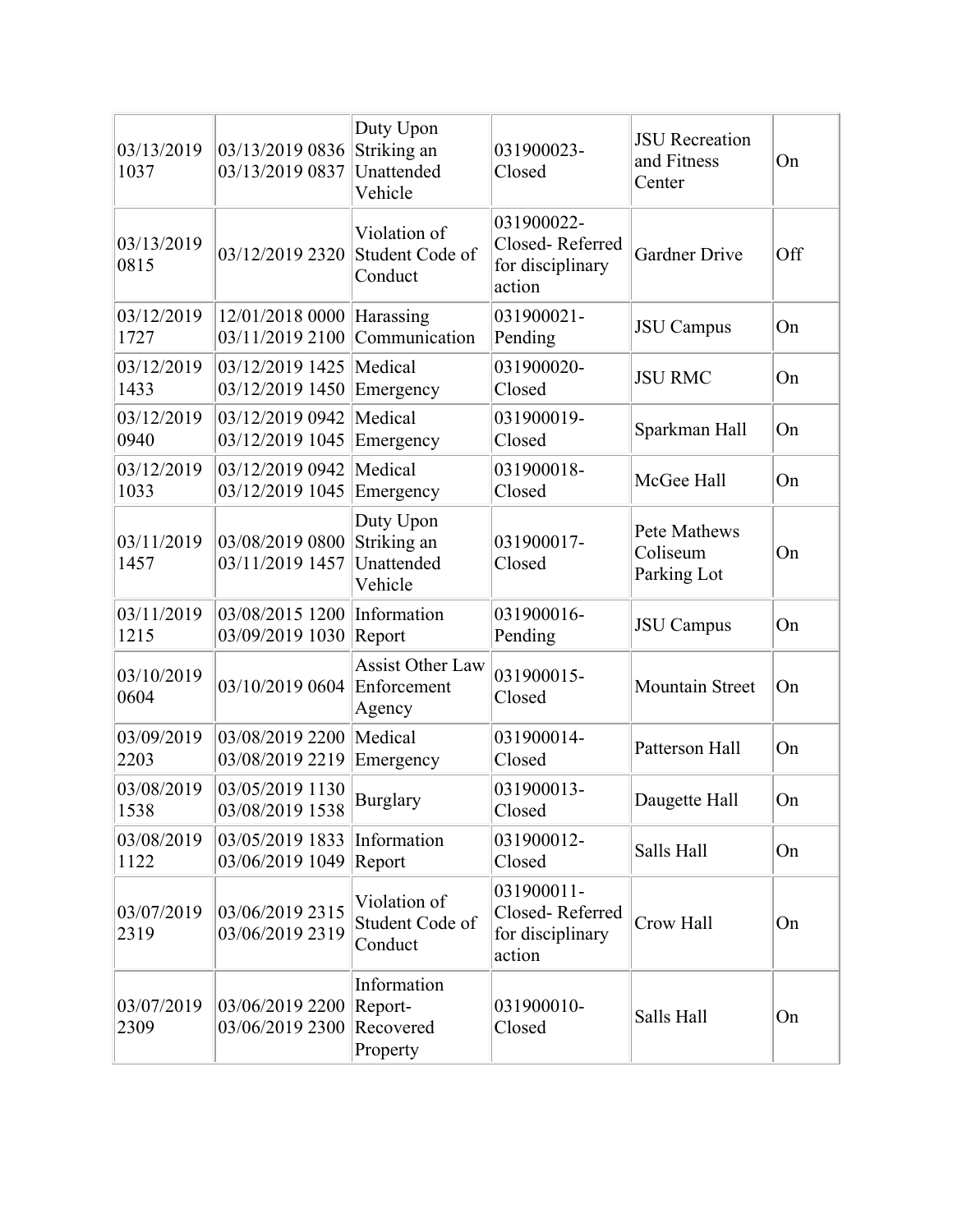| 03/06/2019<br>0830 | 03/05/2019 1835                    | Violation of<br>Student Code of<br>Conduct        | 031900009-<br>Closed-Referred<br>for disciplinary<br>action | Ladiga Hills                                         | Off |
|--------------------|------------------------------------|---------------------------------------------------|-------------------------------------------------------------|------------------------------------------------------|-----|
| 03/05/2019<br>1830 | 03/05/2019 1820<br>03/05/2019 1849 | Medical<br>Emergency                              | 031900008-<br>Closed                                        | <b>Trustee Circle</b>                                | On  |
| 03/05/2019<br>1741 | 03/05/2019 1700<br>03/05/2019 1802 | Information<br>Report-Property<br>Damage          | 031900007-<br>Closed                                        | The Pointe                                           | On  |
| 03/05/2019<br>1330 | 03/06/2019 1235<br>03/06/2019 1326 | Domestic<br>Violence                              | 031900006-<br>Closed-Referred<br>for disciplinary<br>action | Sparkman Hall                                        | On  |
| 03/05/2019<br>1125 | 02/28/2019 1125<br>03/05/2019 1125 | Criminal<br>Impersonation                         | 031900005-<br>Pending                                       | Off Campus                                           | Off |
| 03/05/2019<br>1046 | 03/05/2019 1045<br>03/05/2019 1104 | Medical<br>Emergency                              | 031900004-<br>Closed                                        | Salls Hall                                           | On  |
| 03/04/2019<br>0948 | 03/04/2019 0945<br>03/04/2019 1010 | Medical<br>Emergency                              | 031900003-<br>Closed                                        | Martin Hall                                          | On  |
| 03/01/2019<br>1218 | 03/01/2019 1215<br>03/01/2019 1230 | Medical<br>Emergency                              | 031900002-<br>Closed                                        | Jack Hopper<br>Dining Hall                           | On  |
| 03/01/2019<br>1218 | 02/28/2019 1900<br>03/01/2019 1000 | Information<br>Report                             | 031900001-<br>Closed                                        | Pannell Hall                                         | On  |
| 02/28/2019<br>0832 | 02/28/2019 0830<br>02/28/2019 0919 | Dumpster Fire                                     | 021900047-<br>Closed                                        | Pete Mathews<br>Coliseum<br>Parking Lot              | On  |
| 02/27/2019<br>1947 | 02/27/2019 1947                    | Automobile<br>Accident                            | 021900046-<br>Closed                                        | Recreation &<br><b>Fitness Center</b><br>Parking Lot | On  |
| 02/27/2019<br>1515 | 02/27/2019 1515                    | Automobile<br>Accident                            | 021900045-<br>Closed                                        | <b>Stone Center</b><br>Parking Lot                   | On  |
| 02/27/2019<br>1439 | 02/27/2019 1430<br>02/27/2019 1455 | Medical<br>Emergency                              | 021900044-<br>Closed                                        | Self Hall                                            | On  |
| 02/27/2019<br>1131 | 02/18/2019 1930<br>02/18/2019 2200 | Information<br>Report                             | 021900043-<br>Closed                                        | <b>Pete Mathews</b><br>Coliseum                      | On  |
| 02/26/2019<br>1925 | 02/24/2019 1905<br>02/26/2019 1600 | Duty Upon<br>Striking an<br>Unattended<br>Vehicle | 021900042-<br>Closed                                        | Meehan Hall<br>Parking Lot                           | On  |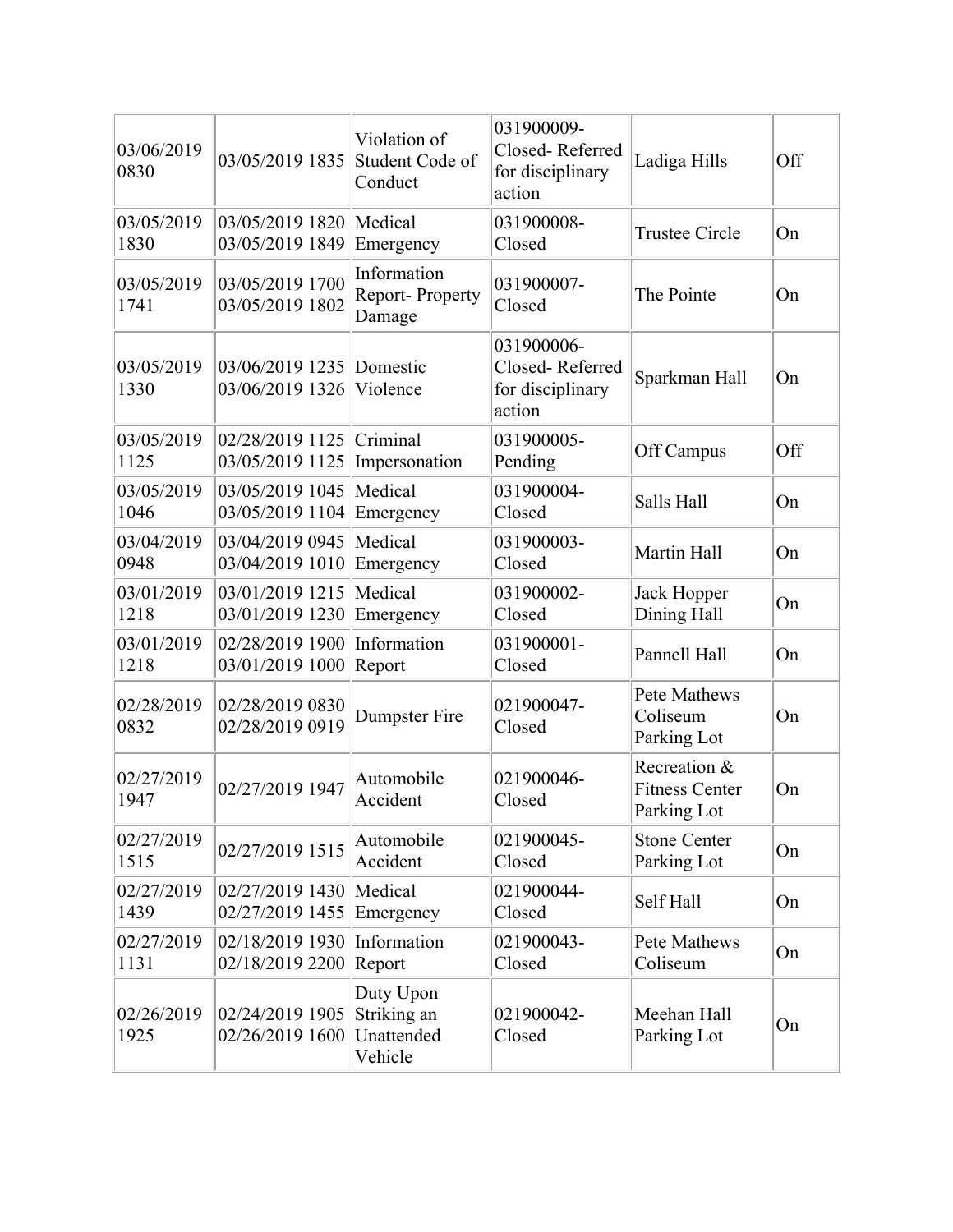| 02/26/2019<br>1400 | 02/26/2019 1400                            | Information<br>Report                             | 021900041-<br>Pending                                       | Salls Hall                                             | On |
|--------------------|--------------------------------------------|---------------------------------------------------|-------------------------------------------------------------|--------------------------------------------------------|----|
| 02/26/2019<br>0945 | 02/26/2019 0943<br>02/26/2019 1012         | Medical<br>Emergency                              | 021900040-<br>Closed                                        | Recreation and<br><b>Fitness Center</b><br>Parking Lot | On |
| 02/25/2019<br>1600 | 02/25/2019 1600                            | Automobile<br>Accident                            | 021900039-<br>Closed                                        | Meehan Hall<br>Parking Lot                             | On |
| 02/25/2019<br>1027 | 02/22/2019 1630                            | Information<br>Report                             | 021900038-<br>Closed                                        | Ramona Wood                                            | On |
| 02/25/2019<br>1013 | 02/25/2019 0555<br>02/25/2019 0623         | Criminal<br>Mischief                              | 021900037-<br>Closed                                        | Amphitheater                                           | On |
| 02/25/2019<br>0623 | 02/25/2019 0555<br>02/25/2019 2226         | <b>Accident Report</b>                            | 021900036-<br>Closed                                        | <b>Beck Circle</b>                                     | On |
| 02/25/2019<br>2223 | 02/24/2019 2222<br>02/24/2019 2226         | Medical<br>Emergency                              | 021900035-<br>Closed                                        | Penn House<br>Apartments                               | On |
| 02/22/2019<br>2003 | 02/21/2019 0001                            | Domestic<br>Violence                              | 021900034-<br>Closed-Referred<br>for disciplinary<br>action | Jack Hopper<br>Dining Hall                             | On |
| 02/22/2019<br>1245 | 02/22/2019 1214<br>02/22/2019 1303         | <b>Accident Report</b>                            | 021900033-<br>Closed                                        | <b>SBIC</b>                                            | On |
| 02/19/2019<br>1618 | 02/19/2019 0715<br>02/19/2019 0730         | Duty Upon<br>Striking an<br>Unattended<br>Vehicle | 021900032-<br>Closed                                        | Recreation and<br><b>Fitness Center</b><br>Parking Lot | On |
| 02/19/2019<br>1417 | 02/19/2019 1400<br>02/19/2019 1450         | Suspicious<br>Person                              | 021900031-<br>Closed                                        | Theron<br>Montgomery<br>Building                       | On |
| 02/19/2019<br>1320 | 02/19/2019 1300 Medical<br>02/19/2019 1329 | Emergency                                         | 021900030-<br>Closed                                        | International<br>House                                 | On |
| 02/18/2019<br>1723 | 02/18/2019 1723<br>02/18/2019 1811         | Domestic<br>Dispute                               | 021900028-<br>Closed-Referred<br>for disciplinary<br>action | Meehan Hall                                            | On |
| 02/19/2019<br>1256 | 02/19/2019 1240<br>02/19/2019 1250         | Information<br>Report-<br><b>Accident Report</b>  | 021900029-<br>Closed                                        | Nelson Avenue                                          | On |
| 02/18/2019<br>1113 | 02/17/2019 2030<br>02/18/2019 1000         | Duty Upon<br>Striking an<br>Unattended<br>Vehicle | 021900027-<br>Closed                                        | Daugette Hall                                          | On |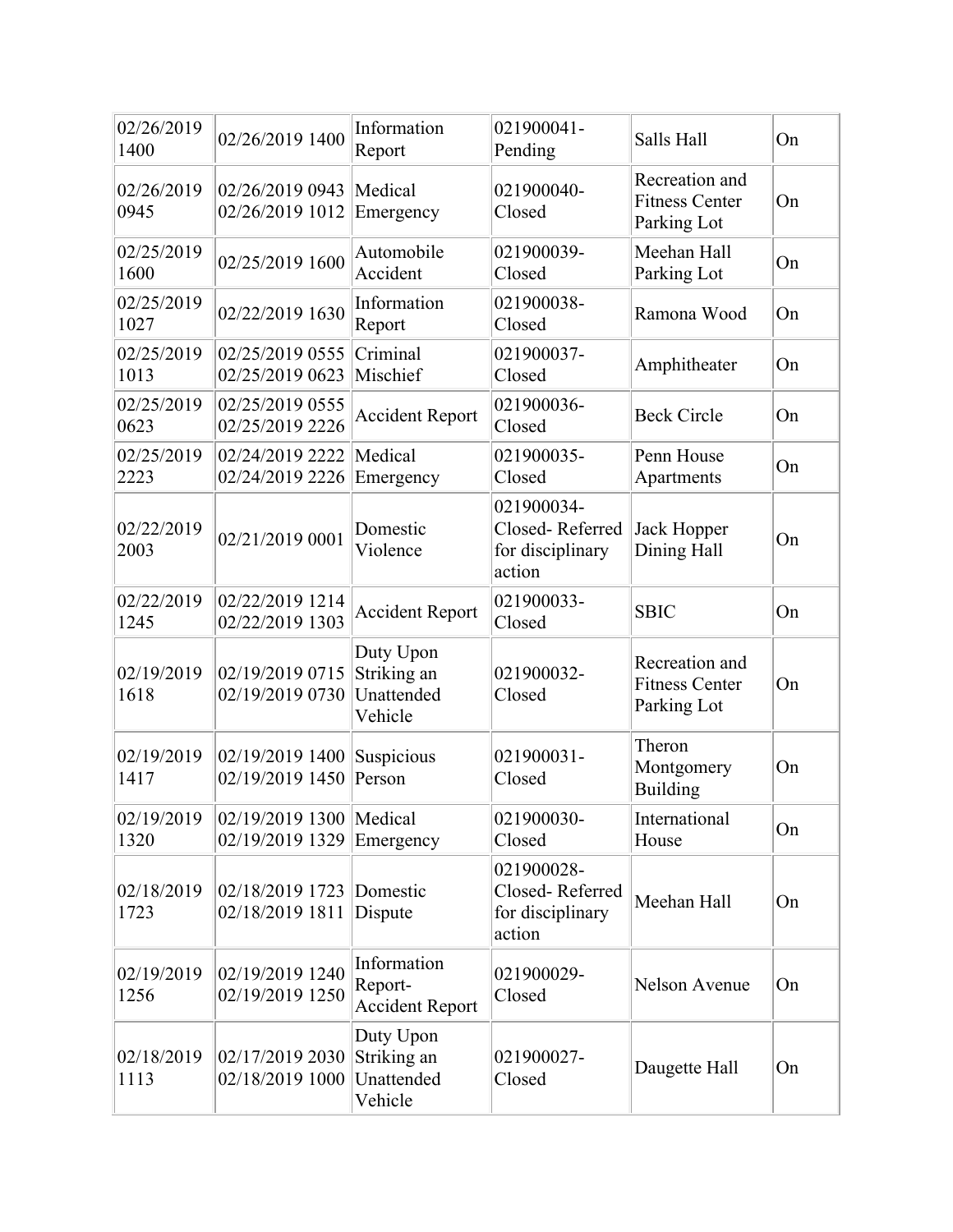| 02/17/2019<br>1733 | 02/17/2019 1430<br>02/17/2019 1600            | <b>Burglary</b>                                  | 021900026-<br>Pending | Campus inn<br>Apartments           | On  |
|--------------------|-----------------------------------------------|--------------------------------------------------|-----------------------|------------------------------------|-----|
| 02/15/2019<br>1021 | 02/15/2019 1015<br>02/15/2019 1040            | Medical<br>Emergency                             | 021900025-<br>Closed  | Pete Mathews<br>Coliseum           | On  |
| 02/15/2019<br>0716 | 02/15/2019 0716<br>02/15/2019 0731            | <b>Assist Other Law</b><br>Enforcement<br>Agency | 021900024-<br>Closed  | Pelham Road<br>North               | Off |
| 02/14/2019<br>2130 | 02/14/2019 2130<br>02/14/2019 2133            | <b>Welfare Check</b>                             | 021900023-<br>Closed  | Salls Hall                         | On  |
| 02/14/2019<br>1742 | 02/12/2019 2200<br>02/13/2019 1400            | Unlawful<br>Breaking &<br>Entering a<br>Vehicle  | 021900022-<br>Pending | <b>Colonial Arms</b><br>Apartments | On  |
| 02/14/2019<br>1402 | 02/14/2019 1402                               | Automobile<br>Accident                           | 021900021-<br>Closed  | Meehan Hall<br>Parking Lot         | On  |
| 02/14/2019<br>0953 | 02/14/2019 0950<br>02/14/2019 1018            | Medical<br>Emergency                             | 021900020-<br>Closed  | <b>Bibb Graves</b>                 | On  |
| 02/13/2019<br>1742 | 02/13/2019 1700<br>02/13/2019 1759            | Information<br>Report                            | 021900019-<br>Closed  | <b>Jax Apartments</b>              | On  |
| 02/13/2019<br>1450 | 02/12/2019 1600<br>02/13/2019 1400            | Unlawful<br>Breaking &<br>Entering a<br>Vehicle  | 021900018-<br>Pending | Mountain Street<br>Homes           | On  |
| 02/13/2019<br>1110 | 02/12/2019 2300<br>02/13/2019 0700            | Unlawful<br>Breaking &<br>Entering a<br>Vehicle  | 021900017-<br>Pending | Mountain Street<br>Homes           | On  |
| 1110               | 02/13/2019 02/12/2019 2300<br>02/13/2019 0700 | Unlawful<br>Breaking &<br>Entering a<br>Vehicle  | 021900016-<br>Pending | Mountain Street<br>Homes           | On  |
| 02/13/2019<br>1110 | 02/12/2019 2300<br>02/13/2019 0700            | Unlawful<br>Breaking &<br>Entering a<br>Vehicle  | 021900015-<br>Pending | Mountain Street<br>Homes           | On  |
| 02/13/2019<br>1110 | 02/13/2019 0100<br>02/13/2019 0700            | Unlawful<br>Breaking &<br>Entering a<br>Vehicle  | 021900014-<br>Pending | Mountain Street<br>Homes           | On  |
| 02/12/2019<br>2127 | 02/12/2019 2127                               | Automobile<br>Accident                           | 021900013-<br>Closed  | Meehan Hall<br>Parking Lot         | On  |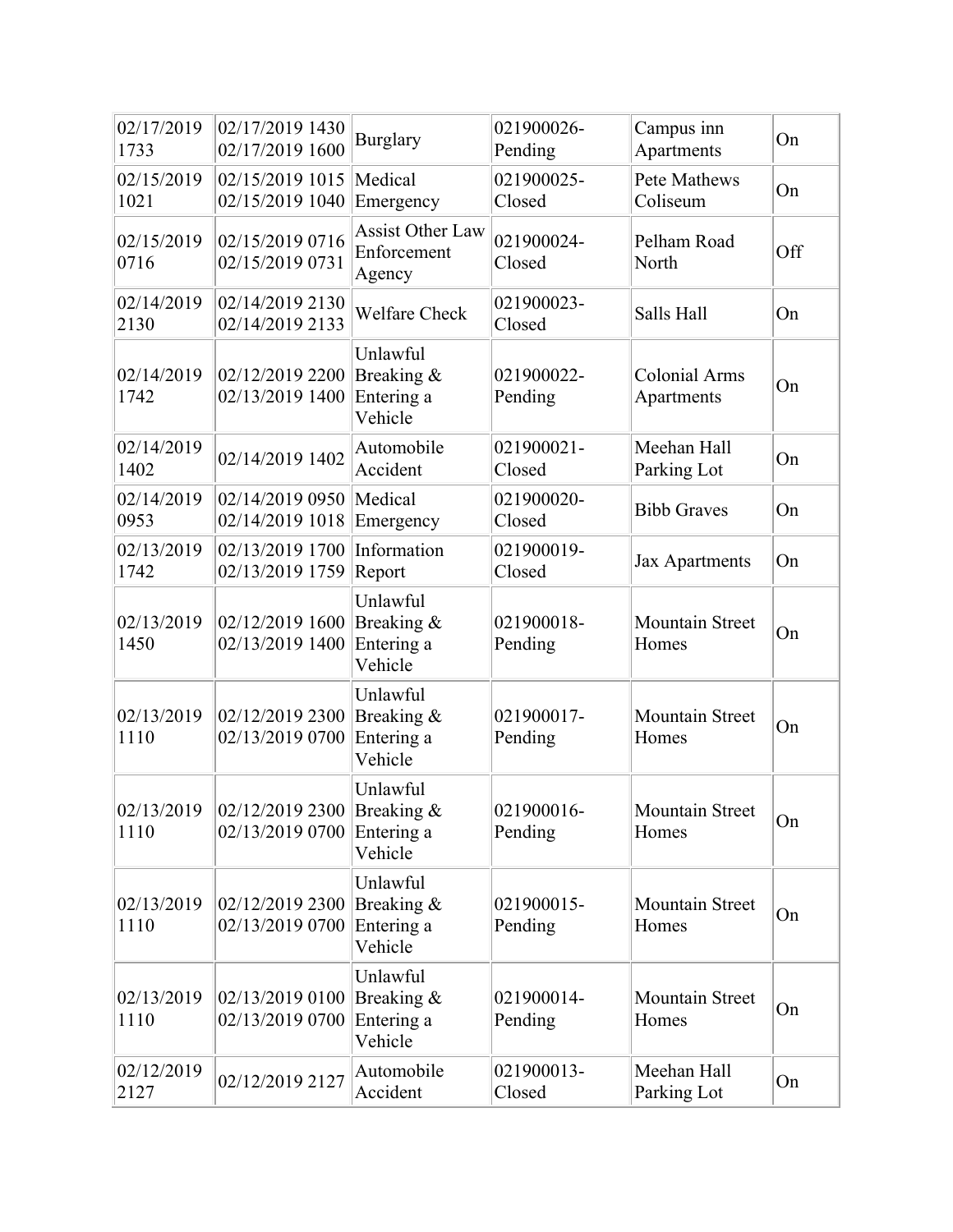| 02/12/2019<br>1537 | 02/05/2019 0000<br>02/12/2019 0000                 | Information<br>Report-<br>Suspicious<br>Person        | 021900012-<br>Closed                                        | Theron<br>Montgomery<br>Building              | On  |
|--------------------|----------------------------------------------------|-------------------------------------------------------|-------------------------------------------------------------|-----------------------------------------------|-----|
| 02/12/2019<br>1247 | 02/12/2019 1245                                    | Duty Upon<br>Striking an<br>Unattended<br>Vehicle     | 021900011-<br>Closed                                        | Sparkman Hall<br>Parking Lot                  | On  |
| 02/11/2019<br>2017 | 02/11/2019 1900<br>02/11/2019 2011                 | <b>Assist Other Law</b><br>Enforcement<br>Agency      | 021900010-<br>Closed                                        | Park Place II<br>Apartments                   | Off |
| 02/11/2019<br>1855 | 02/11/2019 1850<br>02/11/2019 1855                 | Medical<br>Emergency                                  | 021900009-<br>Closed                                        | <b>JSU</b> Recreation<br>& Fitness Center     | On  |
| 02/08/2019<br>1430 | 02/08/2019 1430                                    | Automobile<br>Accident                                | 021900008-<br>Closed                                        | <b>Houston Cole</b><br>Library<br>Parking Lot | On  |
| 02/08/2019<br>0033 | 02/08/2019 0033                                    | Automobile<br>Accident                                | 021900007-<br>Closed                                        | Village Street                                | On  |
| 02/07/2019<br>2350 | 02/07/2019 2350                                    | Leaving the<br>Scene of an<br>Accident                | 021900006-<br>Pending                                       | <b>McArthur Street</b>                        | On  |
| 02/08/2019<br>2305 | 02/07/2019 2350                                    | Possession of<br>Marijuana                            | 021900005-<br>Closed-Referred<br>for disciplinary<br>action | Pannell Hall                                  | On  |
| 02/05/2019<br>1955 | 02/05/2019 1930<br>02/05/2019 2011                 | Possession of<br>Marijuana &<br>Drug<br>Paraphernalia | 021900004-<br>Closed-Referred<br>for disciplinary<br>action | Goodlett Avenue<br>Homes                      | On  |
| 02/05/2019<br>1523 | $02/05/2019$ 1500 Possession of<br>02/05/2019 1536 | Marijuana                                             | 021900003-<br>Closed-Referred<br>for disciplinary<br>action | Campus Inn<br>Apartments                      | On  |
| 02/05/2019<br>0854 | 02/05/2019 0850<br>02/05/2019 0919                 | Medical<br>Emergency                                  | 021900002-<br>Closed                                        | <b>Houston Cole</b><br>Library                | On  |
| 02/04/2019<br>1130 | 02/04/2019 1115<br>02/04/2019 1127                 | Information<br>Report-<br>Suspicious<br>Person        | 021900001-<br>Closed                                        | Self Hall                                     | On  |
| 01/31/2019<br>1930 | 01/31/2019 1920<br>01/31/2019 1925                 | Domestic<br>Violence                                  | 011900043-<br>Pending                                       | Pannell Hall                                  | On  |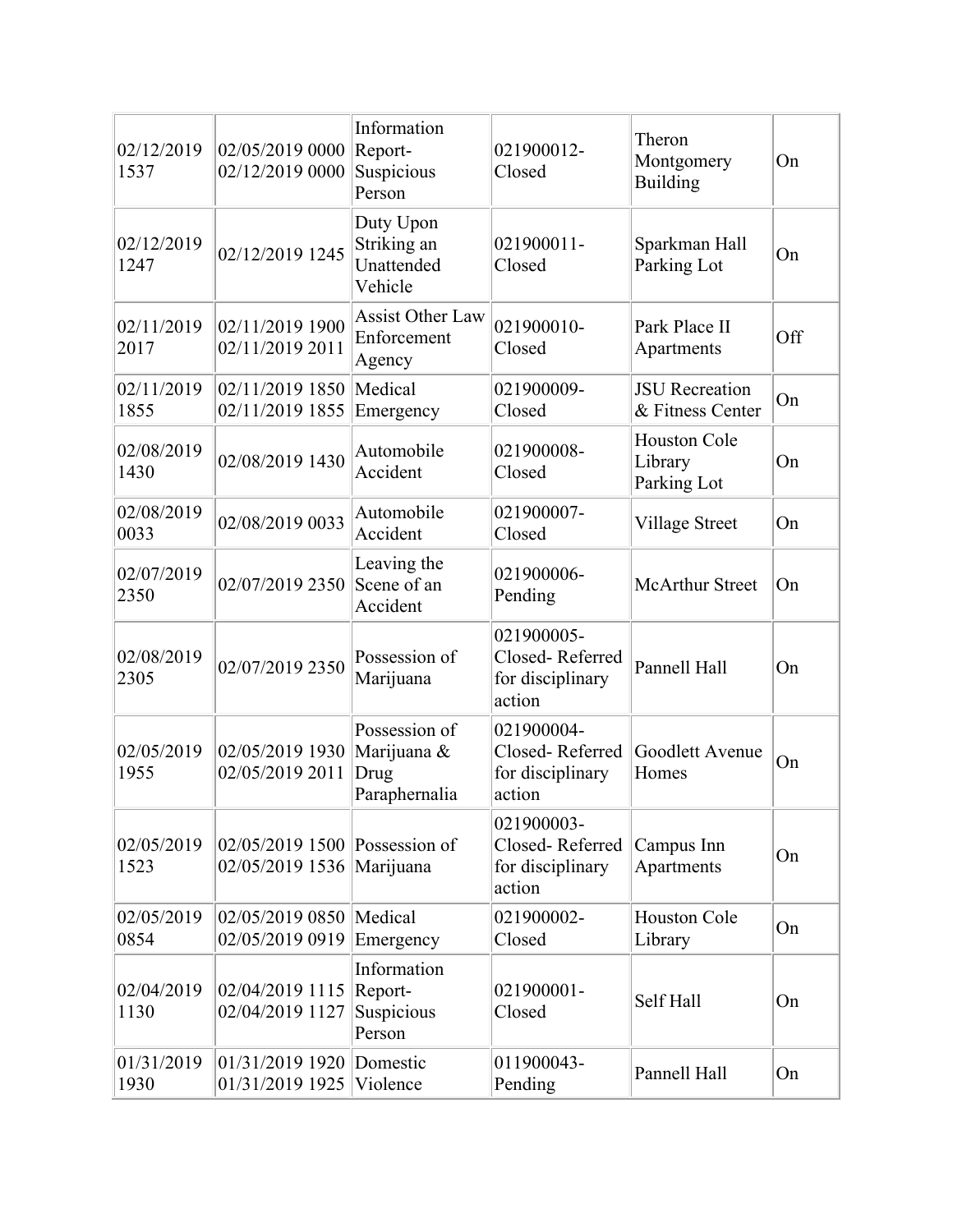| 01/30/2019<br>1401 | 01/30/2019 1350<br>01/30/2019 1401 | Medical<br>Emergency                              | 011900042-<br>Closed                                        | Ayers Hall                                                   | On |
|--------------------|------------------------------------|---------------------------------------------------|-------------------------------------------------------------|--------------------------------------------------------------|----|
| 01/28/2019<br>0101 | 01/28/2019 0101<br>01/28/2019 0121 | Medical<br>Emergency                              | 011900041-<br>Closed                                        | Sparkman Hall                                                | On |
| 01/27/2019<br>0158 | 01/27/2019 0130<br>01/27/2019 0201 | Information<br>Report-Welfare<br>Check            | 011900040-<br>Closed                                        | Patterson Hall                                               | On |
| 01/26/2019<br>1330 | 01/25/2019 2130<br>01/25/2019 2100 | Theft of Property                                 | 011900039-<br>Pending                                       | <b>JSU</b> Recreation<br>$\&$<br><b>Wellness Center</b>      | On |
| 01/26/2019<br>1209 | 01/26/2019 1154<br>01/26/2019 1215 | Duty Upon<br>Striking an<br>Unattended<br>Vehicle | 011900038-<br>Closed                                        | <b>Jax Apartments</b><br>Parking Lot                         | On |
| 01/25/2019<br>2216 | 01/25/2109 2216<br>01/25/2019 2234 | Disorderly<br>Conduct                             | 011900037-<br>Closed                                        | Pete Mathews<br>Coliseum                                     | On |
| 01/24/2019<br>1450 | 01/24/2019 1445<br>01/24/2019 1450 | Reckless<br>Endangerment                          | 011900036-<br>Pending                                       | <b>Trustee Circle</b>                                        | On |
| 01/24/2019<br>1017 | 01/24/2019 0847<br>01/24/2019 1017 | Medical<br>Emergency                              | 011900035-<br>Closed                                        | International<br>House                                       | On |
| 01/23/2019<br>1600 | 01/23/2019 1602<br>01/23/2019 1711 | Information<br>Report-Fire<br>Response            | 011900034-<br>Pending                                       | Pannell Hall                                                 | On |
| 01/23/2019<br>1626 | 01/23/2019 1620                    | Possession of<br>Drug<br>Paraphernalia            | 011900033-<br>Closed-Referred<br>for disciplinary<br>action | <b>Jax Apartments</b>                                        | On |
| 01/22/2019<br>1925 | 01/22/2019 1924<br>01/22/2019 1939 | Violation of<br>Student Code of<br>Conduct        | 011900032-<br>Closed                                        | <b>Colonial Arms</b><br>Apartments                           | On |
| 01/22/2019<br>1400 | 01/22/2019 1330                    | Information<br>Report-<br>Recovered<br>Property   | 011900031-<br>Closed                                        | Meehan Hall                                                  | On |
| 01/22/2019<br>1325 | 01/22/2019 0920<br>01/22/2019 1300 | Duty Upon<br>Striking an<br>Unattended<br>Vehicle | 011900030-<br>Closed                                        | <b>JSU</b> Recreation<br>& Wellness<br>Center<br>Parking Lot | On |
| 01/22/2019<br>0841 | 01/22/2019 0840<br>01/22/2019 0902 | Medical<br>Emergency                              | 011900029-<br>Closed                                        | <b>BIbb Graves</b>                                           | On |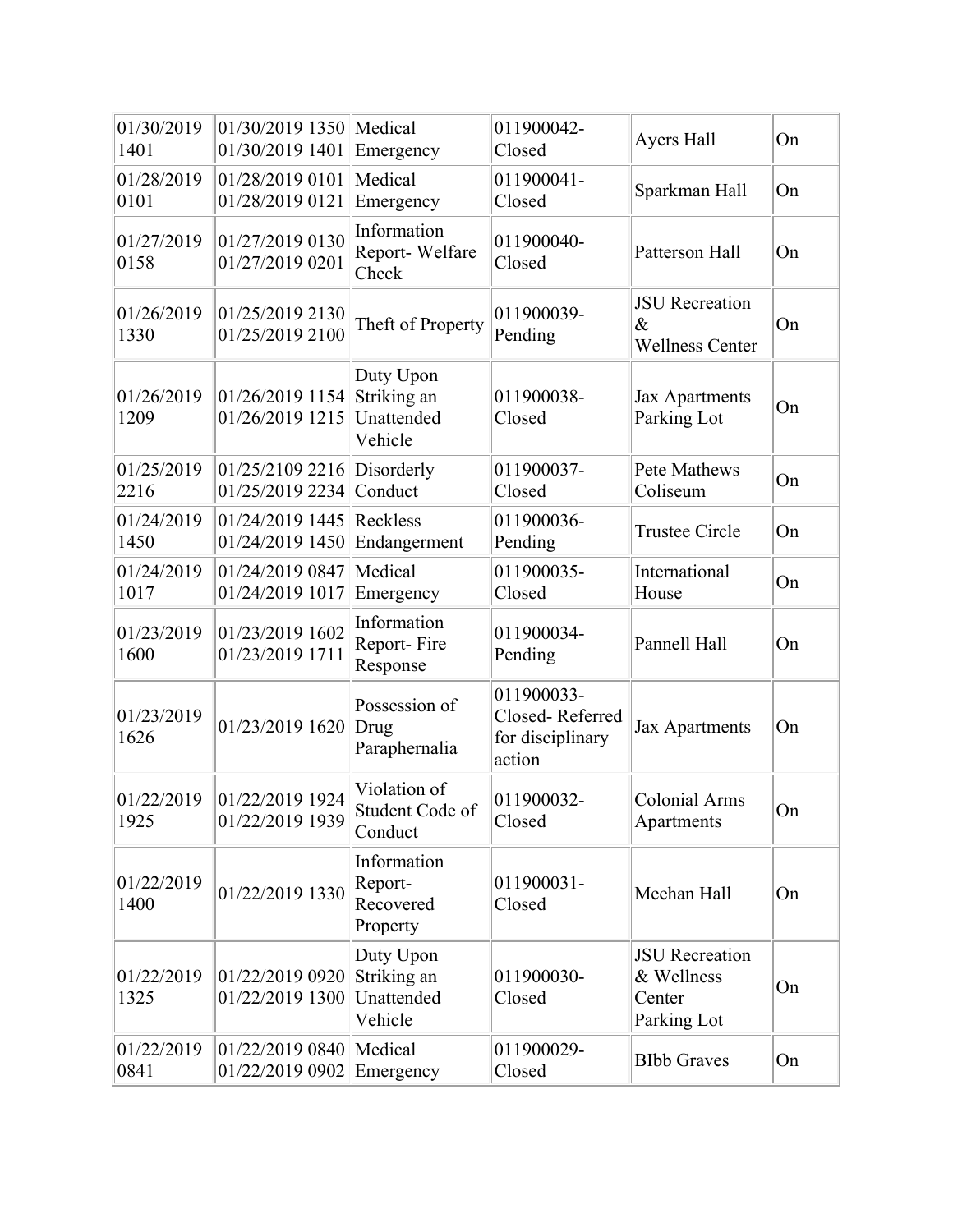| 01/21/2019<br>0938 | 01/21/2019 0930<br>01/21/2019 0940        | Domestic<br>Violence                             | 011900028-<br>Pending                                       | Penn House                | On |
|--------------------|-------------------------------------------|--------------------------------------------------|-------------------------------------------------------------|---------------------------|----|
| 01/20/2019<br>1721 | 01/20/2019 1530<br>01/20/2019 1630        | Information<br>Report-Lost<br>Property           | 011900027-<br>Closed                                        | Meehan Hall               | On |
| 01/20/2019<br>2056 | 01/19/2019 2056<br>01/19/2019 2059        | Information<br>Report                            | 011900026-<br>Closed                                        | Pete Mathews<br>Coliseum  | On |
| 01/18/2019<br>2241 | 01/18/2019 2030<br>01/18/2019 2045        | Information<br>Report-Welfare<br>Check           | 011900025-<br>Closed                                        | Logan Hall                | On |
| 01/18/2019<br>1111 | 01/18/2019 1111<br>01/18/2019 1230        | <b>Assist Other Law</b><br>Enforcement<br>Agency | 011900024-<br>Closed                                        | Salls Hall                | On |
| 01/18/2019<br>0214 | 01/18/2019 0210<br>01/18/2019 0233        | Fire Alarm                                       | 011900023-<br>Closed                                        | Paul Carpenter<br>Village | On |
| 01/17/2019<br>1913 | 01/16/2019 1500<br>01/16/2019 1954        | Harassment                                       | 011900022-<br>Closed                                        | <b>Curtiss Hall</b>       | On |
| 01/17/2019<br>1657 | 01/17/2019 1650<br>01/17/2019 1717        | Domestic<br>Violence                             | 011900021-<br>Closed-Referred<br>for disciplinary<br>action | Paul Carpenter<br>Village | On |
| 01/17/2019<br>1244 | 01/17/2019 1244<br>01/17/2019 1335        | Information<br>Report                            | 011900020-<br>Pending                                       | <b>Brewer Hall</b>        | On |
| 01/16/2019<br>0836 | 01/16/2019 0000                           | Information<br>Report                            | 011900019-<br>Closed                                        | <b>Bibb Graves</b>        | On |
| 01/15/2019<br>1928 | 01/15/2019 1925<br>01/15/2019 1946        | Criminal<br>Mischief                             | 011900018-<br>Pending                                       | <b>Jax Apartments</b>     | On |
| 01/15/2019<br>1721 | 01/15/2019 1432<br>01/15/2019 1441        | Violation of<br>Student Code of<br>Conduct       | 011900017-<br>Closed-Referred<br>for disciplinary<br>action | Paul Carpenter<br>Village | On |
| 01/14/2019<br>1646 | 01/14/2019 0800<br>01/14/2018 1000 Report | Information                                      | 011900016-<br>Closed                                        | Houston Cole<br>Library   | On |
| 01/11/2019<br>1726 | 01/11/2019 1726<br>01/11/2019 1732        | Information<br>Report-<br>Suspicious<br>Activity | 011900015-<br>Closed                                        | Campus Inn<br>Apartments  | On |
| 01/11/2019<br>1446 | 01/11/2019 0240<br>01/11/2019 1446        | Violation of<br>Student Code of<br>Conduct       | 011900014-<br>Closed-Referred<br>for disciplinary<br>action | Crow Hall                 | On |